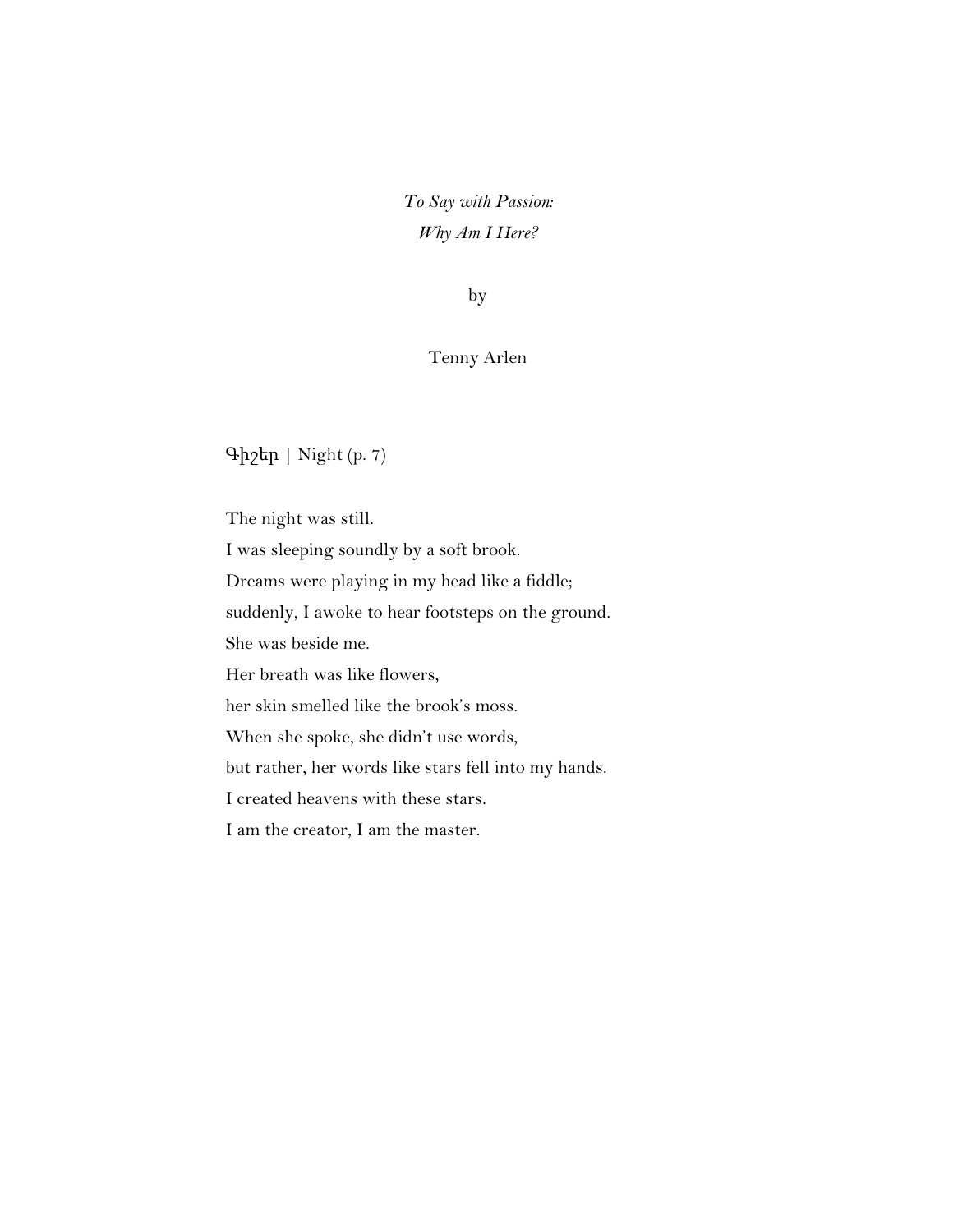# Բանաստեղծութիւն | Poetry (p. 8–9)

I don't have a voice for prose.

*prose*, with its complete thought,

with its predictable punctuation, with its linear movement.

The words walk across the page,

they start and end perfectly between the margins.

But poetry is a delicate dance.

Words and letters dance

across the page

up

and

down.

It expresses my mind disjointed my life it is a delicate dance, up and

down.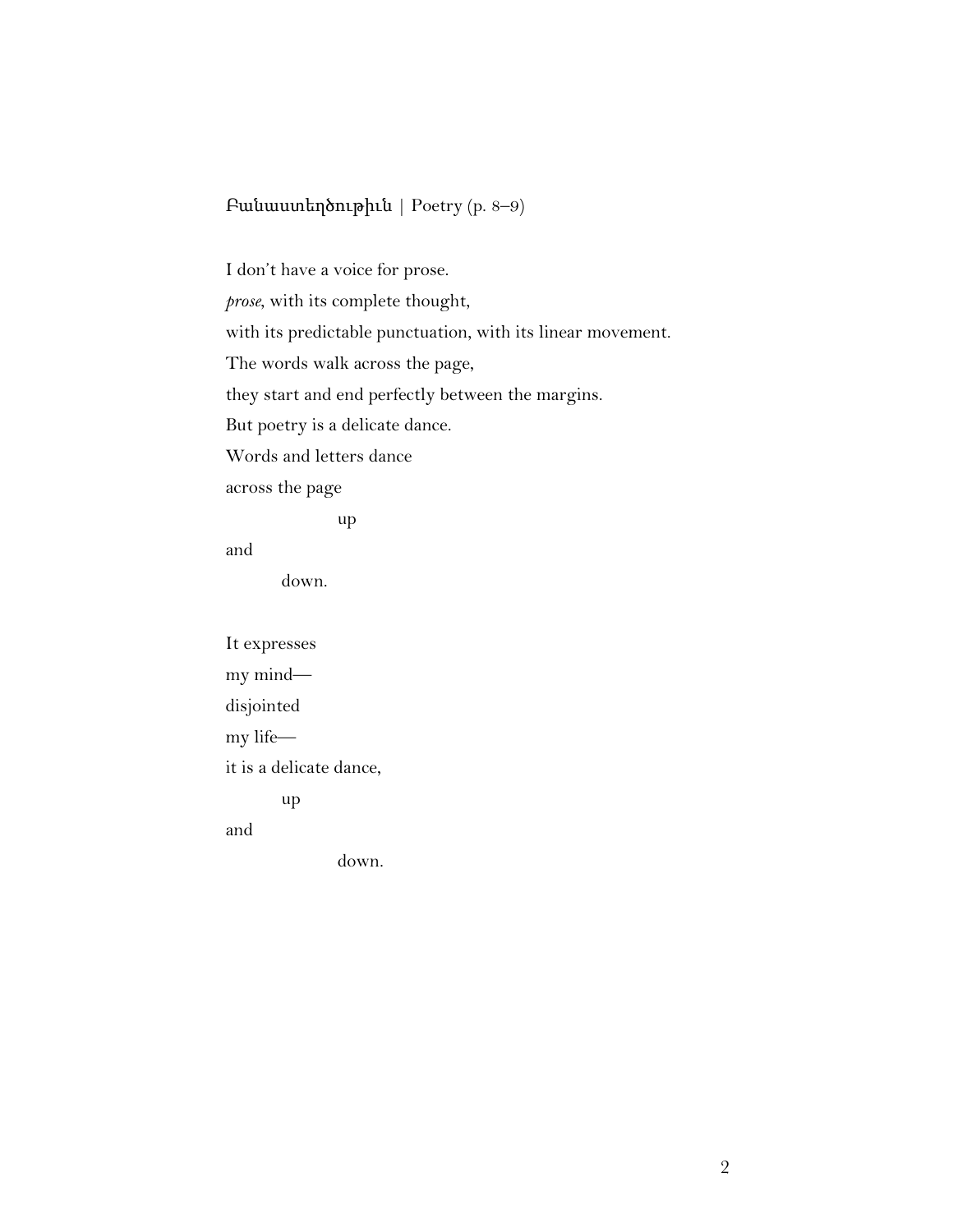#### Պատումը | The Narration (p. 10–11)

Moments strike with force. Moments, and their fleeting happiness, pain, their impermanent joy, solitude. After the fall, it is the silence that tries to repress. After the fall, it is the moment without sound. We die through silence. Like dust that falls to the windowsill, that slowly rests, the dust by stillness and time buries the moments, buries the history. The words' obliteration; life's meaninglessness; and the world breaks to pieces. When suddenly—through speaking— The words' birth; the world's rebirth. The word, the breath from the mouth moves, stirs the dust, and uncovers the windowsill. The silenced narrative has been told. We live by those who tell, who give a voice, who give breath in the immense silence.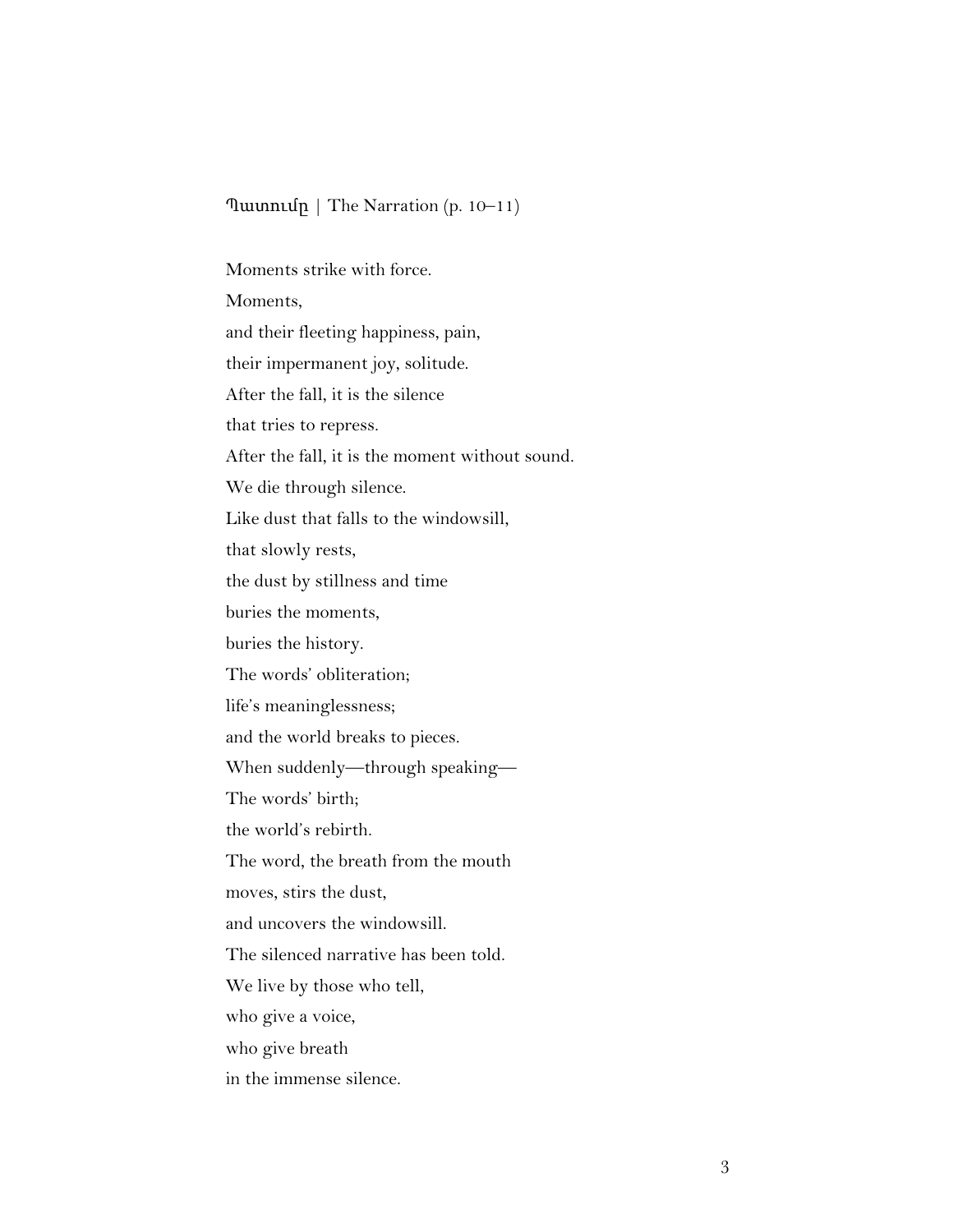#### Բառեր | Words (p. 12–13)

And above all,

life is lonely.

After all the glittering celebrations,

after the conversations without meaning,

after the promises and waiting,

you find yourself in an empty room.

Noiseless, breathing, confused thoughts,

the world's vivacity is dead,

and you –

are you

are you.

Your eyes close and the world's theatre disappears,

your eyes open and you're an actor,

and suddenly you are in a crowd with masks;

masks

that conceal faces.

And how do you say to the masks

*lonely*

*alone*

*broken*.

The words fall like rocks,

tired and stale and unaccustomed

from your mouth.

Your mouth,

that cave where words mix

with meaning, with memory, with forgetfulness.

Distorted from disuse,

the words walk in the air like phantoms.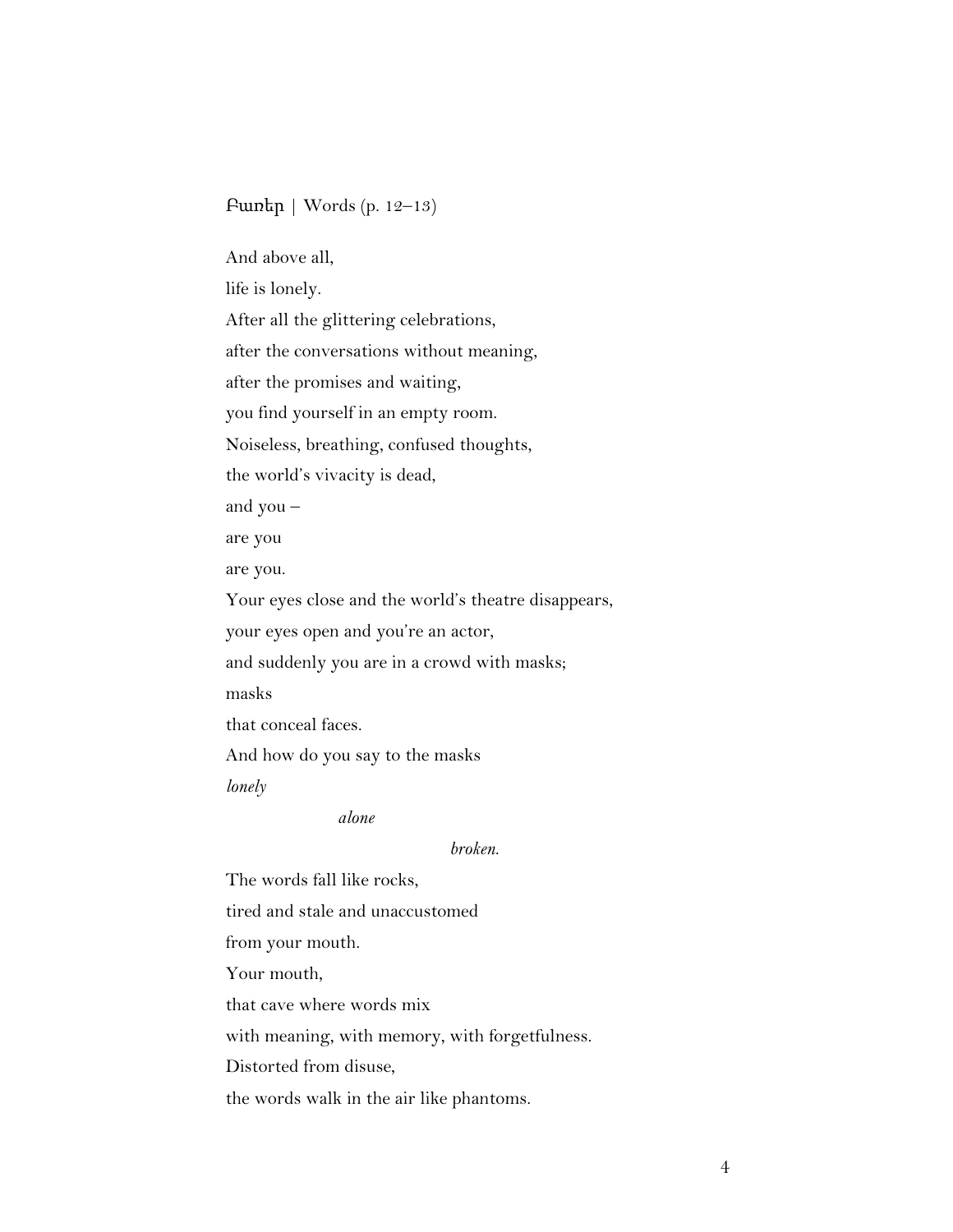These words, invisible can't offer consolation.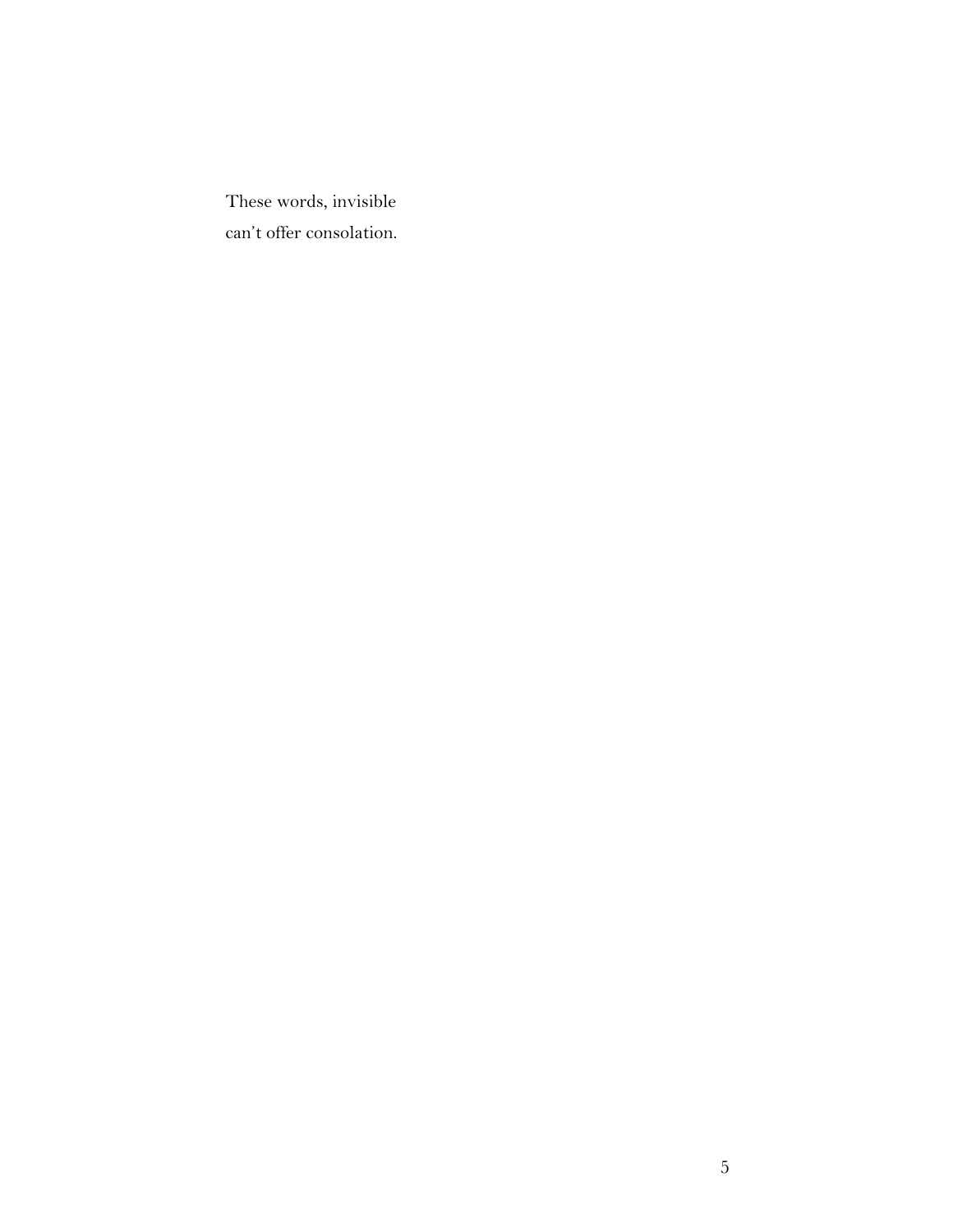## Արծաթէ սանդուխը | The Silver Staircase (p. 14–15)

Patient, attentive, taciturn; the moon. Its round eye sends forth silver rope to the ground, to the lake, to the forest. The moon in the dark night reveals the quiet traveler, the gentle ripples, the sleeping trees. An eternal guardian. Tonight, I run with hungry eyes. Life is lost in inexplicable questions, in bright lights, in plastic castles. Tonight my eyes look up two moons that meet the moon and life vanishes impermanence falls and the permanent shines. If I could climb these silver ropes like a silver staircase, Would I have the answers?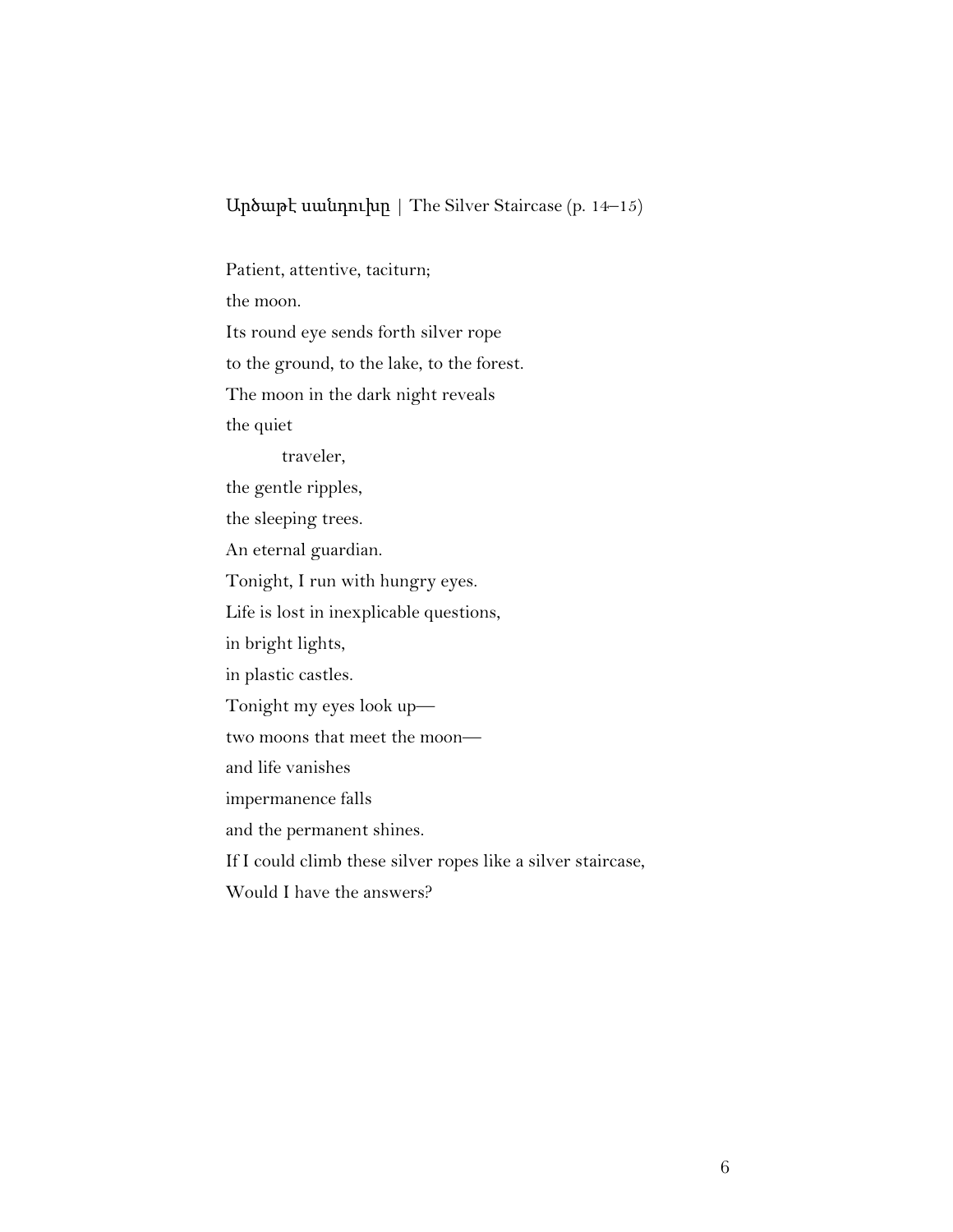## Միտքս | My Mind (p. 16–17)

My mind tried to rest, it tried to be quiet. I took it to distant mountains, to wheat fields and blue oceans I led it, Plato, Nietzsche, and Kant I fed it, and it drank painters and authors and poets. But it always ran quickly from these things; you; it ran to you. Because your shoulders are like two mountains, your hair is wheat-colored, your eyes are more blue than the oceans, your mind is already full of philosophy and poetry. Thus, each place my mind wanders, it wanders again to you.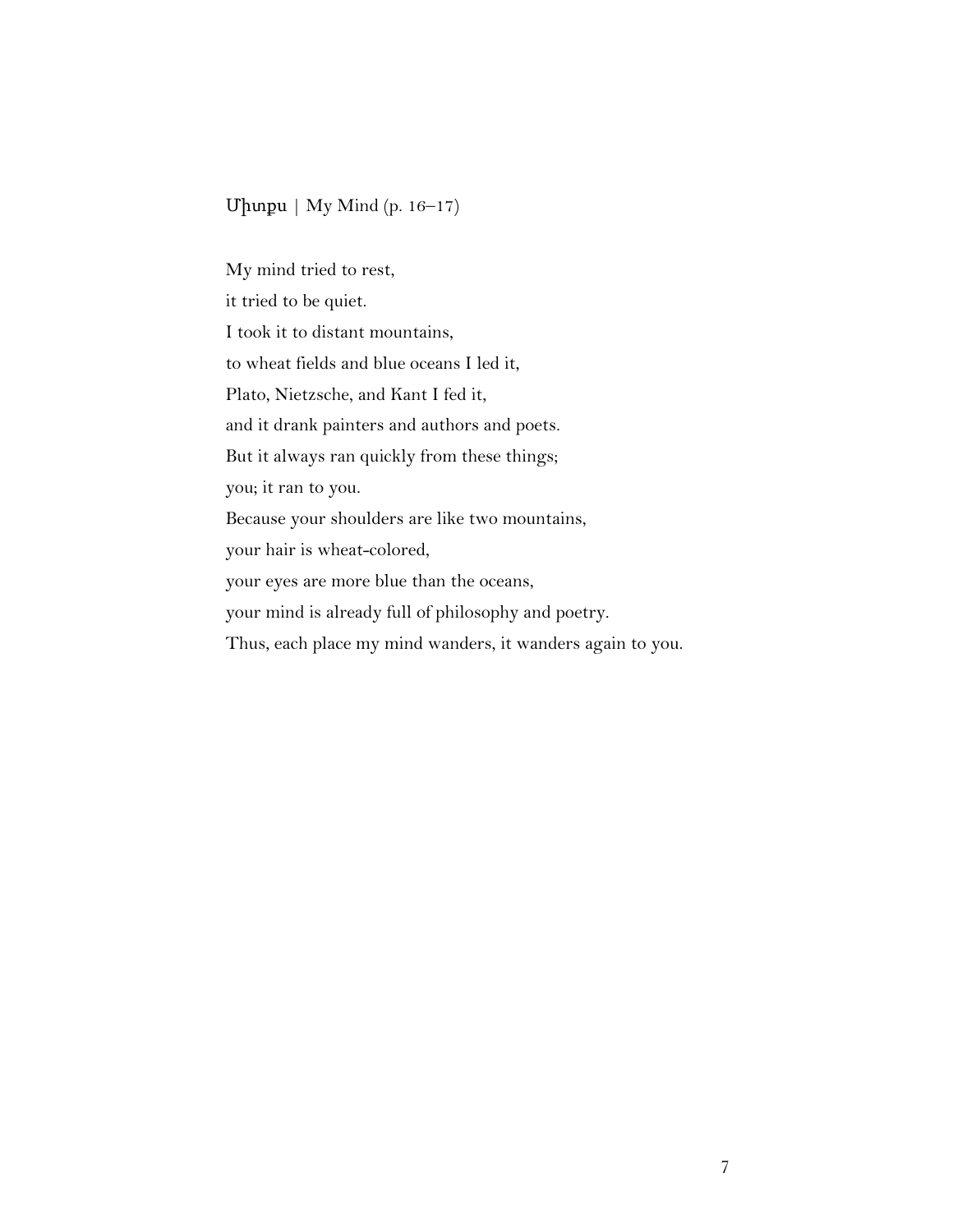Անվերջ սկիզբ | Endless Beginning (p. 18)

My life's story will not end with my death. When I was born, my story began. People say to us that "one day we will die." But this isn't true. Our lives are like circles, giving new stories and beginnings to each thing we touch. Every word we speak is a little new beginning; each word we write is a little new beginning; each word we read is a new thought or musing in our minds. We give new beginnings to others by speaking and writing. When we die, our traces continue in this life and in other men. Therefore, death never comes to us.

Հայ լեզուի խնդիրը | The Problem of the Armenian Language (p. 19)

The Armenian language survived for many years. Its existence was threatened, its home was shattered. But it lived. The Armenian language, like the erratic wind, traveled through mountains, by rivers, on oceans. Now it lives in different monasteries, in the city, in the village, on the farm. But for what? To say, "house," "meal," "mother," "father," "kitchen"?

Or to say, "nature, the mother who gave me life." To say with passion, "why am I here?"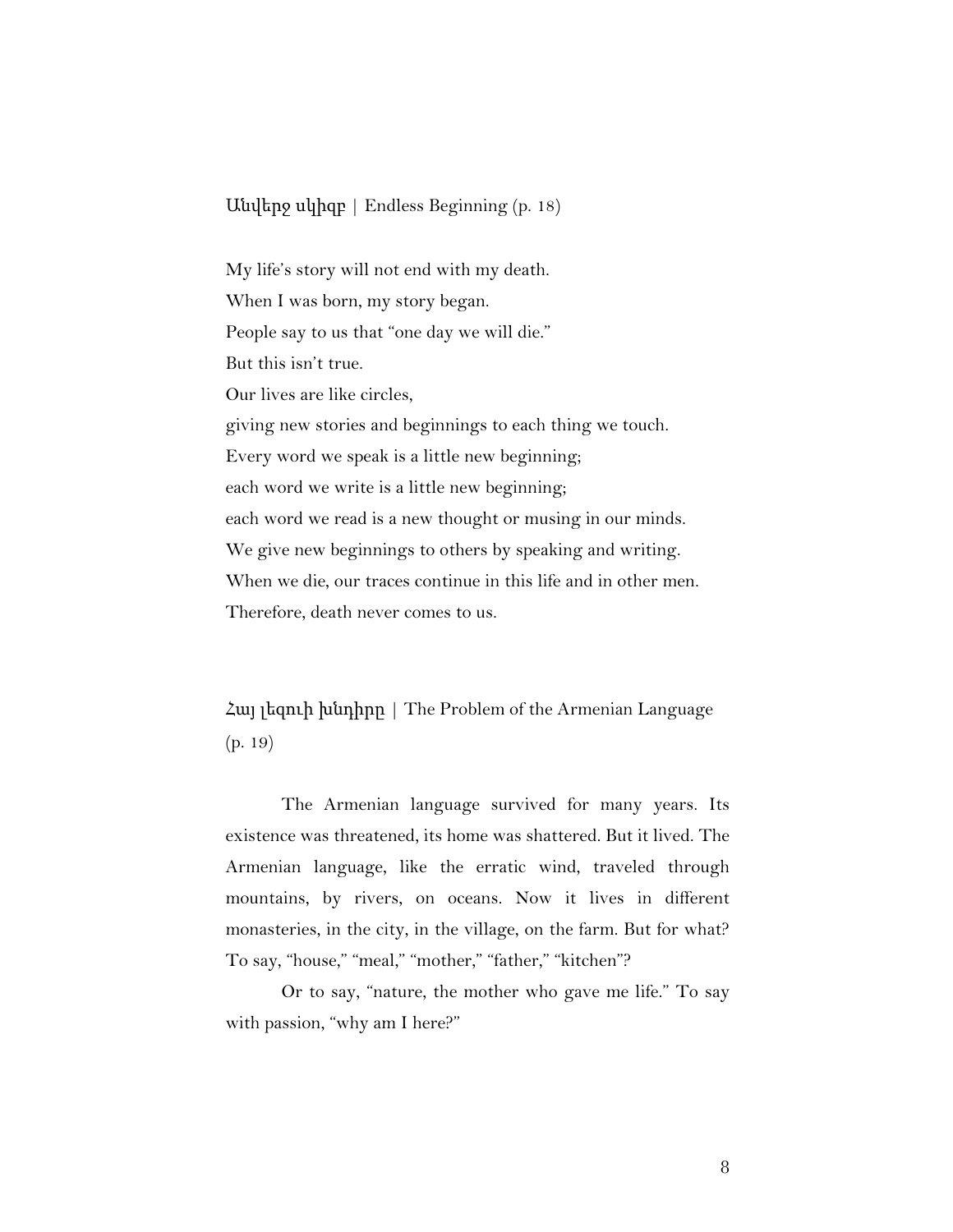## Զարթնում | Awaking (p. 20–21)

The possibility never to awake. My life is this small room with books and meals and silences. *Outside all is glass,* I was told every day. But suddenly the window opens, and the world is there for me. And these voices, they are voices of today, and I am powerless. I can't listen anymore to the dead voices, those old voices who fed my soul in that room. *The living are here to speak* they whisper, *to give you life.* So *speak! speak!* I call from my room. The night comes like a dark mystery. Will the voices speak before the night? The waiting, the stillness the possibility—O torment!—to never awake.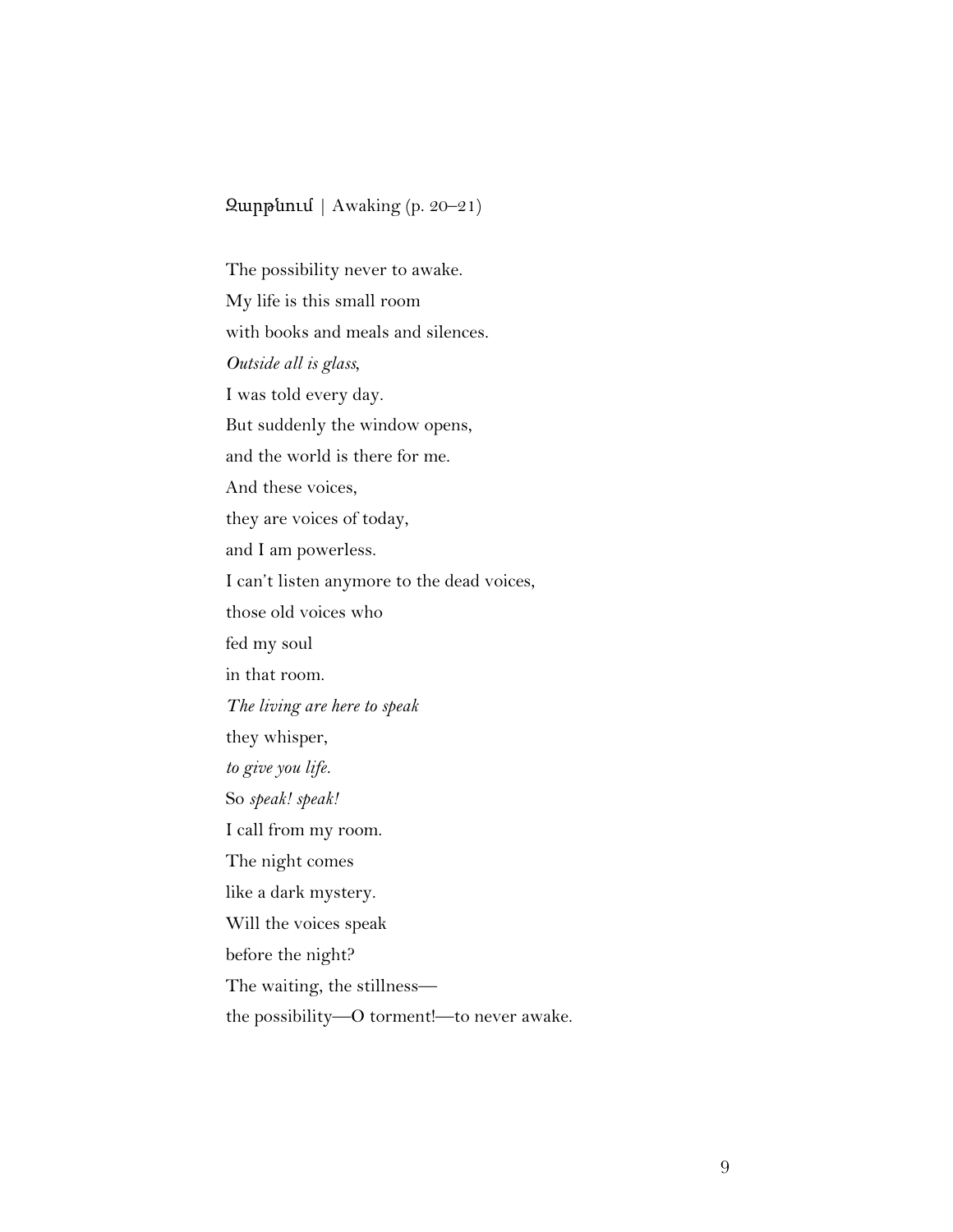Տեղատուութիւն եւ մակընթացութիւն | Ebb and Flow (p. 22– 23)

I try to speak with words that have meaning. When I was a child, "I love you," "I'm tired," "I'm hungry" meant only one thing. Words were words were words.

But life continues and I am found between two worlds. The ebbing and flowing from my life give hope and death. The friends, the solitary window… the noisy dinner parties, the moon… the conversations, the teakettle's steam.

I am whatever I create. But I can't create in words. How do I create the broken? When "a rose" becomes "a rose is a rose is a rose" becomes "a rose est une rose, vart mun e." My life's ebbing and flowing creates a creator, and distorts the creation's tools.

And you. You are you, and I am I, and anyway that a word is spoken, a word is expressed, la creation reste déformée, arbitraire, because you are you and I am I, and our worlds are broken.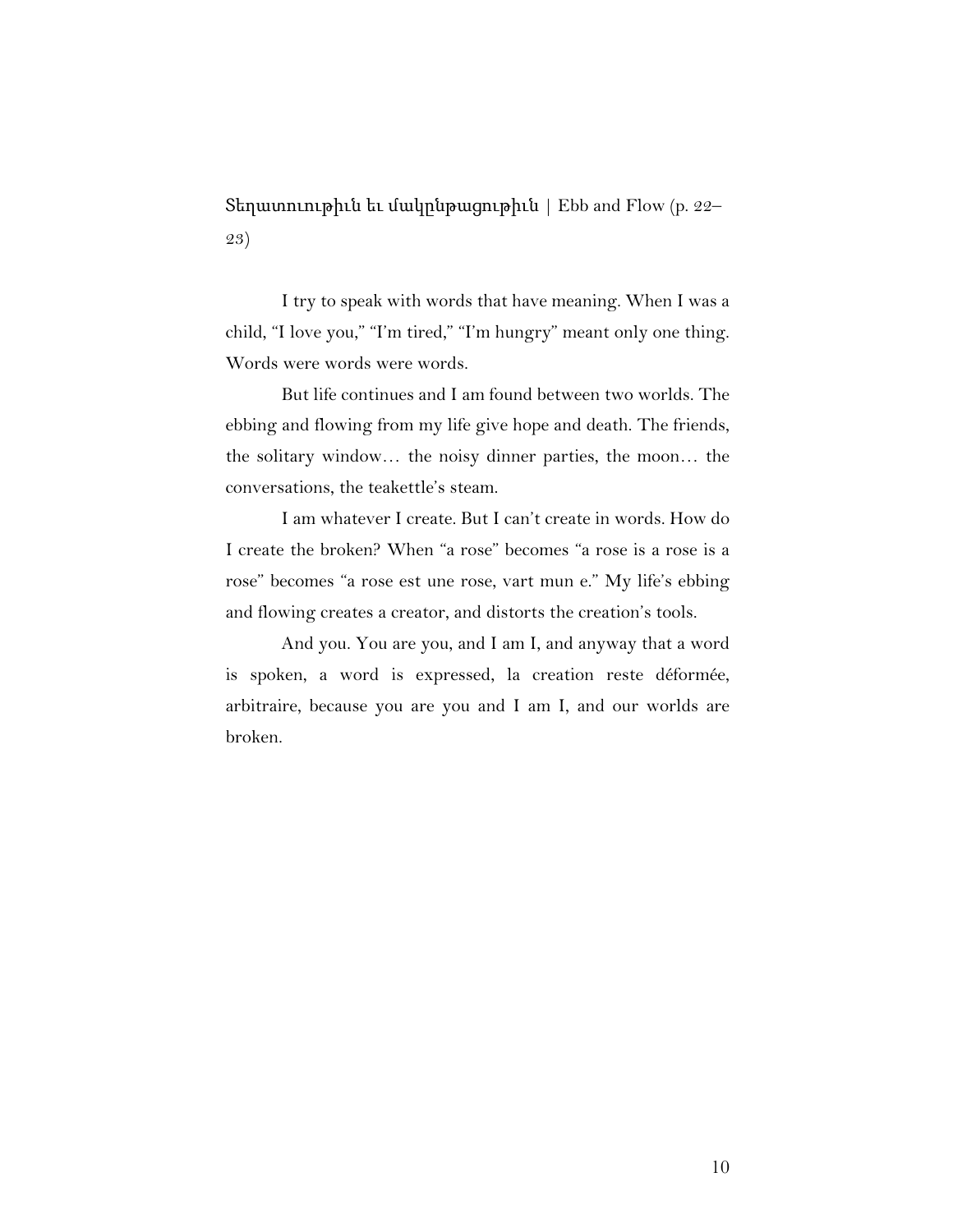Գիշեր | Night (p. 24–25)

Tuesday, May 7

Small nuns, with long white robes, decorated the church's courtyard like silent vapors. I walk around the courtyard's fence; evening becomes night, and the vapors slowly disappear into the church. When I was little, I would sit in church and think that all of these nuns were unhappy, and had sad lives. The silence, the quietness… TV, loud music, where are you? But not today. Today, on this road, I saw fourteen beggars; streets, noisy cars, numerous people, and fourteen beggars. Fourteen empty cups, fourteen weary bodies, twenty-eight hollow eyes that looked at me, looked at me. The night cannot protect me. And this is only one road in this world. The night cannot hide me, but I don't want the morning to come. Tonight, the nuns with their long white robes are singing softly in the church. Candles flicker from the windows. When I was a young girl, I was wrong. In the church, twenty-eight hollow eyes would not follow me.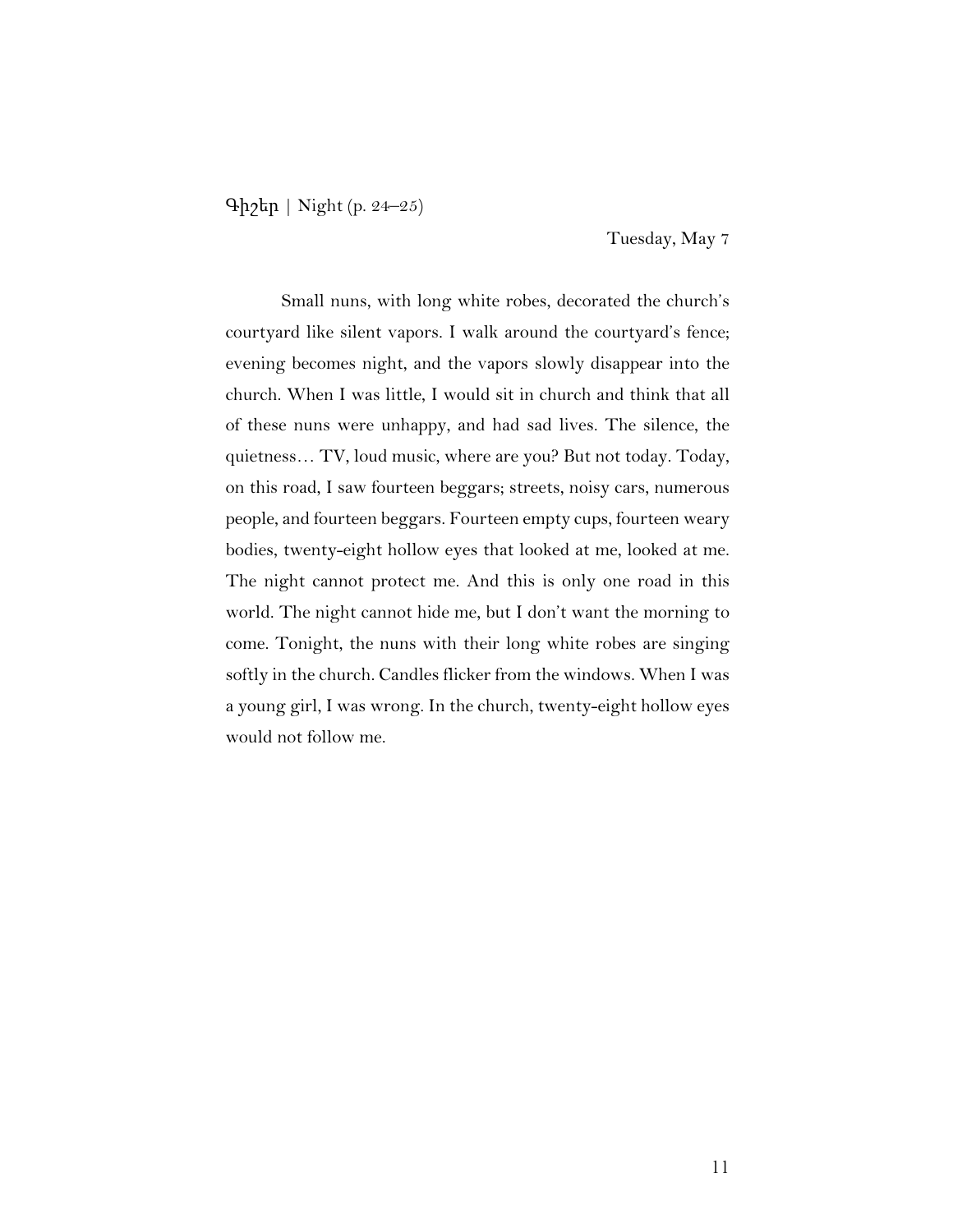Գնացք | Journey (p. 26–27)

Friday, May 3

I can't stand this anymore. My house's sounds are too much. It's that keyboard's "click click" sound that I can't bear; the plates and bowls clacking; the neighbor's childrens' shrieks. But I think that perhaps it's more difficult to find quiet in streets. But I must try.

Sunday, May 5

Today is Sunday. Today is the day of rest. My journey continues without rest, without the high ceilings of the church. To travel means that one leaves things behind. And God? Will God remain behind under the tall sacred ceilings when I leave them? Dew drops under tired leaves; sea foam on a ship; a couple's embrace; the moist dirt between the cobblestone pavement... isn't it true that here too there's God? To leave is to be alone is to be uncertain. This is my journey.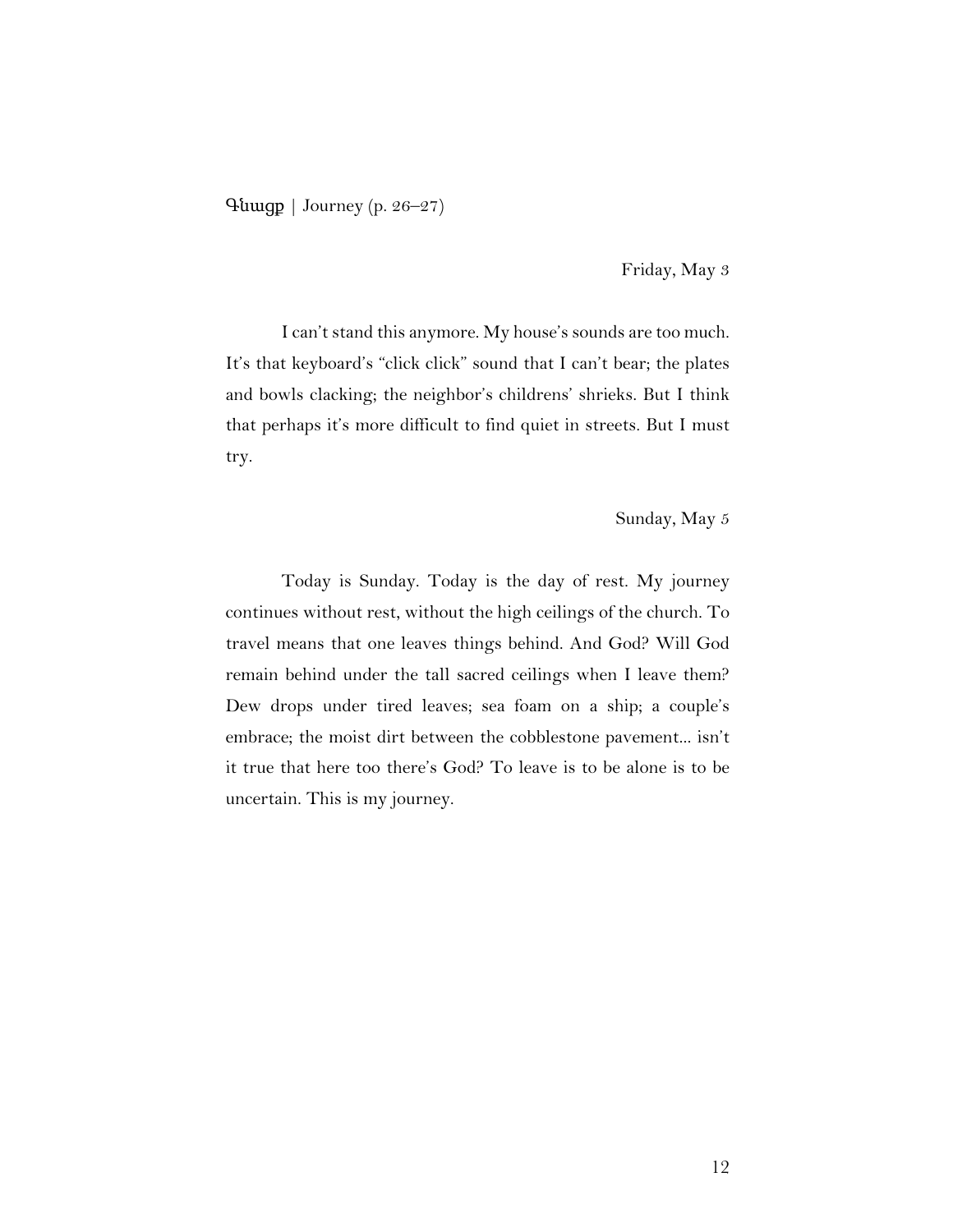Ես ու ես | I and I (p. 28–29)

The night was glistening with fog. We held each other's hands and felt the sweat. Each drop from the sweat was a promise to each other. You and I. Under the black sky, you and I, you and I counted the stars. the thick fog danced with us, the flowers nodded to us, the owls called to us. Under the moon and on the grass we danced like fairies. You and I.

Now, there is a silence; the fog rains on me; the night is very cold. Solitude and isolation. I and I.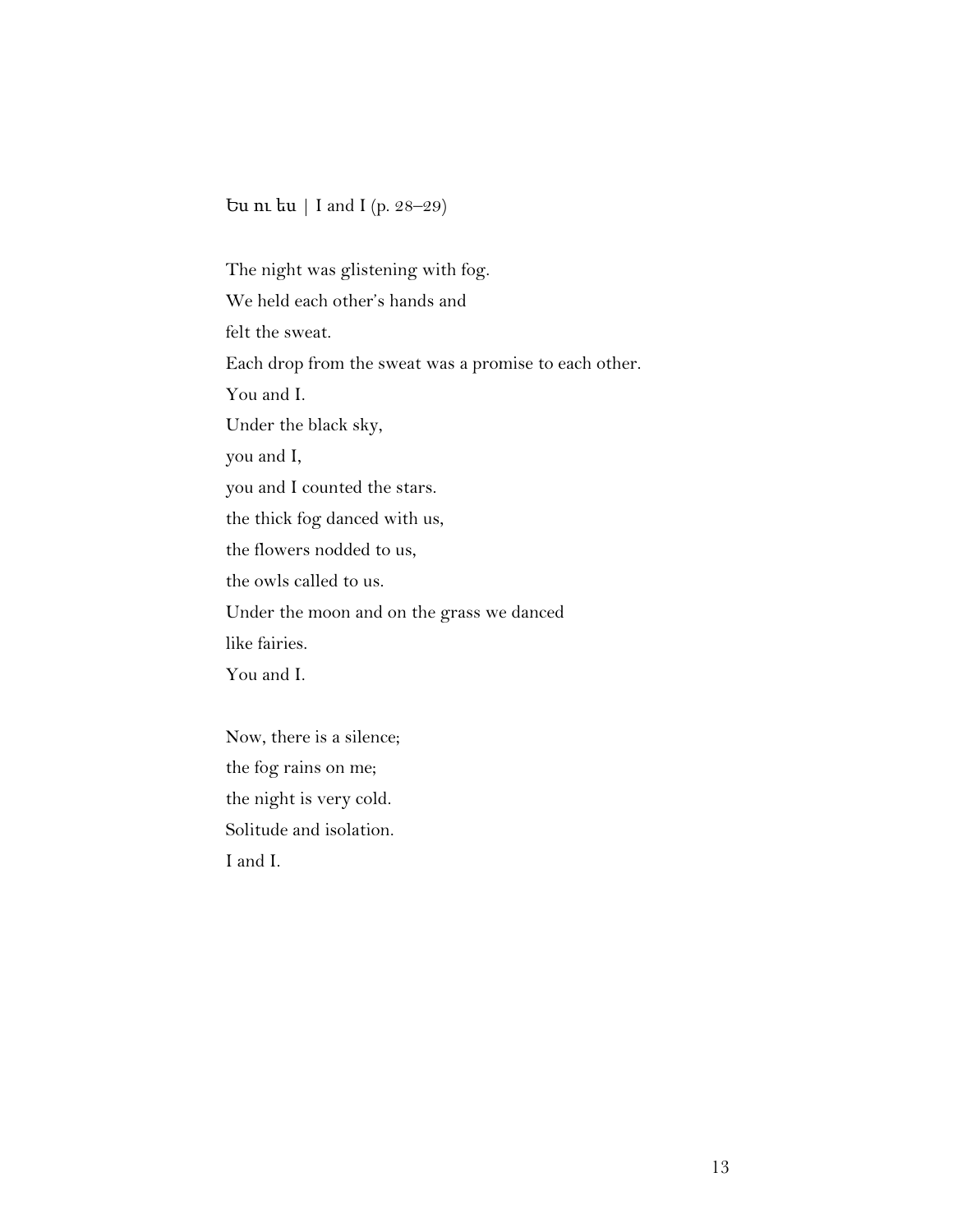Լուսանկարներ | Photographs (p. 30–31)

I loved my childhood, small memories, like photographs; the bright colors, warm smells, heavy air. This photograph I loved. My mother bent over the pot, her hands in the yeast, the flour floated in the air like a cloud. And this photograph; the flowers' fields, a warm sun, the air tasted like cinnamon. In this photograph, I was under the stars. The sky was black, but to me the sky wasn't dark. Today I try to think about my childhood. But I can't find all my photographs; I forgot them in my house, when I was only 13.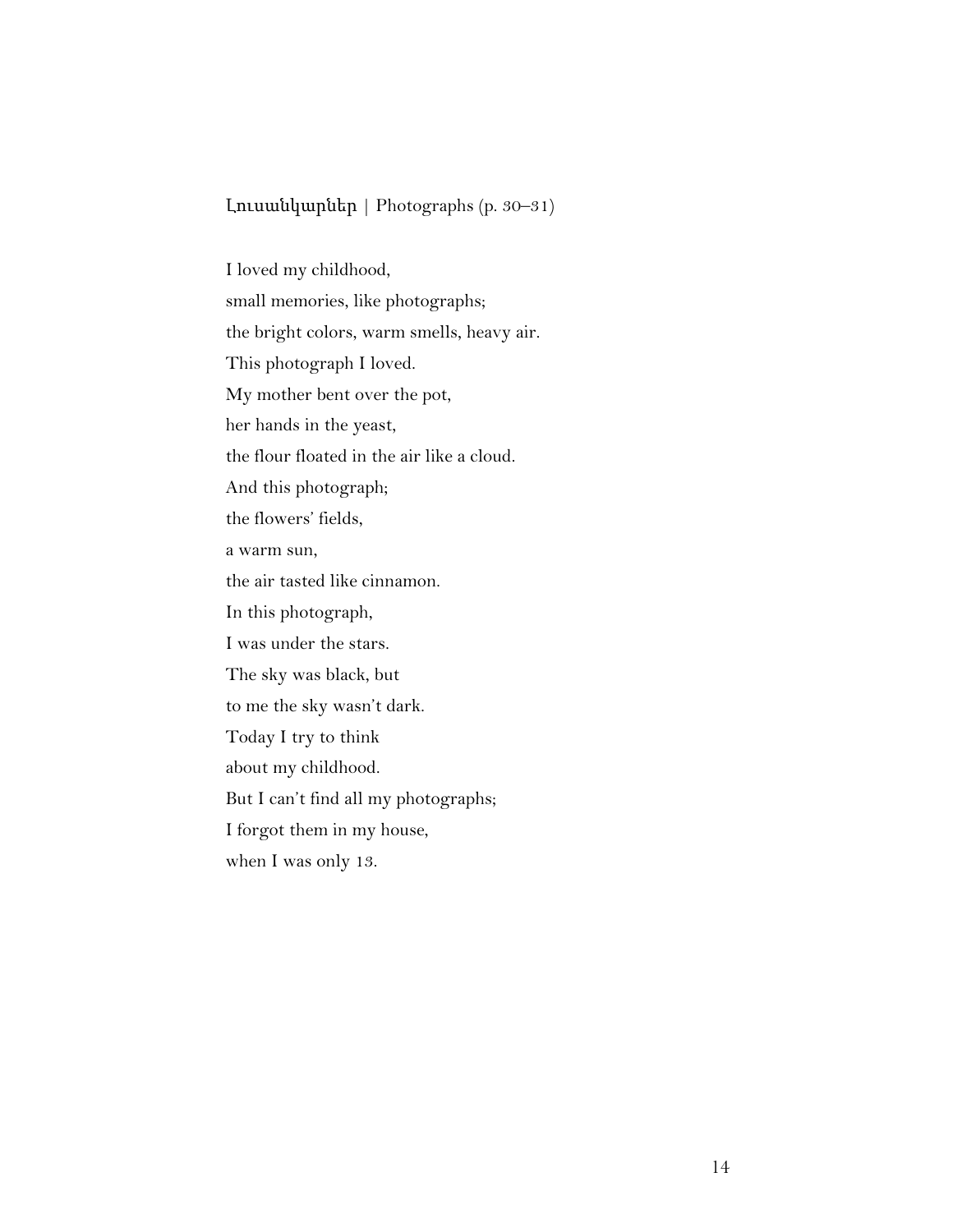Uեծ քաղաքը | The Big City (p.  $32-33$ )

I went to live in the big city. I clearly remember my first thoughts; the morning's glistening roads, the night's glistening lights from homes, giant buildings, the noises from cars and children and salesmen, and the faces and faces and faces... I was like a newborn again.

But who will tell me, when the festivities end, when the songs end, when it becomes midnight and the only thing I have is "I," who will tell me about myself? Who will tell me about the immense solitude, about my aching thoughts in the midst of the crowd? I will come to devour the light, the sound, the apathetic faces, until they are in my soul, another piece in my essence.

Now I know the stale breath and tired eyes. I know the emptiness. To be a naked body and to have the faces pass by me. The faces, faces, faces... and the quiet, the solitary "I."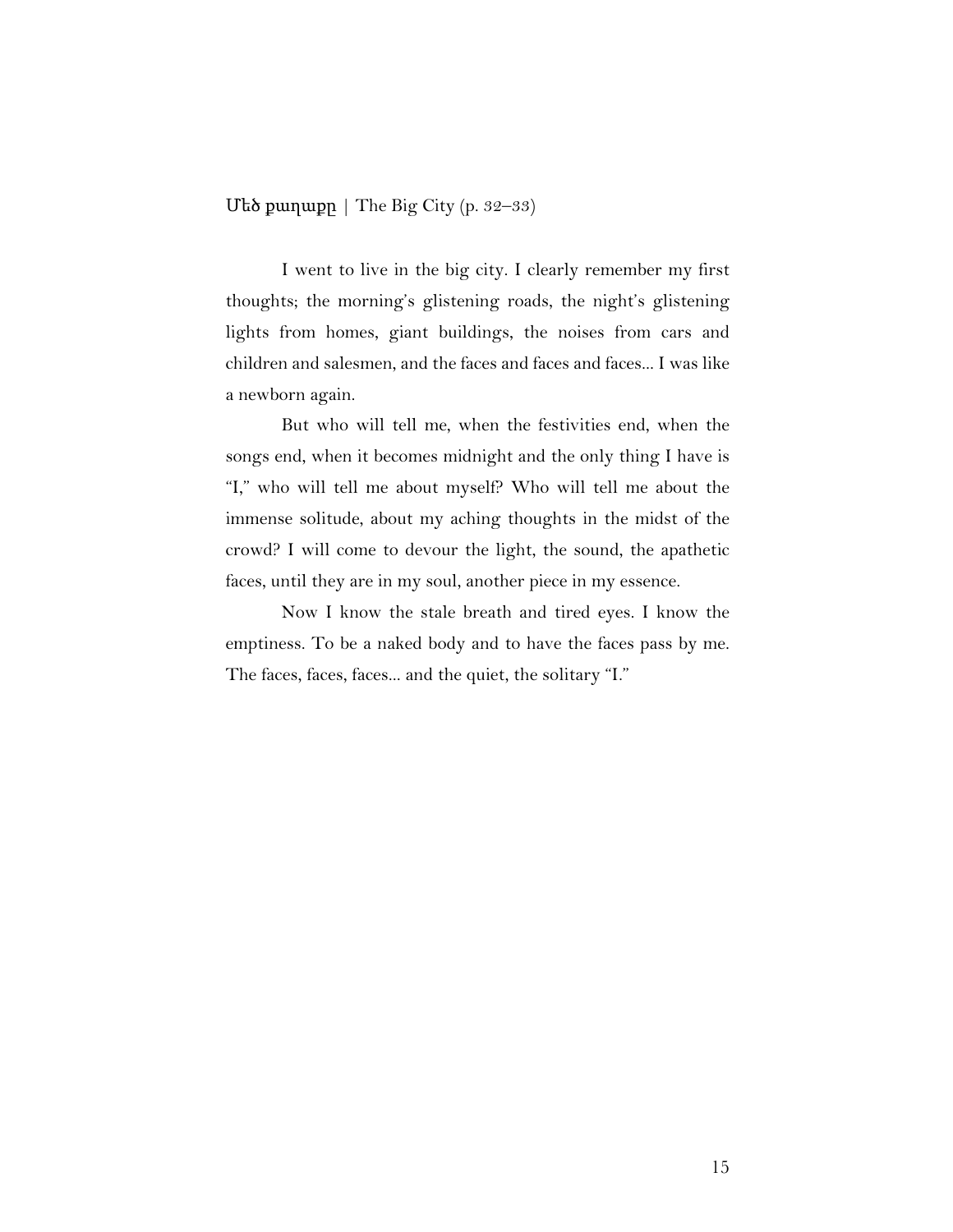## Մենք| We (p. 34–35)

We were the creators of our own futures. In life's small spaces we were hidden we were protected. There, we built a plastic castle, and we filled it with stories, with glass memories, with impermanent towers. *You* and *I* became a *We*. Five years creators; the castle; us. The closeness of *we* wasn't enough. Nine months this was true; this was our future. After all, this was *life*.

…

The breath never came. I held the pieces of the castle in my hands. Suddenly, *you* and *I* seem so ugly without the *we*.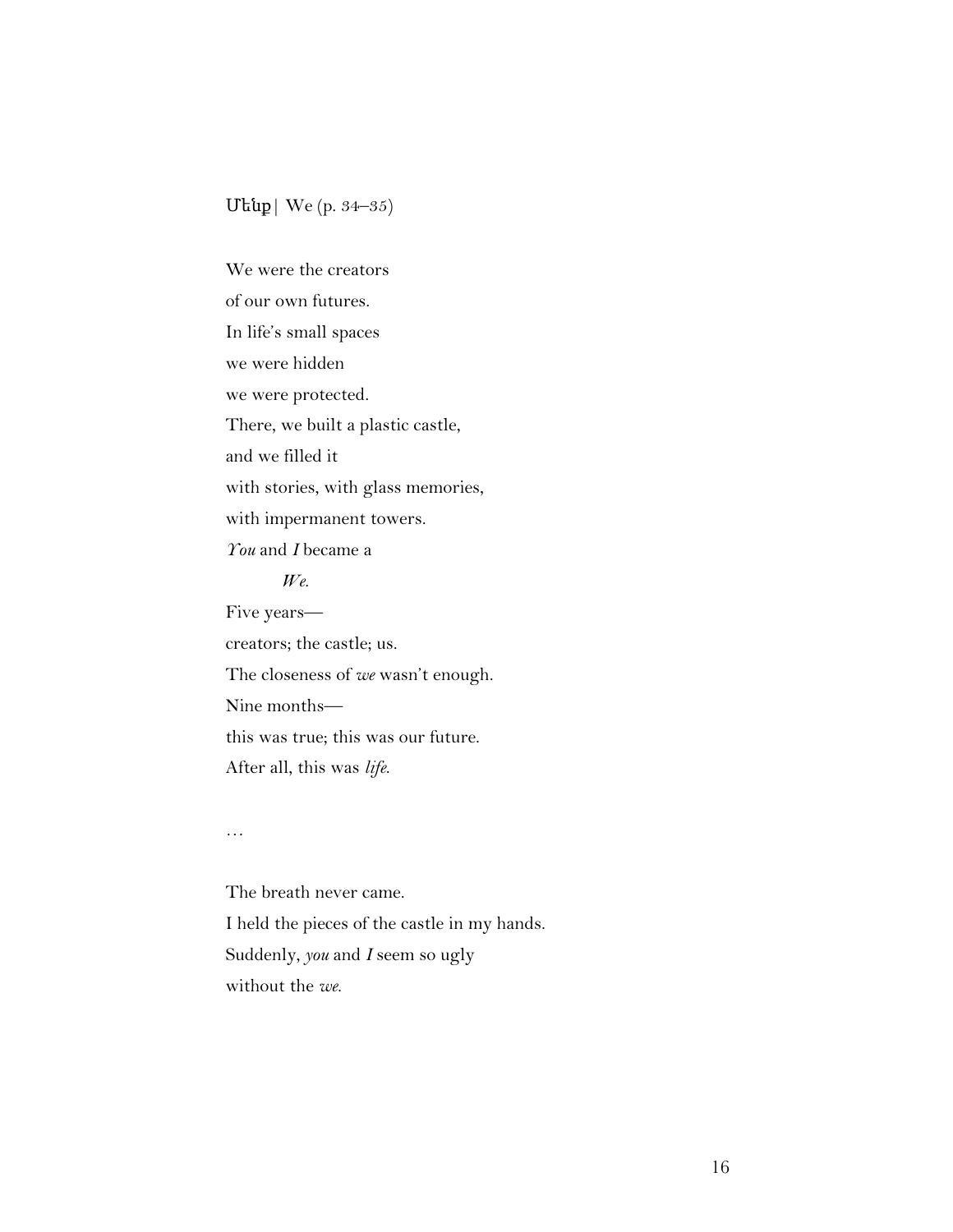# Մշուշ | Mist (p. 36–37)

It is the morning's mist, and you awaken to old beer smells, to stale breath, and to wrinkled newspapers. This morning's news will become yesterday's, so you don't read it. Your mind turns to other foggy mornings, other foggy mornings when you didn't wake up alone, and you awoke to fresh tea and soft lighting. And now in the silent morning, you lie down in bed and listen to others' softened voices behind your door.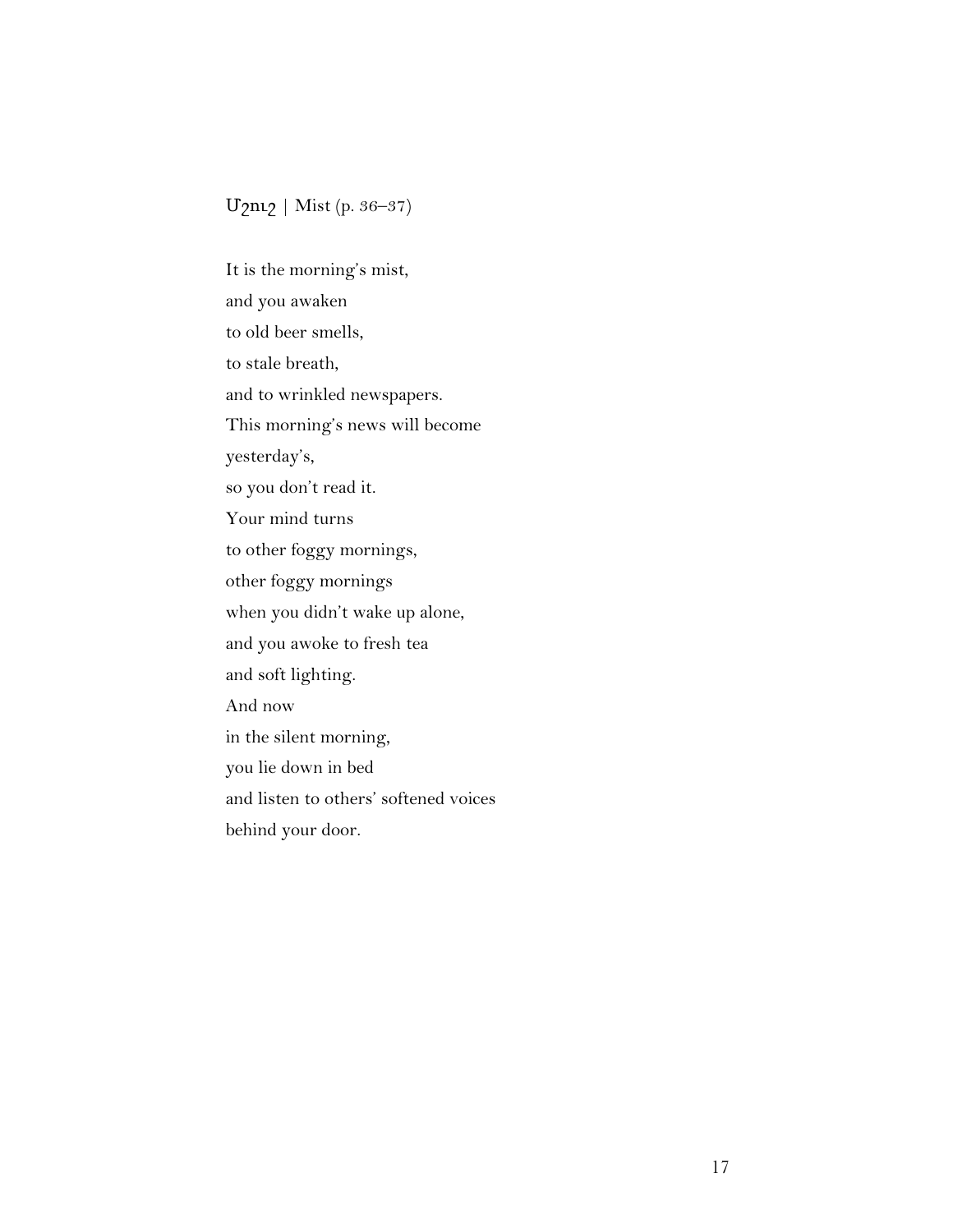Մտմտալով | Musing (p. 38–39)

The wind, the wind. This wind is running between the trees. The flower smiles, it opens its mouth to a honeybee. To think, that just now I almost stepped on this smiling flower, and that I almost squashed this honeybee. The wind to my face, my hat to the ground, and I looked to the ground.

Wind, wind. Wind, rest, carefulness, kitchen. The kitchen. The wind is my mother's words, in the kitchen. Quickly and wildly. The flour trembles under her words, the kettle's steam is dispersed.

Wind, wind. Wind, rest, care, kitchen, tired. Everyday, I see tired faces with stories. Three years ago, a tired woman walked beside me slowly, and I, I will never forget her black eyes, her face's wrinkles, her white mouth. Her white mouth still whispers to the wind, and I feel her words. They are running now between the trees.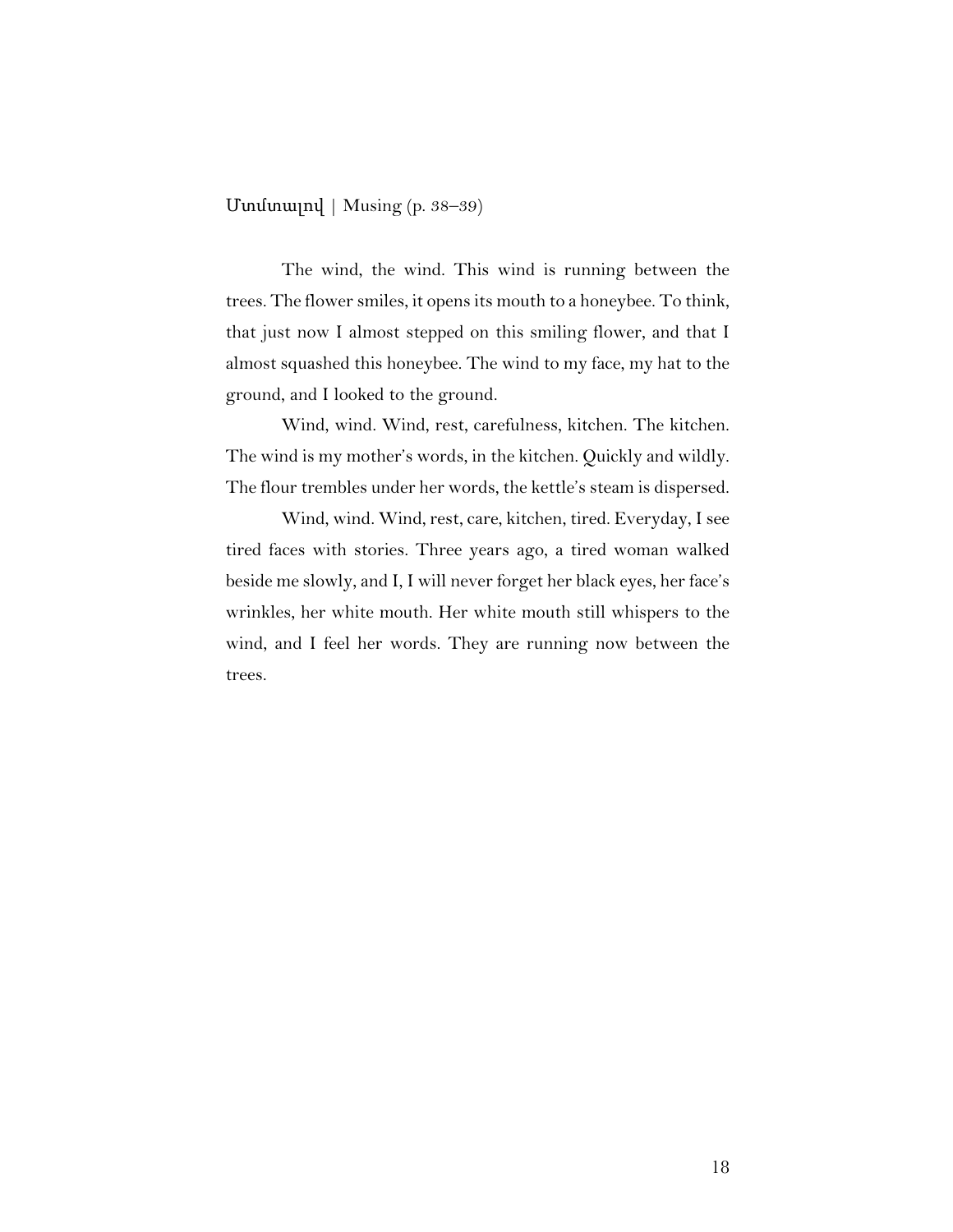$Cuh$ ] | To say (p. 40–42)

That morning was calm and cool. The sparrows were chirping outside, but a calm was in my house. My first funeral was on a bright spring day. My mother awoke me with her cold hands. She tried to smile.

"It's time to wake up. Everyone else is ready. I forgot to wake you."

Quickly, I got ready. I always hated dresses, but today I put on a hot and black dress and I put a ribbon in my hair.

We entered the car quickly. After a silence in the car, my mother said, "Today we will bury your grandmother, and—" but she didn't finish her sentence. I didn't need anymore. Without any more words, we drove slowly to the funeral.

I don't remember a lot from that day. I mostly remember obscure ideas and colors. The preacher spoke with tired and annoyed words, and each spoken word fell on my grandmother's coffin like a bomb. The black clothes in the church were like grandmother's hair, who now was lying quietly in the coffin.

That night I didn't sleep. I was thinking about my grandmother. In my mind she was still alive and healthy and now at her house she was still cooking for me. Tomorrow I would go to her house and I would speak with her. Nothing would be different. The pastor spoke words that morning and my grandmother didn't move. But anyone can say words. So finally that night I fell asleep with words to my grandmother on my lips.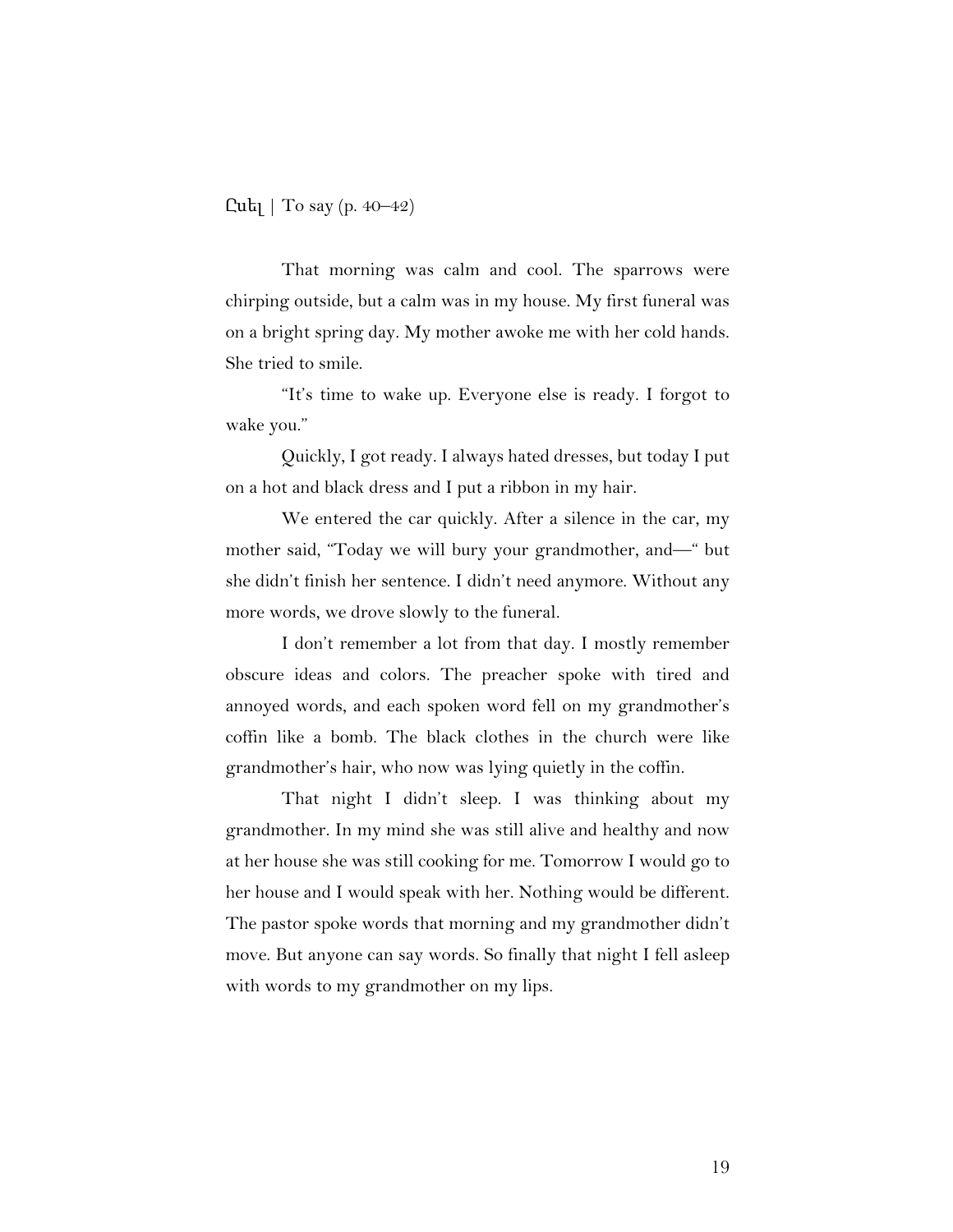## Հիւանդանոց | Hospital (p. 43)

I got up and went outside. Outside, everything was peaceful and calm. The sunset colored the sky pink and orange and gold. The fireflies flew between the trees, like silver sparkling in the twilight. A gentle wind tickled the trees' leaves, and the cicadas were chirruping. The flowers' fragrance floated in the air, while their fragile petals closed. I breathed heavily, I breathed the evening, the wind, the colors, and with closed eyes I turned back inside. At the time, I could not speak that place's name their cold, lifeless walls; the doors' creaking; moths' wings on the windowsill; and my mother, now sleeping in the bed.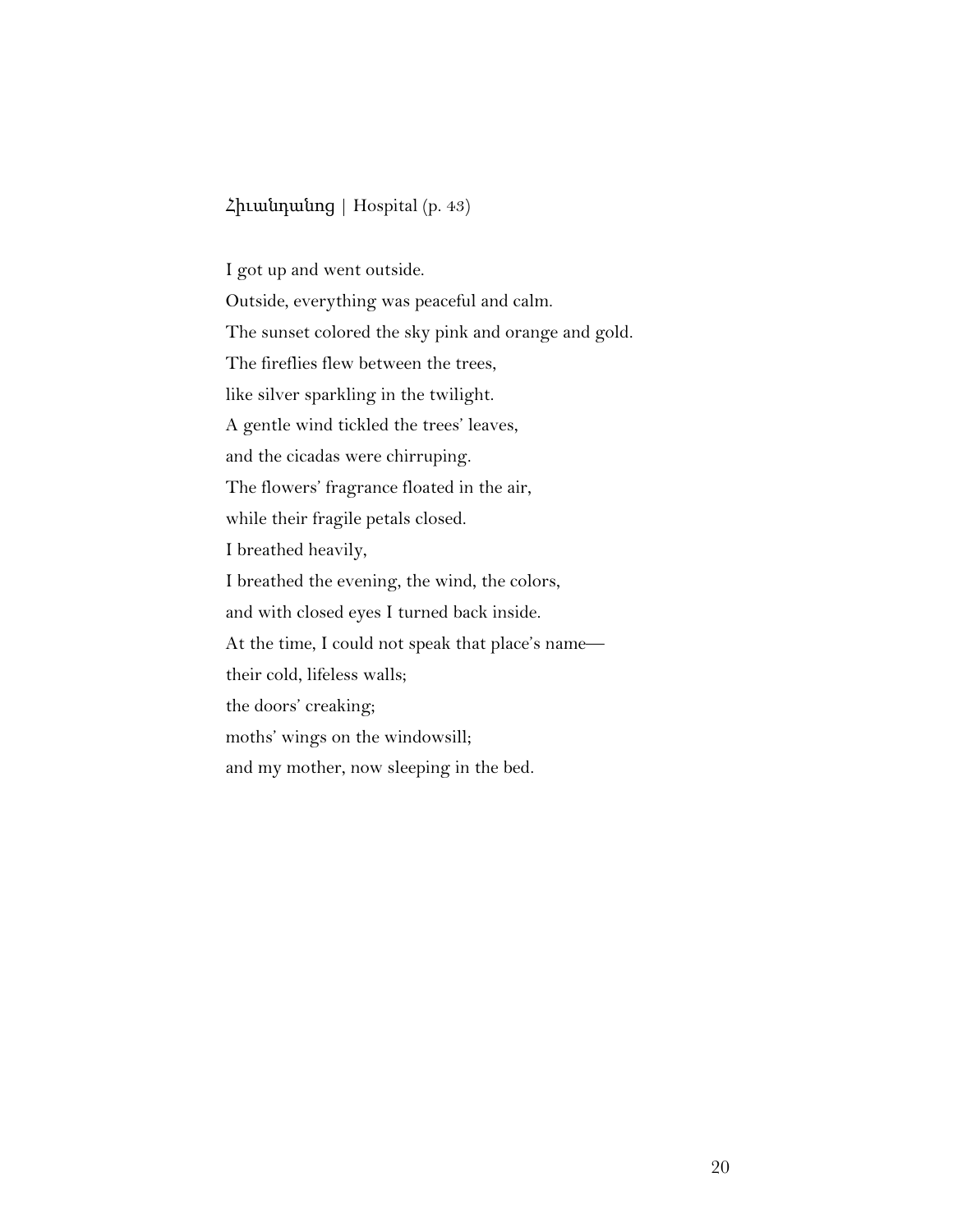# Մինչեւ | Until (p. 44)

Until my heart is full from you, rest will never come. Eyes cannot see you, nose cannot smell you, ears cannot hear your voice, fingers cannot touch your hands' wounds, mouth cannot taste your sweetness. Still, my spirit is stronger than these, and it can sense you. Thus, I cannot rest until I rest in you.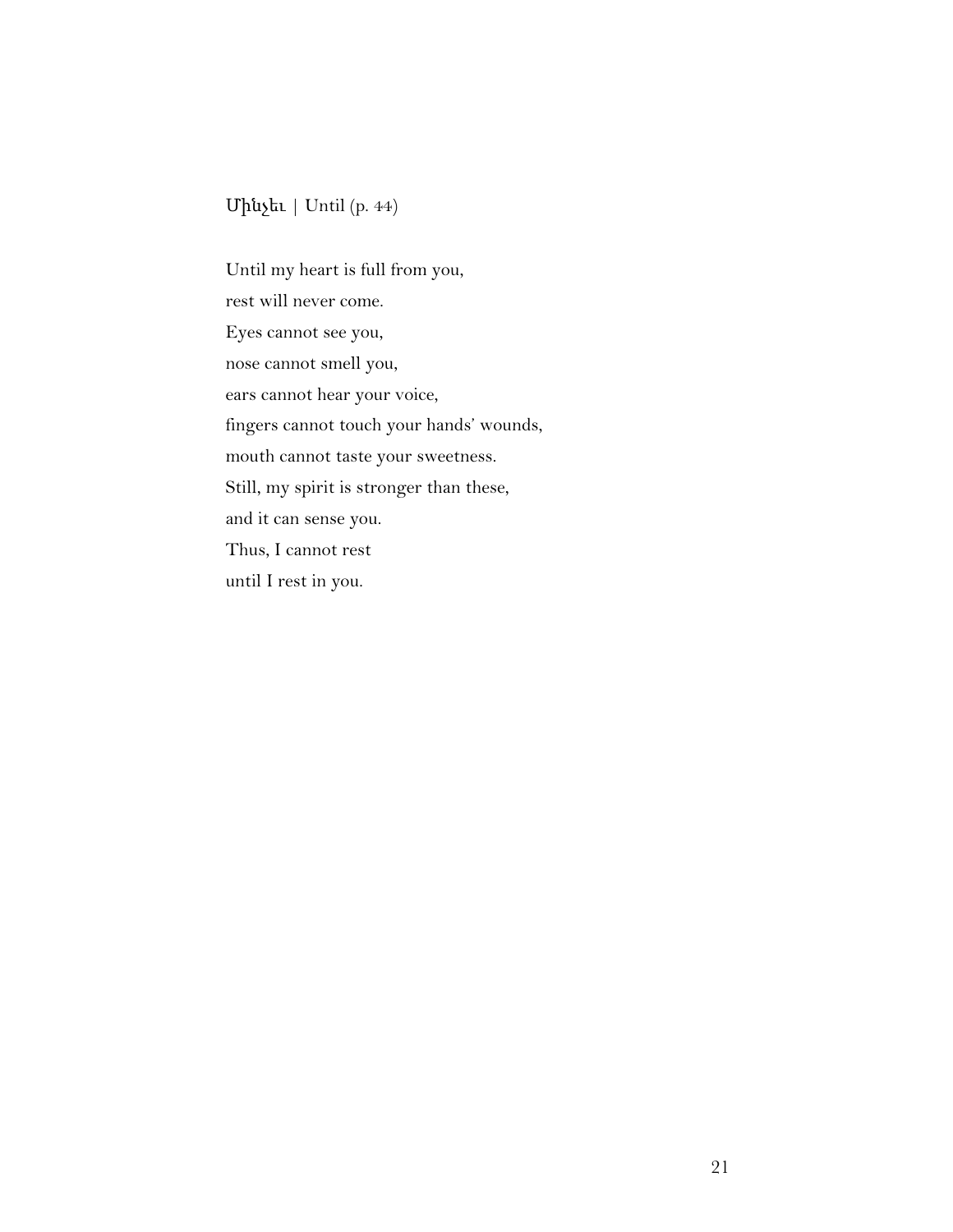# Անաւարտ | Unfinished (p. 45)

I am in this small room, without words, without musing. Here, the entrance is the mind, and if up and further up I ascend, it will arrive at vitality. Home is the exit of my mind, that place, where a soul becomes woman. My mind is un-woman only a soul.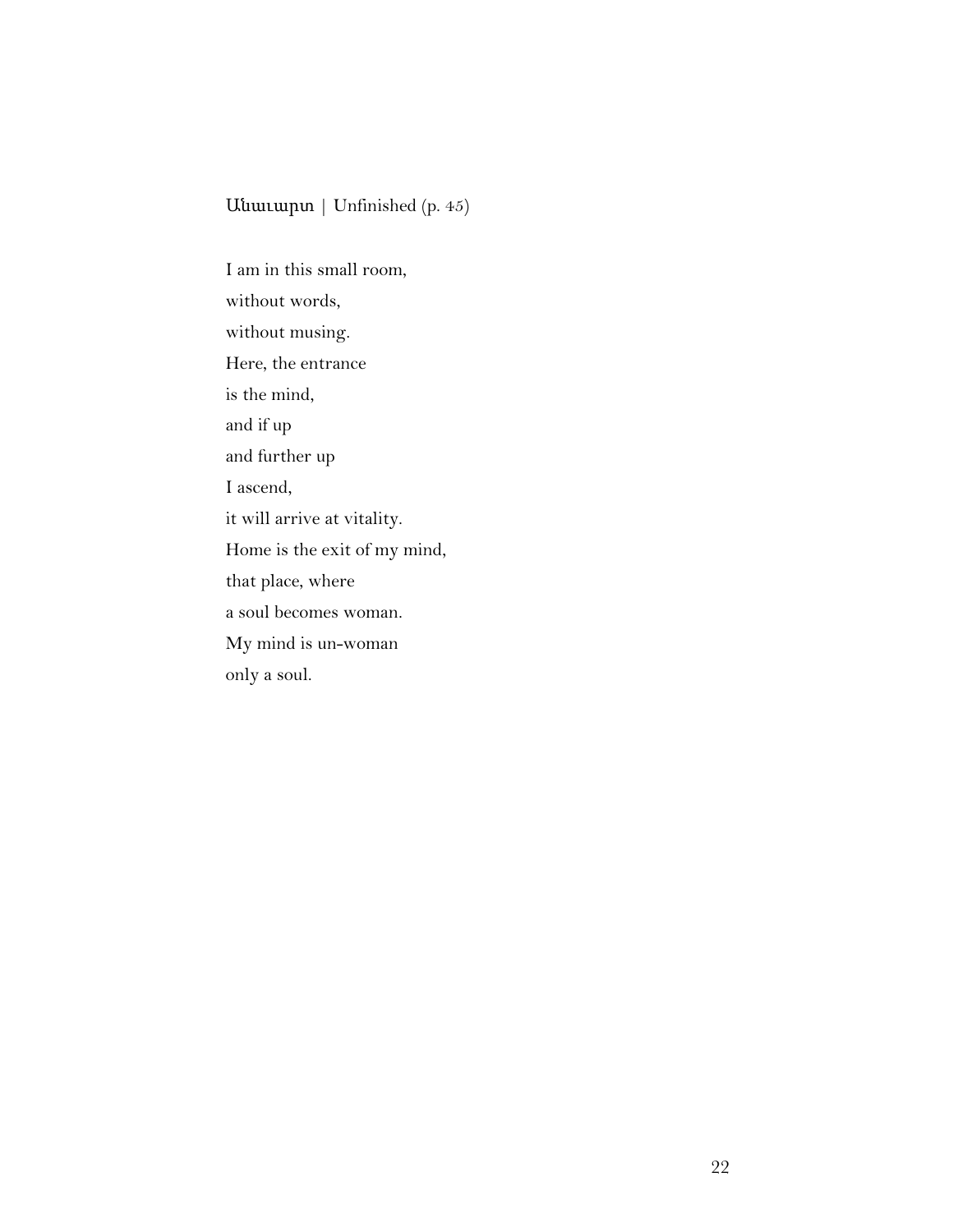## Եղար | You were (p. 46–47)

I found you.

I was wandering around the flowerbed; I would often go there to look at the beauty, to walk and think. Life in the flowerbed was more delicate. Time walked with the sun, and the night never came, while flowers curled under the wind's warm breath. I only came for the flowers, to smell one here and there, to pick one or two; I was not searching for you, but you were in the petals' beauty and each flower I picked, I picked your beauty. You silently watched me you never spoke, you never moved, but you were there, as the flowers will say. You were there, amidst the beauty.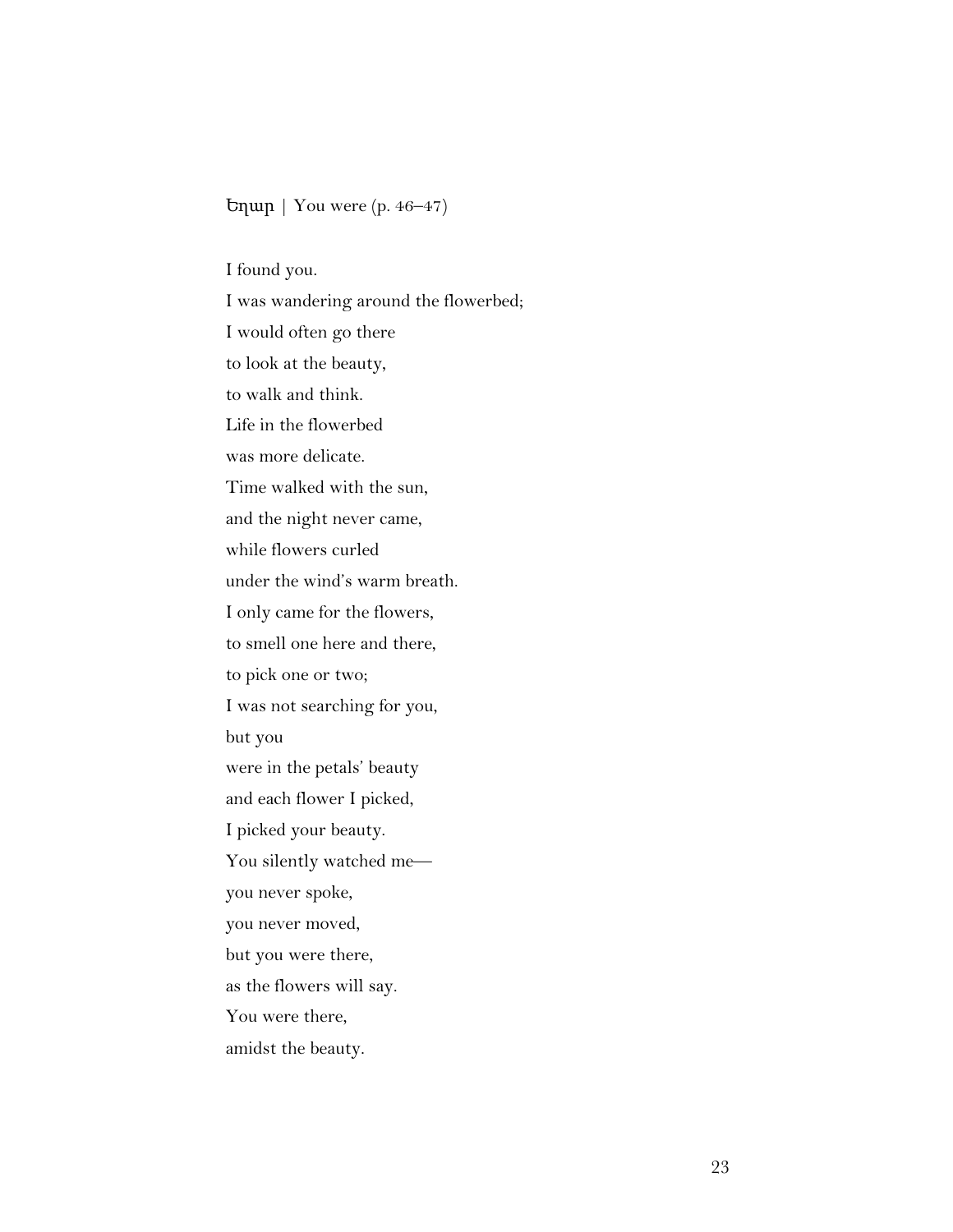### Հին ու նոր | Old and New (p. 48–49)

We came to the old tired house. It was an early Spring day, and the scent of wheat and grass was floating in the air. Large birch trees covered the house, and ivy crawled on its windows like snakes. Suddenly my mother said, *this house will be our new home.* Her voice echoed through the quiet trees. *Our new home…* Tables, dishes, cups, and other things we would soon bring into the house. We would soon bring new life. But this old house was hiding many stories. Two lovers lived in this city. The girl's father hated the boy, and he banished them to this house. They never left this place to go to the city, and in this old house they died together. People say that their souls are still here. Now I am here. I know that these things are only stories, but sometimes, when I am near the house's fountain, I think that I can hear quiet whispers from the water.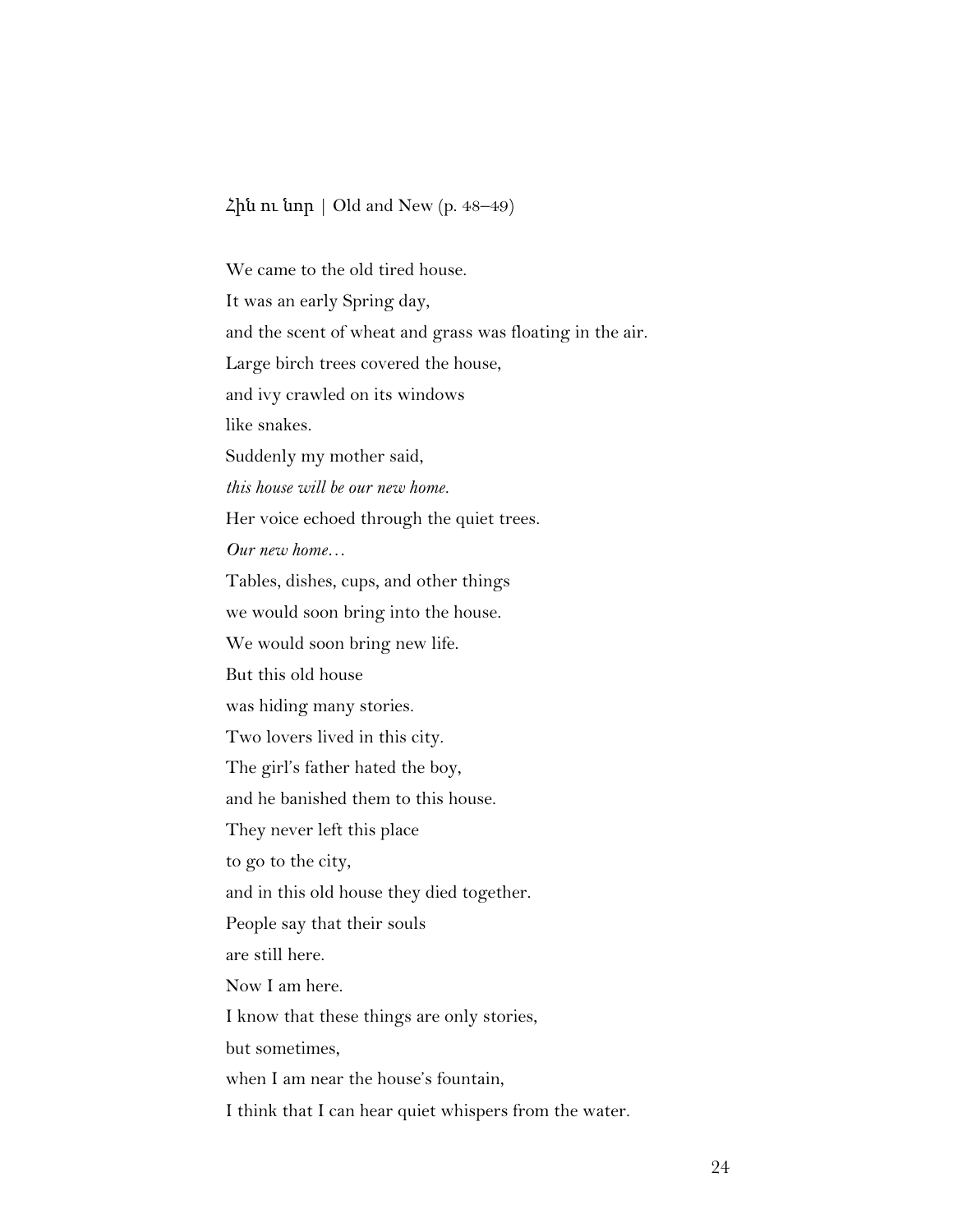Կարապներ | Swans (p. 50–53)

#### 1.

There was a silver lake in the woods, alone, isolated, protected, without buildings, without people. Wild ferns and weeping willows were its home, and oak trees were its roof. When I found that silver lake for the first time it was an autumn day. There was a silence, there was a peace, which from trees and from the ground rose up like a mist. I was young then, and life's anxiety, life's despair did not appear on my face.

#### 2.

Slowly I came to the lake, under the oaks and between the willows, until I stopped at the lake's shore. Seven swans floated on the water with circular movements all in unison, all in grace.

#### 3.

It is autumn again,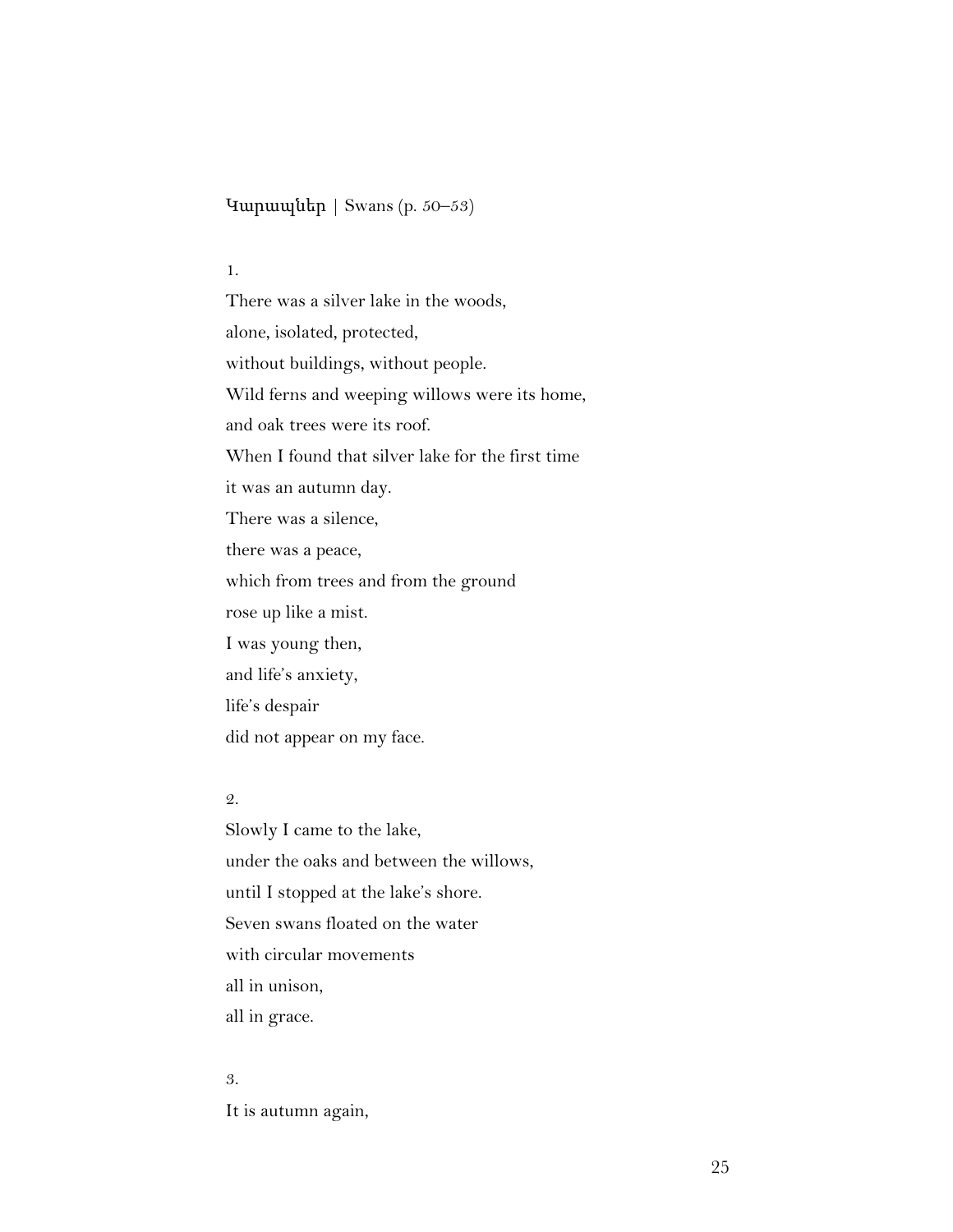and those swans on the silver lake still swim in my mind in circles, in circles. This quiet building is my house, and this cold wood is my ceiling. My hands hold nothing and no one, and my life is filled with empty glass teacups and with dusty windowsills. So in my house walking in circles, I will recite poetry to forget the time. Time, that shatters teacups, that breaks windowsills; time, that places nothing in my hands. I will recite, I will recite, I can stop time, oh swans, swans!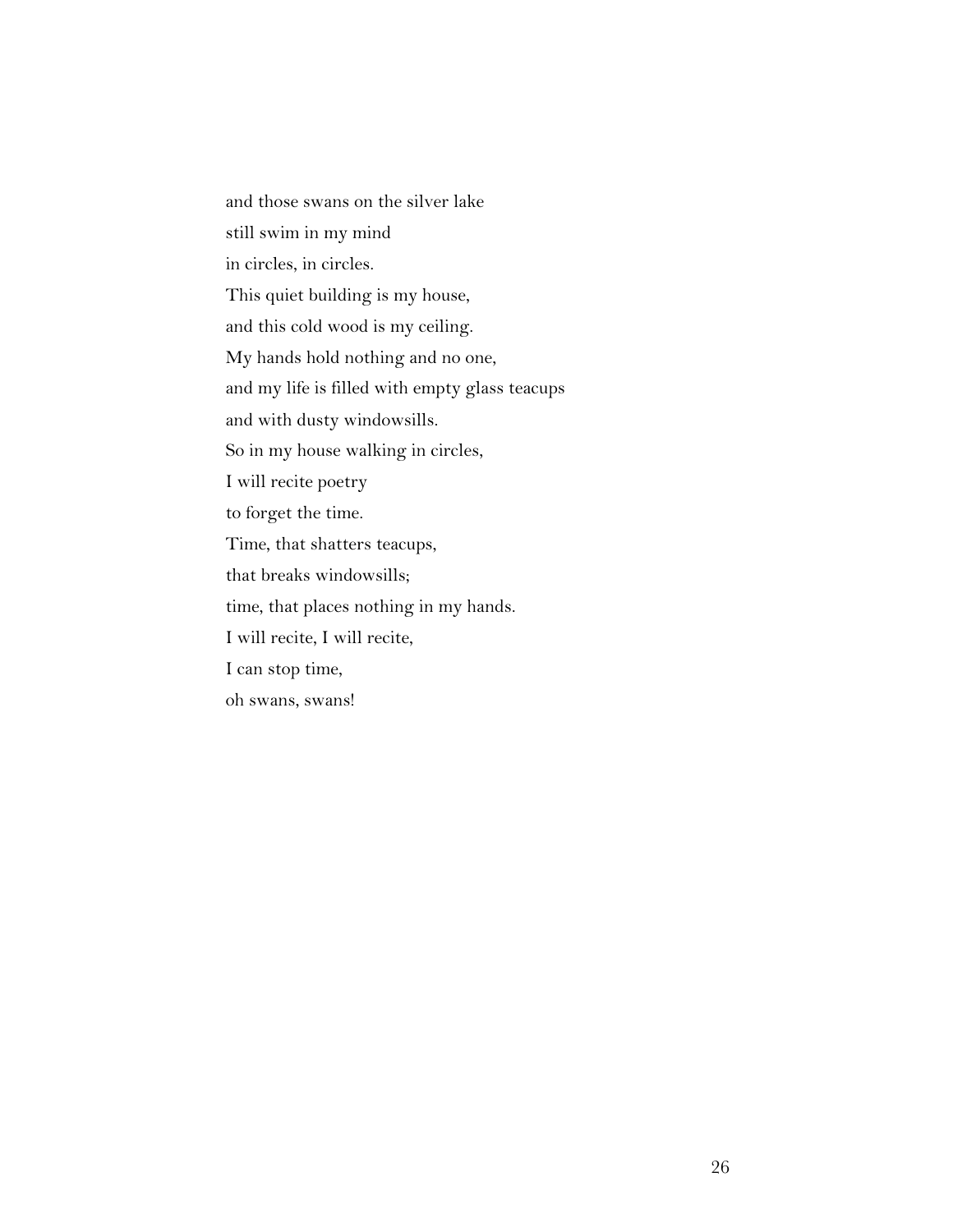#### $\text{Ounph}$  | Flower (p. 54–55)

*Women need to be gentle,* my father said to me one hot August day. The petals withered in my soul, the color left my face, but I tried to smile and say *yes.* But I couldn't. My skin was tired under the warm August sun. At this time the green hills had left, and golden ones came. No, I couldn't. Because I knew what *gentle* was to my father, and what this still is to him. *Gentle* is the smooth stones under the uncontrollable river, the flower that is watered but is never picked, the pearl necklace that is never worn. But I was not a smooth stone, I was not a beautiful rose. I couldn't say this to my father. A warm wind gently stirred my hair, while I deeply breathed in the summer scents.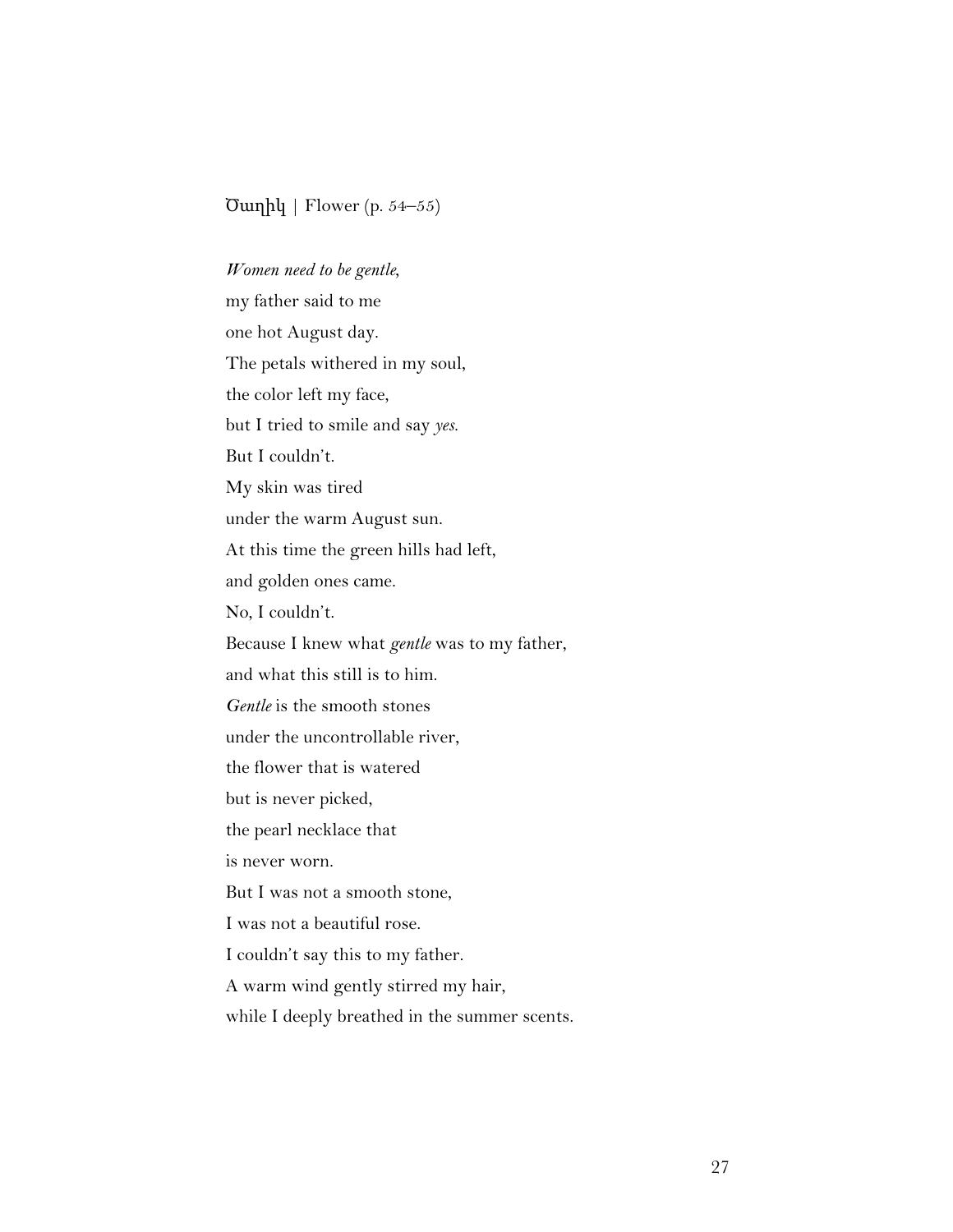Երազ | Dream (p. 56–57)

The street in front of my house twists through the entire city where I live. Each morning, with warm coffee I walk on this street, and I look at the faces and faces. In the nights my dreams are filled with countless faces twisted faces, hungry faces, faces without noses, without eyebrows a child's chubby face, green faces, blue faces. Suddenly I awaken, and I can't forget these faces. So I walk in the street with hope that I will see at least one dream's face. I look in the mirror, I try to make these faces, but nothing. Where do these different faces come from, and why every evening? I even see them when I'm awake.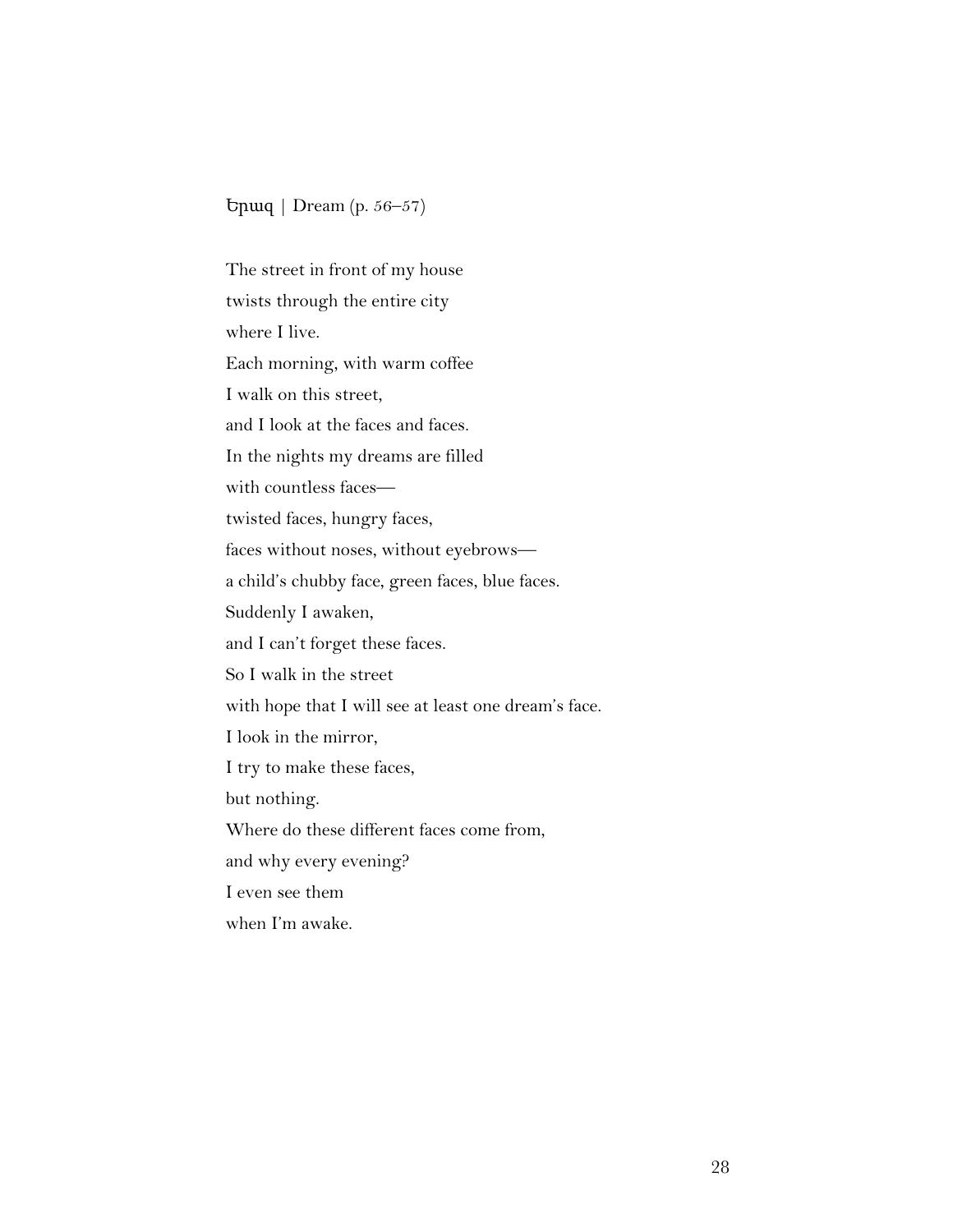Լոյս | Light (p. 58–59)

The sun's wide arms spread over the world, and the light revealed the earth's different colors and faces. Blue seas, like peaceful blankets, rippled from the wind. Orange leaves fell to the ground one by one, and children played in green grass. The light gives life and clarity, and one time I saw this. One time I saw the light's beauty. One time I wanted the light. But the nights follow me everywhere. When the sun comes, shadows follow me. When the lights turn on I must close my eyes. I can see the light in my dreams, But when I wake, all is foggy. My mind sees darkness. How can I return to the light? How can my soul turn from the shadows to the sun?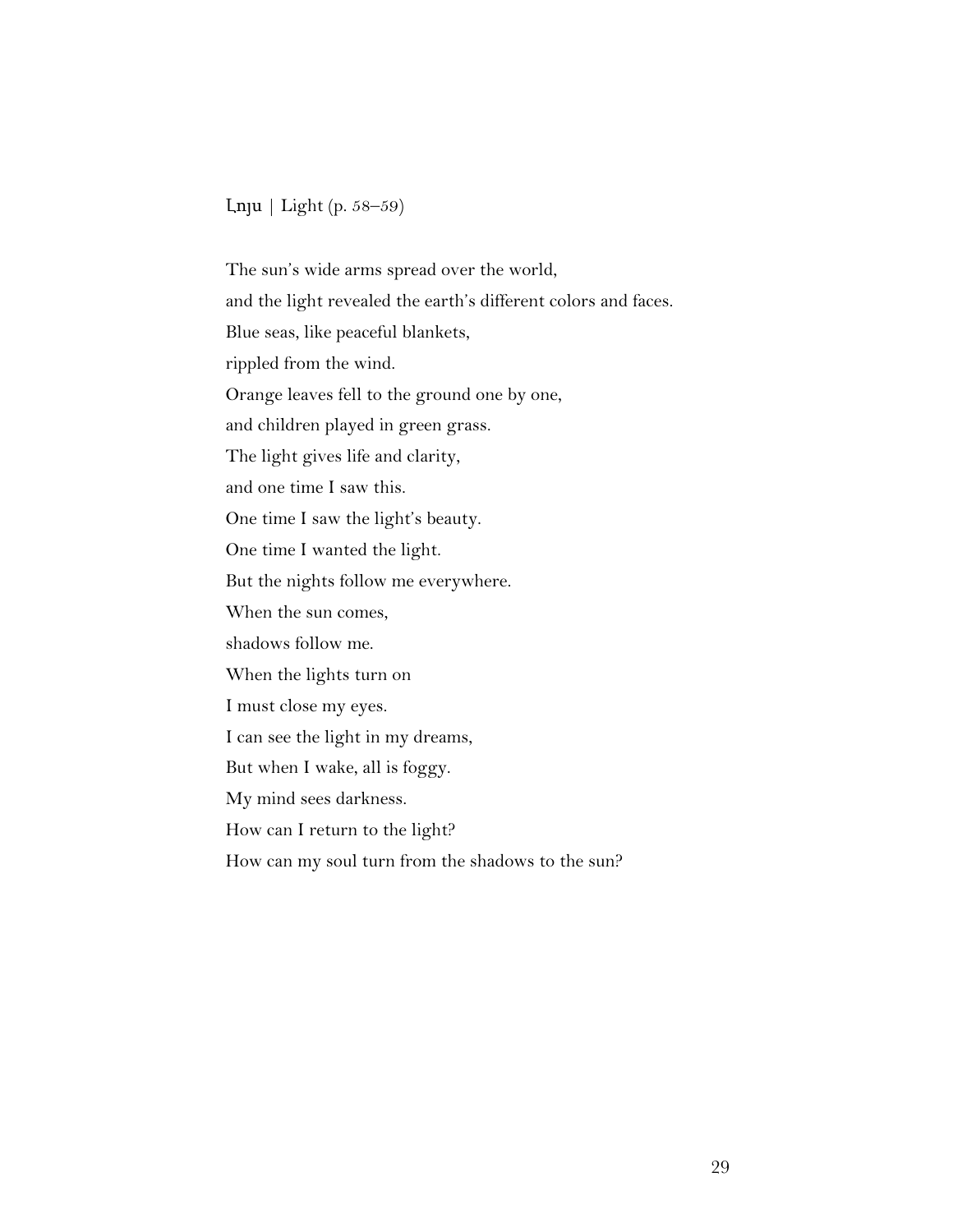#### Մնաս բարով | Farewell (p. 60–61)

And life is strange. Two years later, How can I say "farewell"? "Farewell" to so much beauty, "farewell" to the lively classroom, "farewell" to daily illumination.

The way is open, and although I am blind, I am not alone. The words from dead spirits follow me, sing to me, speak to me.

Wherever I go they come. The way is not so long nor dark, because I carry them in my soul.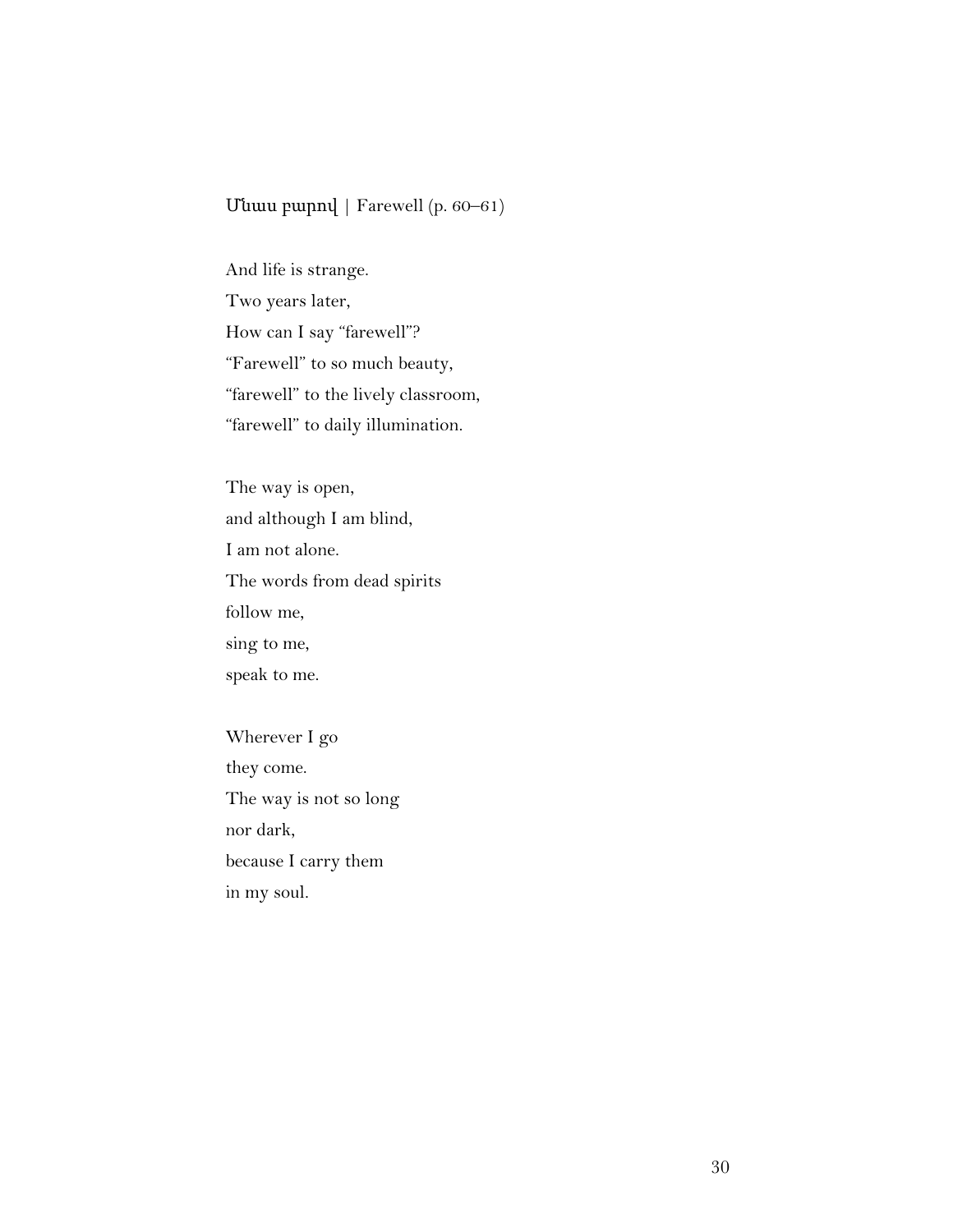#### Պատուհան | Window (p. 62–63)

They tell me that staying inside is foolish.

In my room and in my house there is nothing.

"There is nothing, there is nothing" they say. "Outside of these four walls of yours there is life.

Truly, bright colors and green hills and friends are outside.

And, of course, love is outside.

The man who goes outside is better. He has a better life."

But I have already lived like that and I like to live in my room more.

In my room, there is a window and they don't know a thing about this window.

I see and experience more from this window than if I was outside.

From the room's window, I see an old man in his rose garden.

I see that from his eye a tear falls to the ground.

- On the sidewalk, a smiling mother turns her happy face away when her child trips.
- From the window, I have heard many secrets; I have heard singing birds; I have heard playing children.

I like the little things of life, so I will stay behind my window.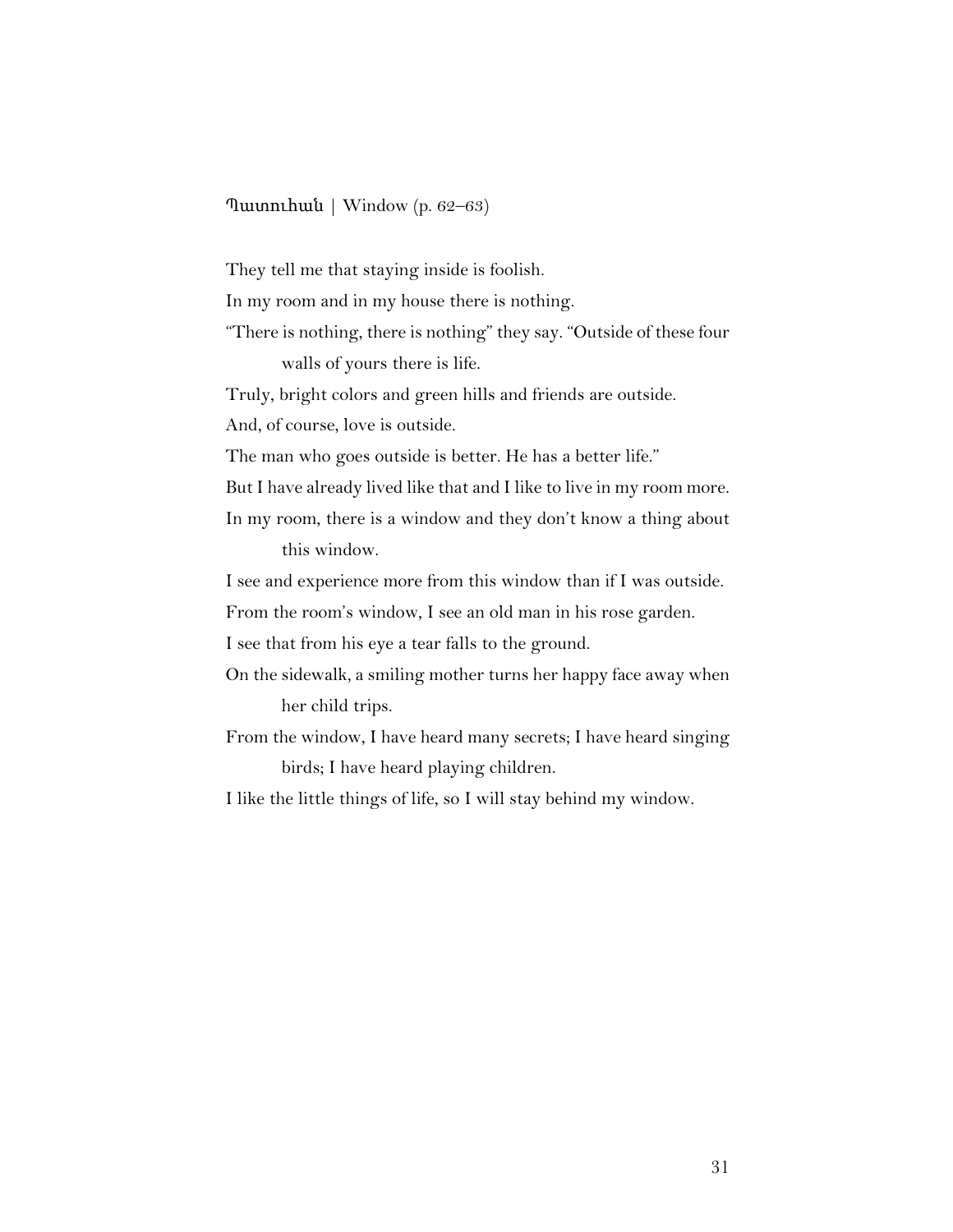## Լուսանցք | Margin (p. 64–65)

We write our lives on paper.

With pencil and pen we describe from where we have come.

We write pages and pages.

But we leave the margins empty and white.

They look back at us.

The margins make the page's words tidy and the page appears clean.

Every man has margins in his life.

What are yours?

The margins are those extraordinary things that we don't want another to know.

We leave them detached from our lives.

That way our lives appear clean like paper.

But margins are tricksters, and often life becomes disorderly and unpleasant.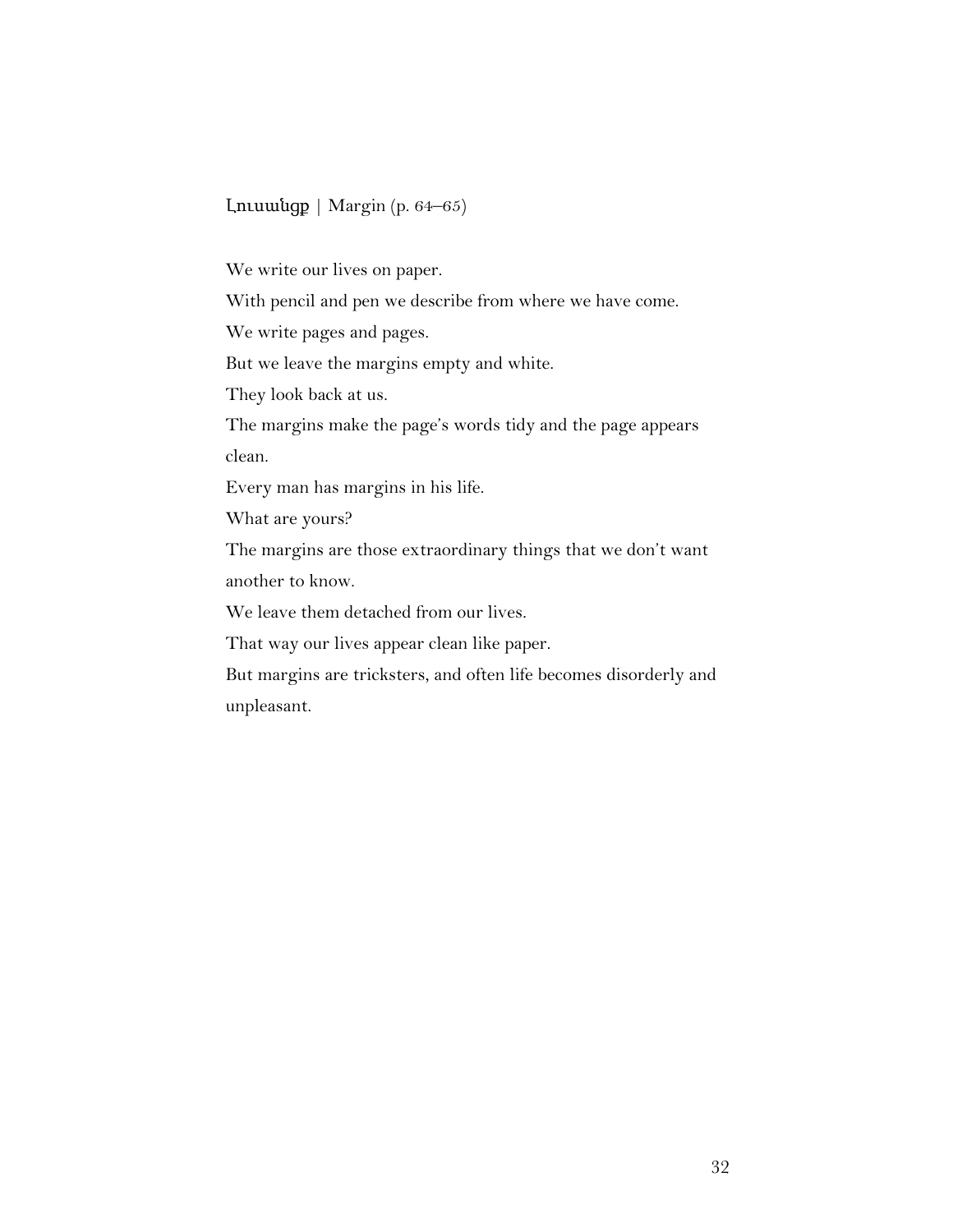Երկուք | Two (p. 66–67)

I went to the seashore because I felt lonely. I wanted to see beauty and art. The sea was quiet and peaceful. Then, the sea spoke. It said, *I will give you beauty and art*. Suddenly, Astghik and Vahagn arrived on the sea. Astghik was like a star. She was very beautiful. Her hair was like flowers. Her skin was white. Vahakn was very strong. There was a lightning bolt in his hand. His hair and beard were red. They spoke together, *We, the two of us, are beauty and art*. *Live for us and work for us, and you will have a happy life*. Therefore, I live my life entirely for beauty and I labor for art. That is the only happy life.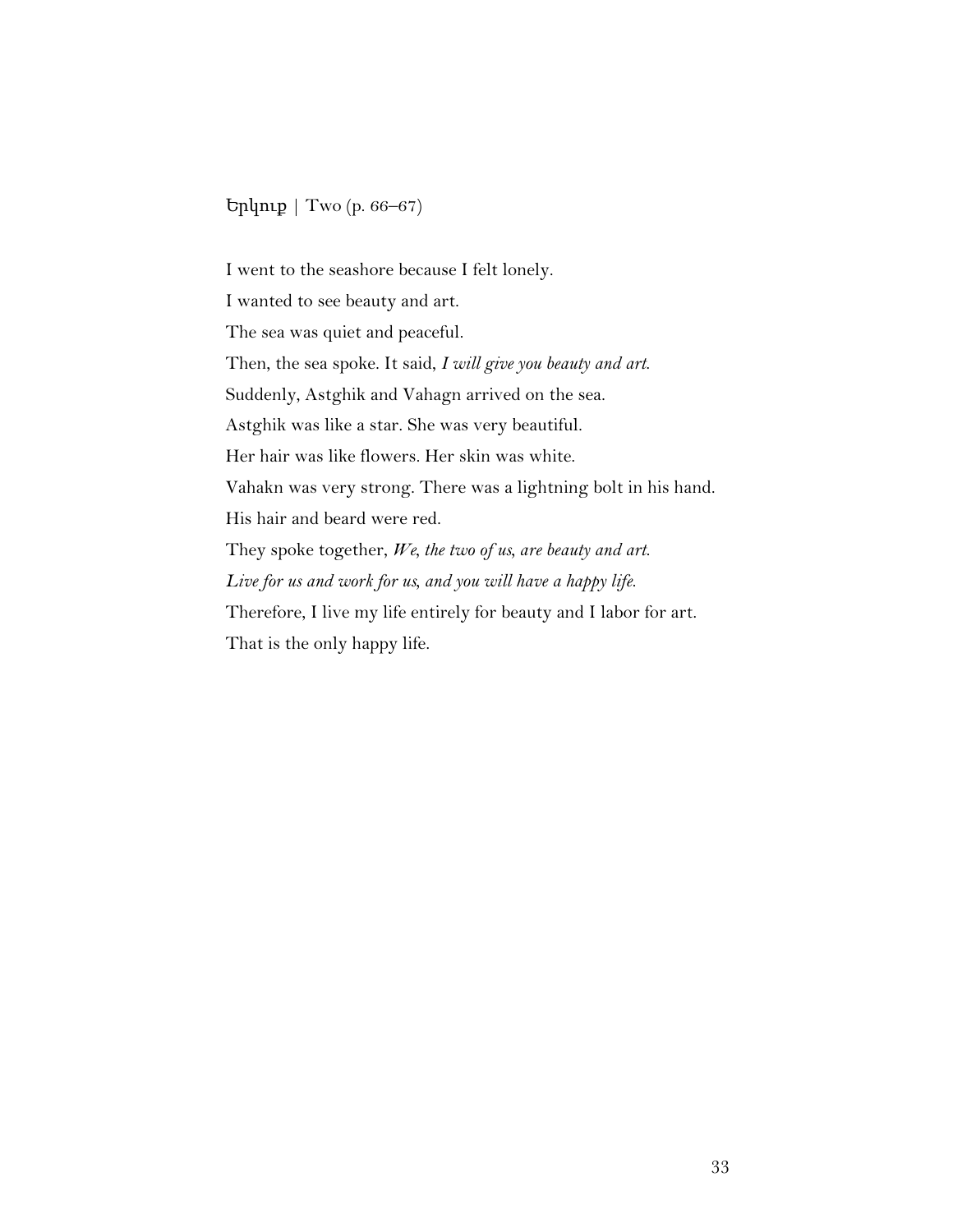Աստ անդ | Here there (p. 68–69)

I was a little girl,

and I wanted to know who I was in this world.

I was always living between two worlds,

my father's and my mother's.

I remember how I thought when I was a young girl:

My mother's world was American;

pancakes for dinner,

rebelling against parents,

seeing friends more than family.

My father's world was Armenian;

large noses,

different foods,

giving respect to parents,

family was always first.

Little words

*eshoo qlookh!*

*hos yegoor!*

*yes kezi g'seerem.*

So I looked at Armenians,with American eyes and I looked at Americans with Armenian eyes. I could not feel what Americans were feeling, because I was not *really* American. and I could not speak Armenian, so I was not *really* Armenian. I was a little girl, and I wanted to know who I was in this world. I was always between two worlds,

my father's and my mother's.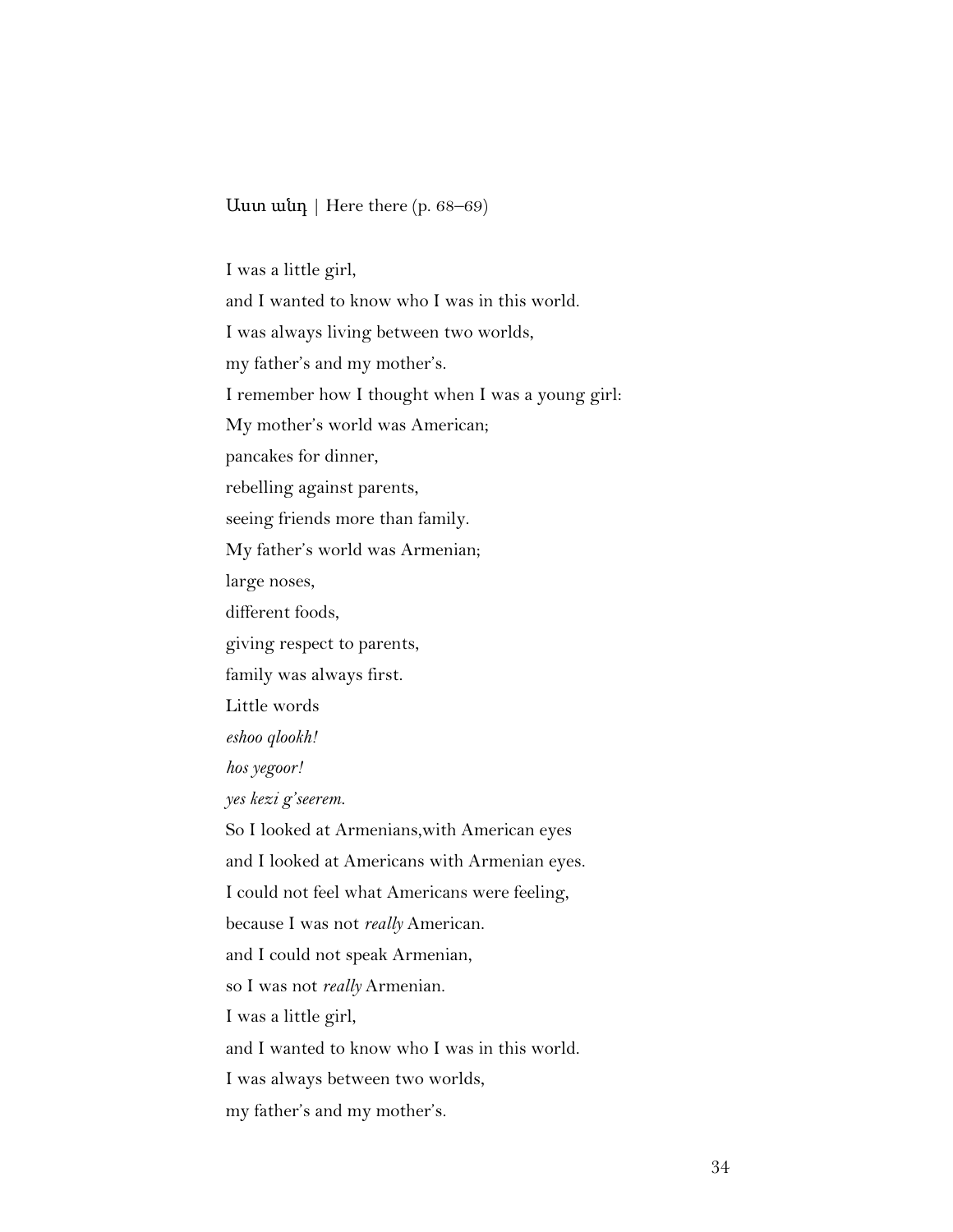I was a little girl, and the word I had in my soul was

*wanderer*.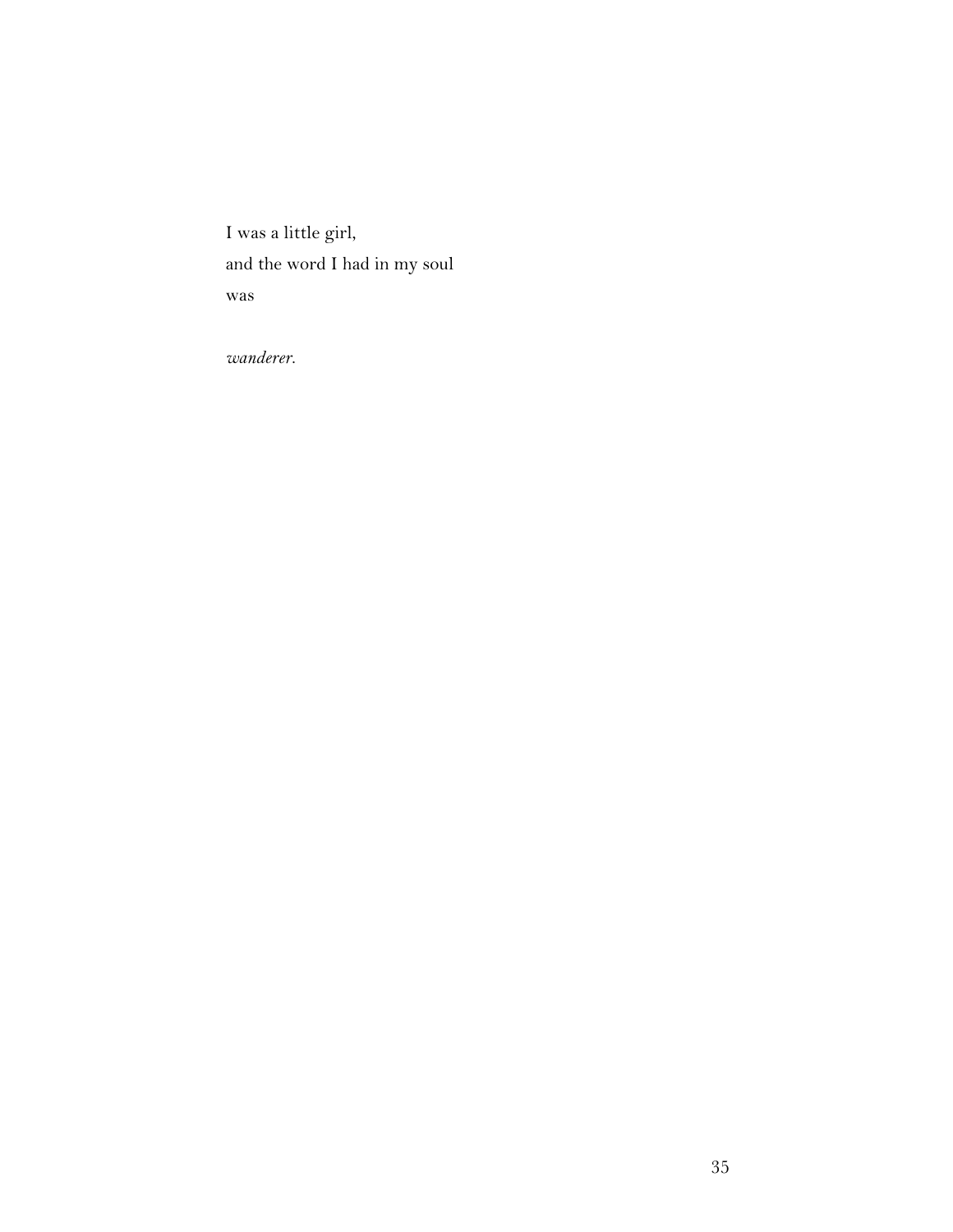## Յուշագրութիւններ | Memoirs (p. 71–79)

I. The Beginning and The Middle

#### *They are everywhere,*

My older sister whispered to me late at night, back hunched, long, youthful arms hugging her round buckled knees. Her porcelain face was distorted by the light of the flashlight under the sheets. The arch of her nose, the rise of her lips cast long disfigured shadows dancing up her eyes and over her forehead, and she looked real, trustworthy. She would not lie. She was truth. I was not alone.

And so I would look for the fairies: under benches and behind trees, in lampposts and spider webs, in the reflections from colored glass, and between the fall leaves the wind blew. I never saw even one.

But my sister saw them everywhere. Wings of silk fluttered behind every bush,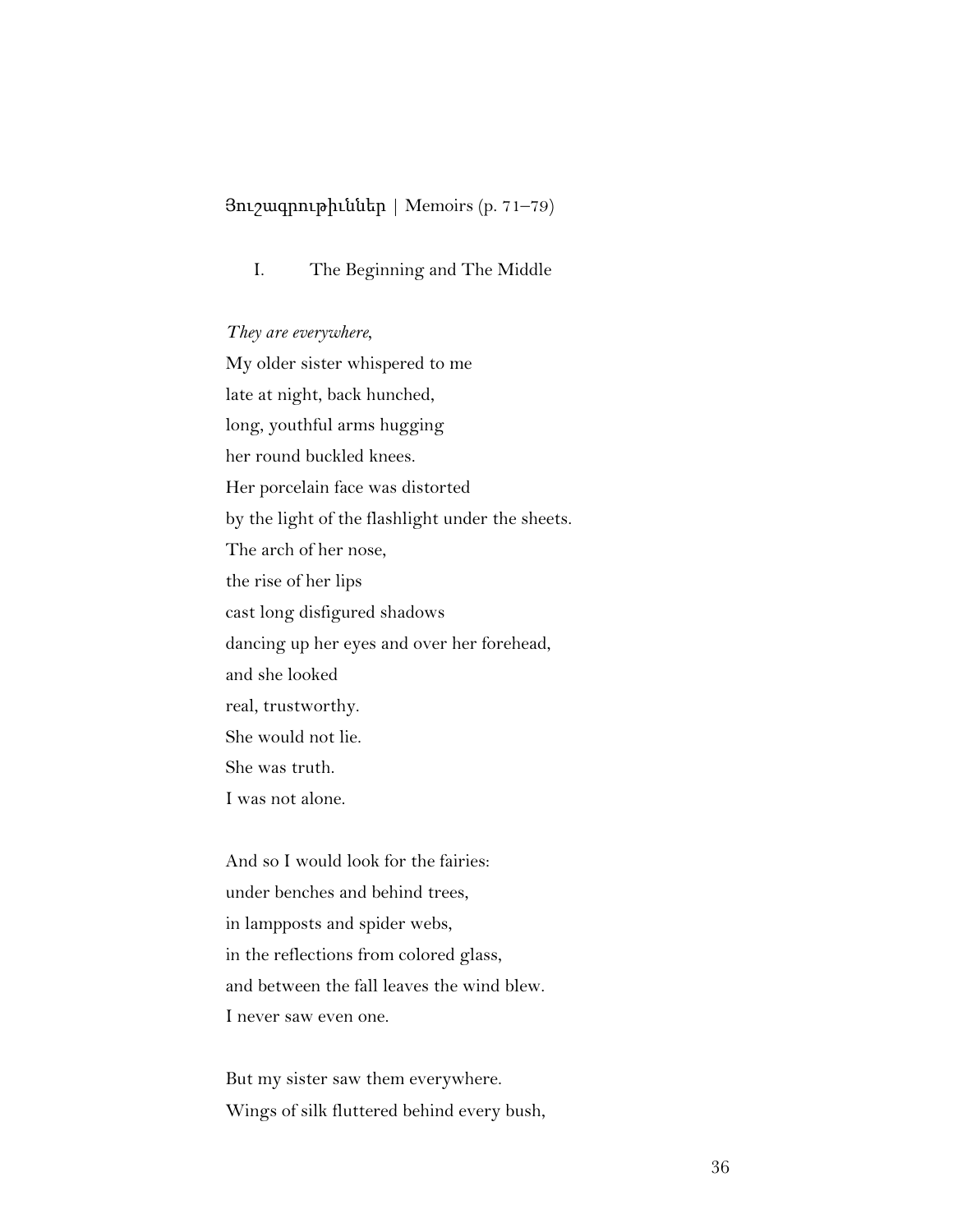fairies left their miniature slippers under her pillow, they hung their fairy dust on the arms of birch trees, and strings of their golden hair could be found glinting in the sun as they floated down the neighborhood creek. She would hear whispers in her ear at night as she fell asleep, and the next morning, wide-eyed with wonder, she would tell me what they told her and how they wanted to be found by me too.

Today she looks at me with spent wonder in her eyes. Her arms are gangly and stretched, her knees are knotted and bruised. And she searches everywhere behind the bushes and tree branches; beneath her pillow and by the creek. She hears them whisper to her in her ear at night, and she tells me what they say. But this cannot be real, she can't be truth. And I'm alone.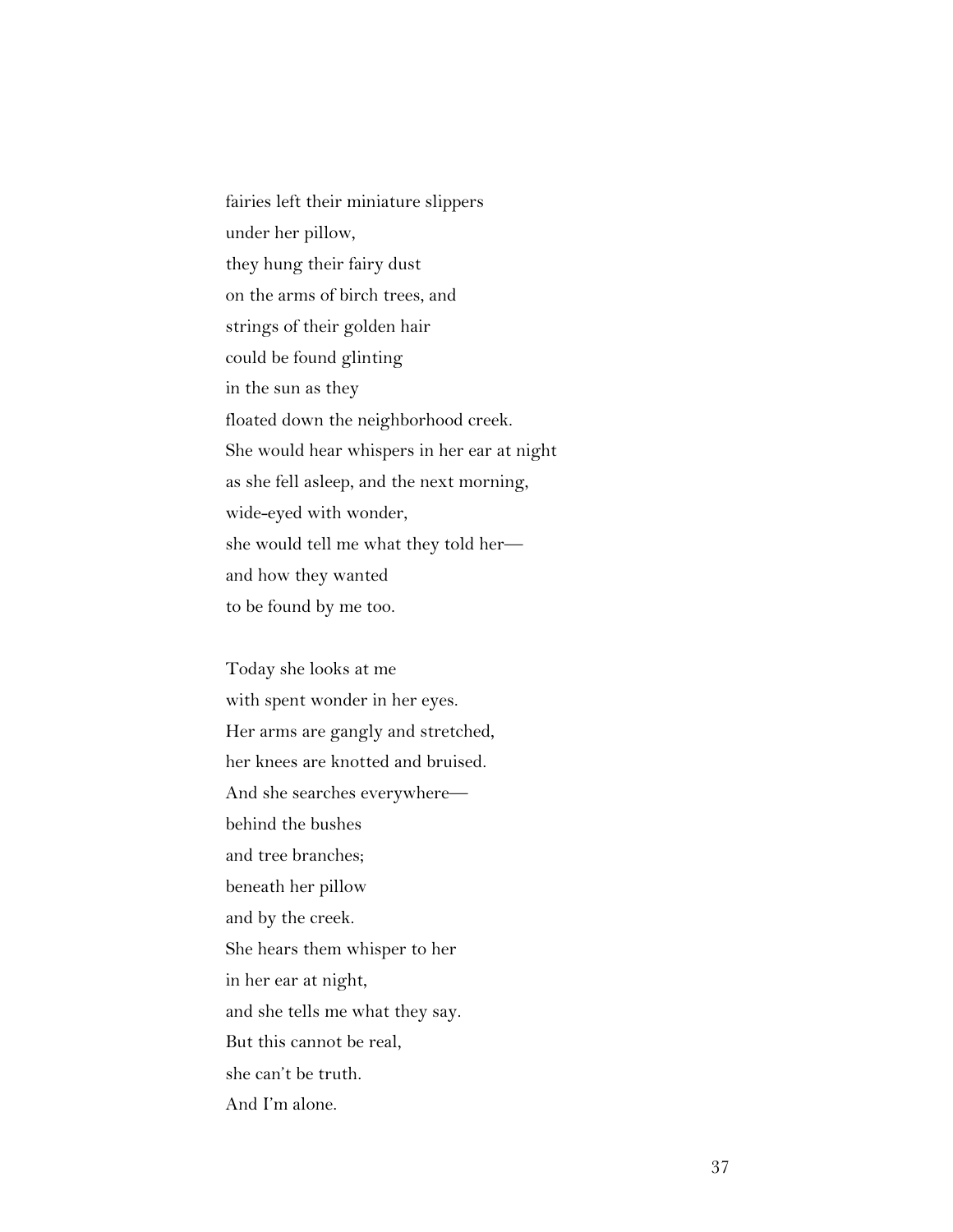Hunched over in a knitted blanket, her face stretched with want, she tells me she has found them. She tells me that they say they still want to be found by me too.

So I look.

And now years later I can see they're not what she says. We are too old for fairies. Their wings are not made of silk. Behind the bushes there is no light. And the whispers in the darkness are not innocent.

II. The End

Her soul was set free from her body. But before she was laid in the mossy earth, She was alive.

She was alive.

And everything was art. Her hands, like two doves in the sky, flew across the canvas in a flurry of color. She would tell me *art for art's sake* was all that mattered. When she spoke, she didn't use words,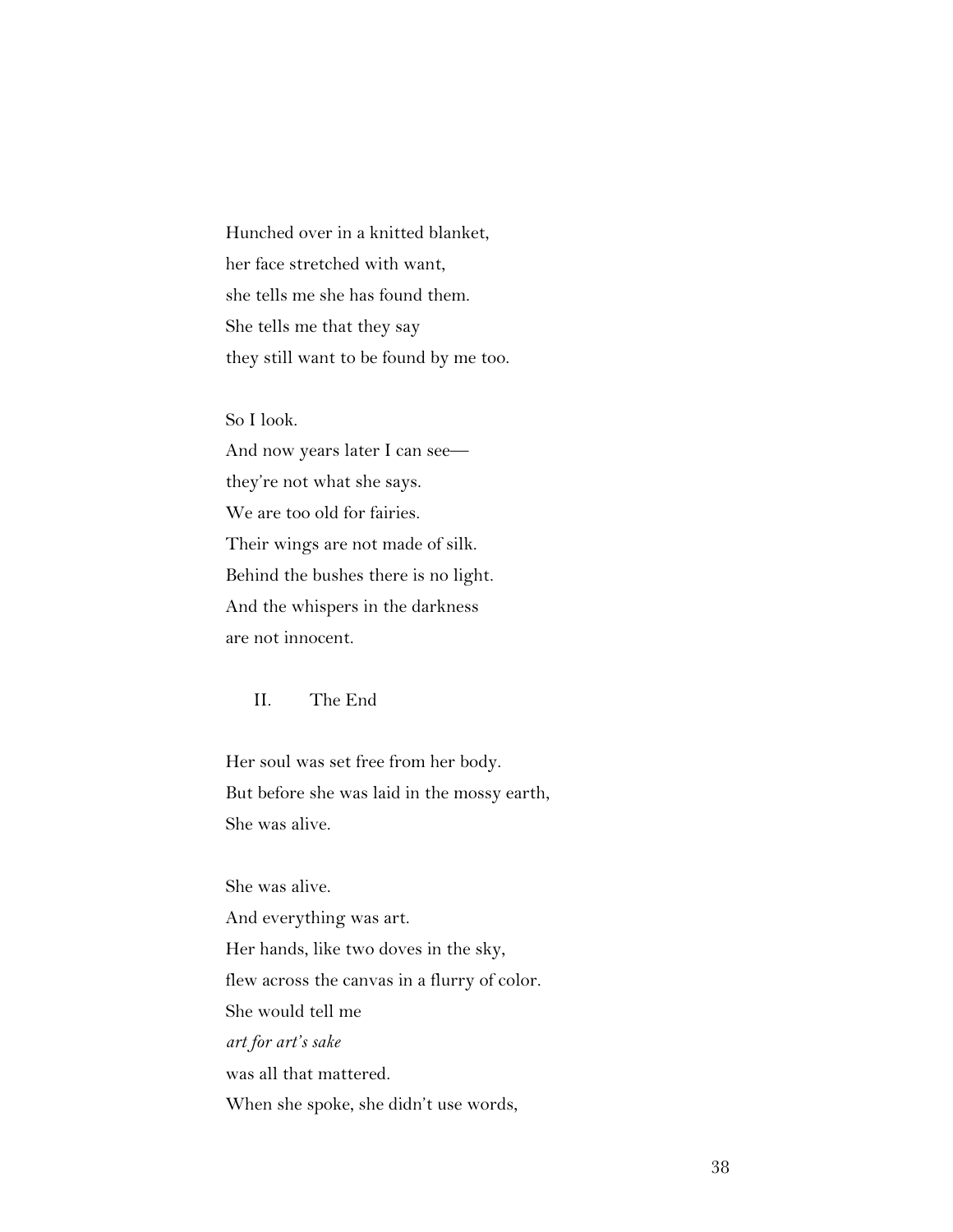only butterflies that would dance like Tchaikovsky's swans out of her mouth, to tickle and taunt my ears.

The forest was where she would go when she wanted to be reborn. She would breathe in the green and yellows and browns of the leaves and bark, and she let me follow her and watch how she did it. I tried to breathe once, but I felt fake, not real. So I watched her from behind a tree.

In the winter she would wake up in the mornings early enough to look at the frost on the garden plants, and would stay there for hours until the frost began to dew and drip off and she would catch it in her mouth and drink the water.

Then she saw that Plato, and Aristotle, Nietzsche, and Mill, were what it took to survive. She never returned to her canvas. She never walked into the woods to be reborn. She didn't care about the garden anymore; only her mental garden,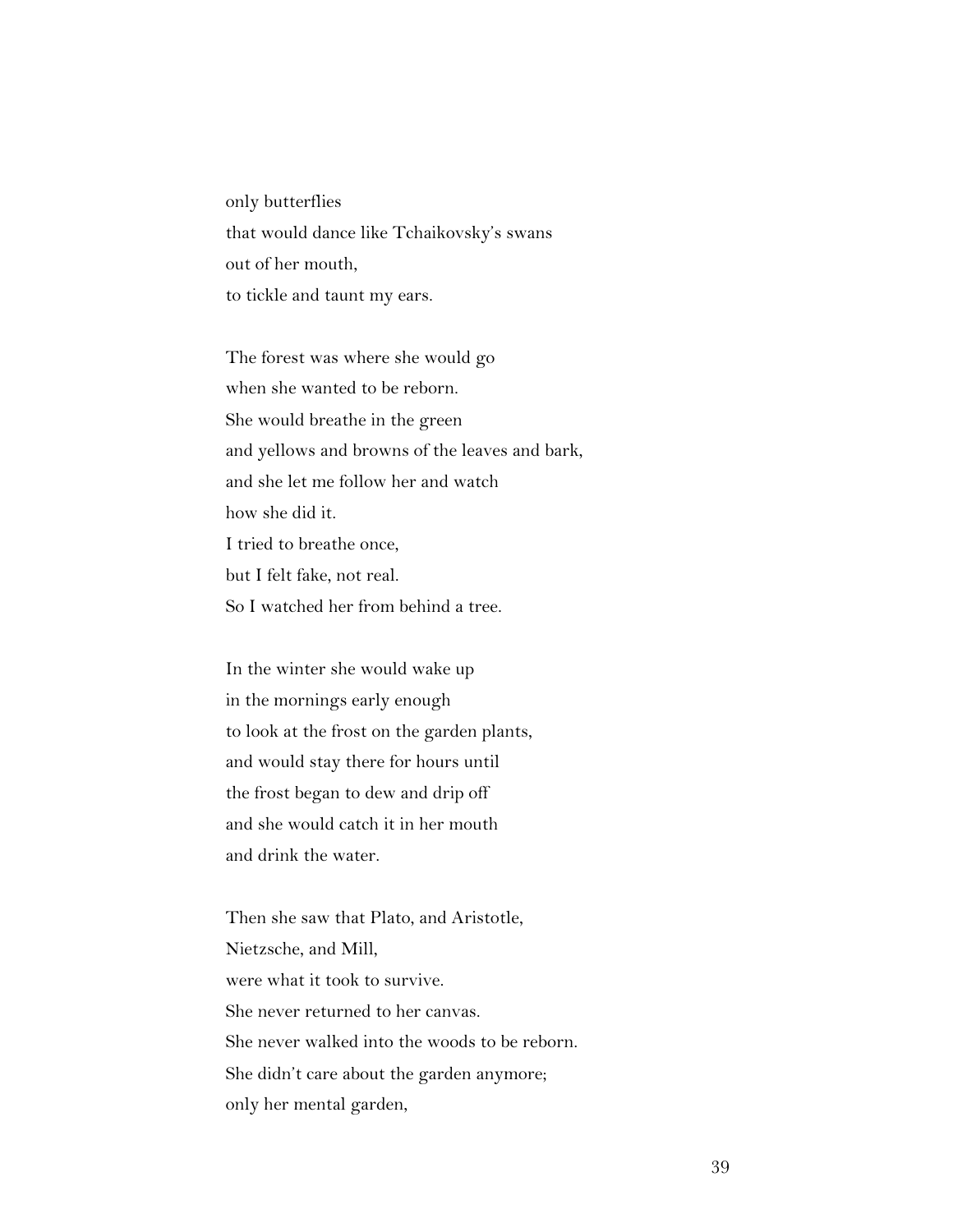which she cultivated so much that the flowers withered in her body, and her blood stopped pulsing.

And she could no longer be alive. And her soul was set free from her body. And as she now lies under the moist earth trees sprout forth from her limbs; earthworms gather in colonies between her toes. Moss spreads itself like daylight after the night, over the entirety of her. And she returns once more, to *art for art's sake.*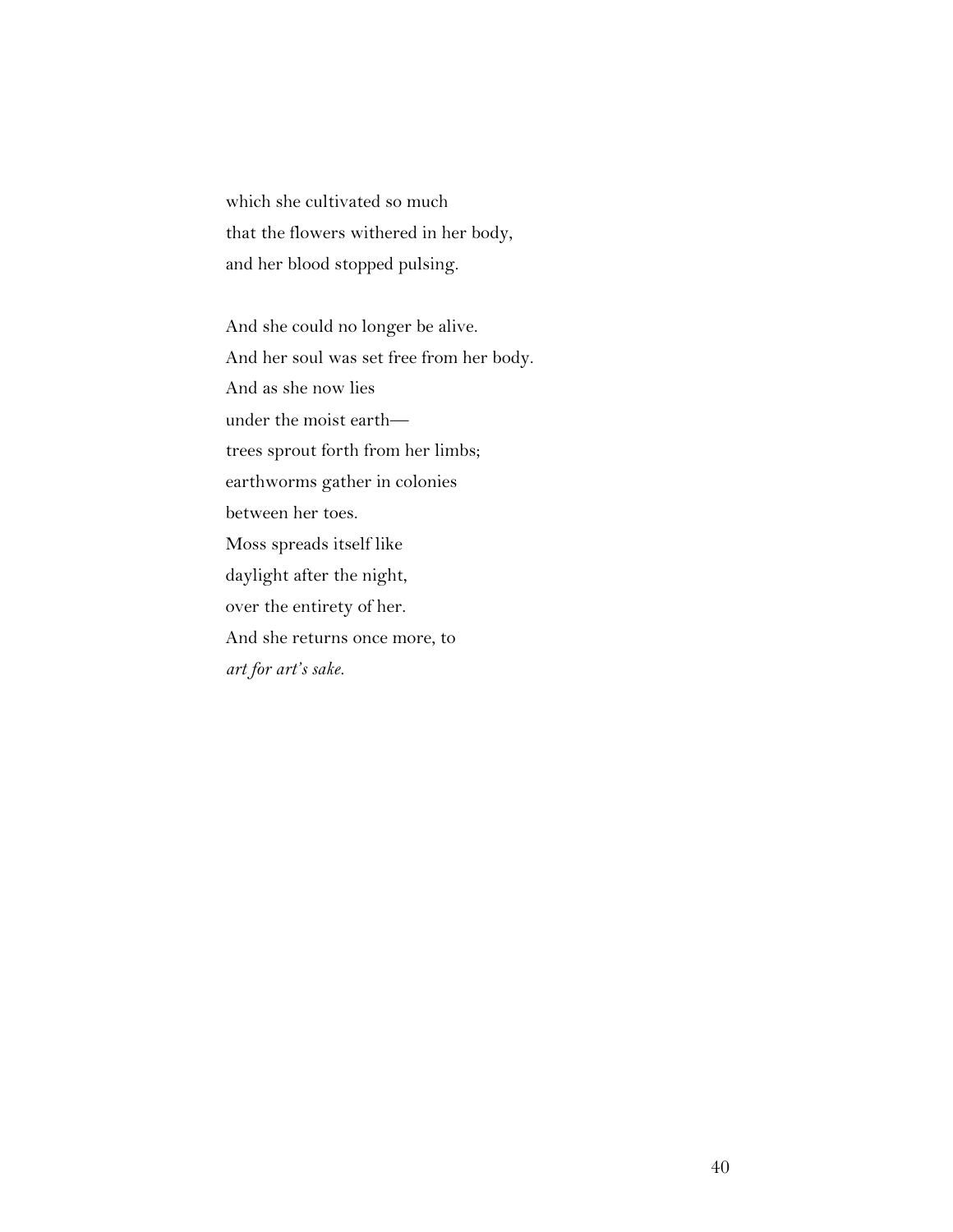## Գեղեցկութիւն | Beauty (p. 80–81)

How is it you exist.

We call you many names, building tall towers, constructing crystal castles, publishing periodicals, binding books and books of you.

Here you are no, there.

You are what i say you are bacteria, squirming lifeless beneath microscope's eye picked at, spot after spot.

But you speak apricot sunset, trembling leaf, a blush from petals, pregnant terror in storms, silver lake of moon—

and i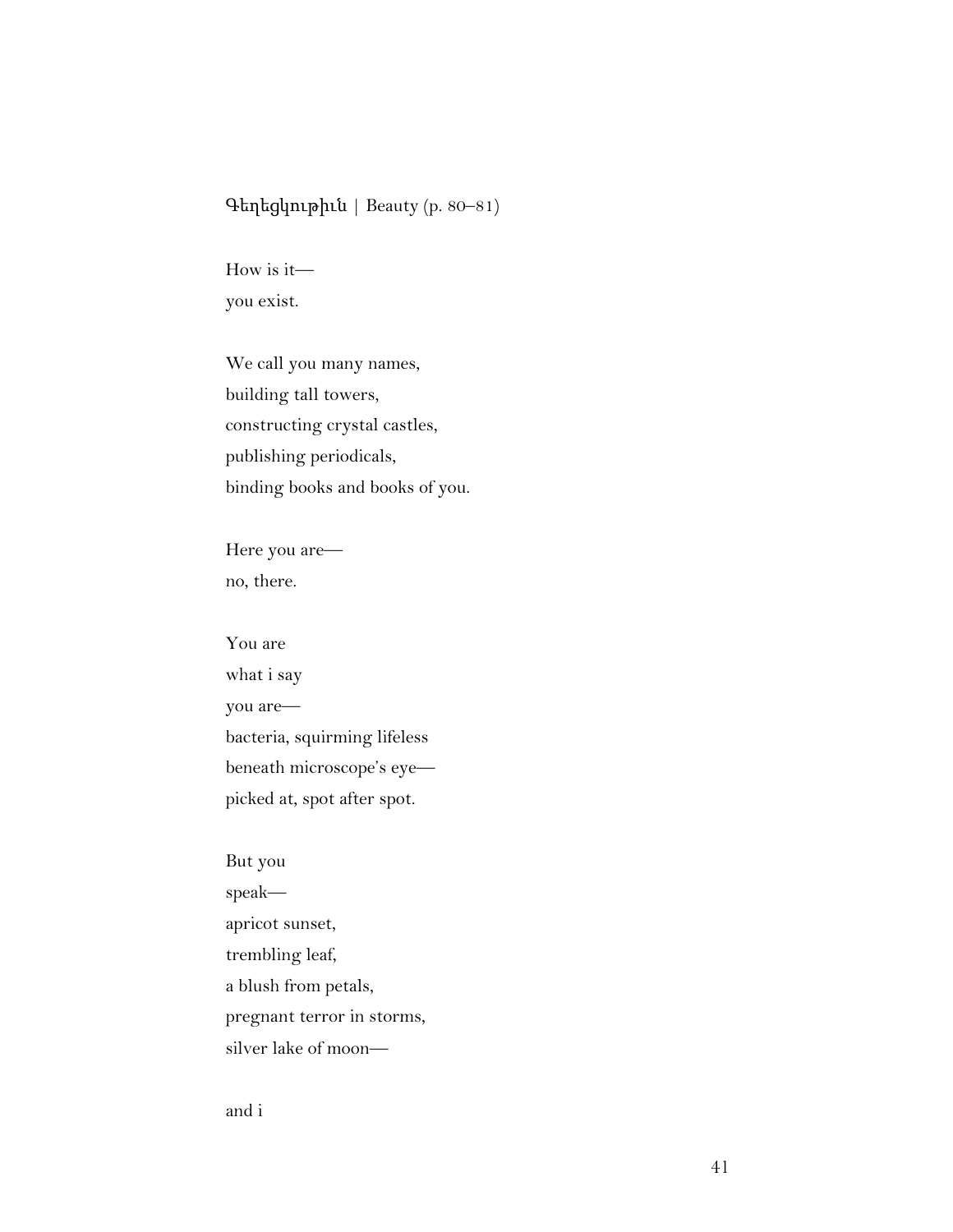wonder at the magnitude, clinging to existence.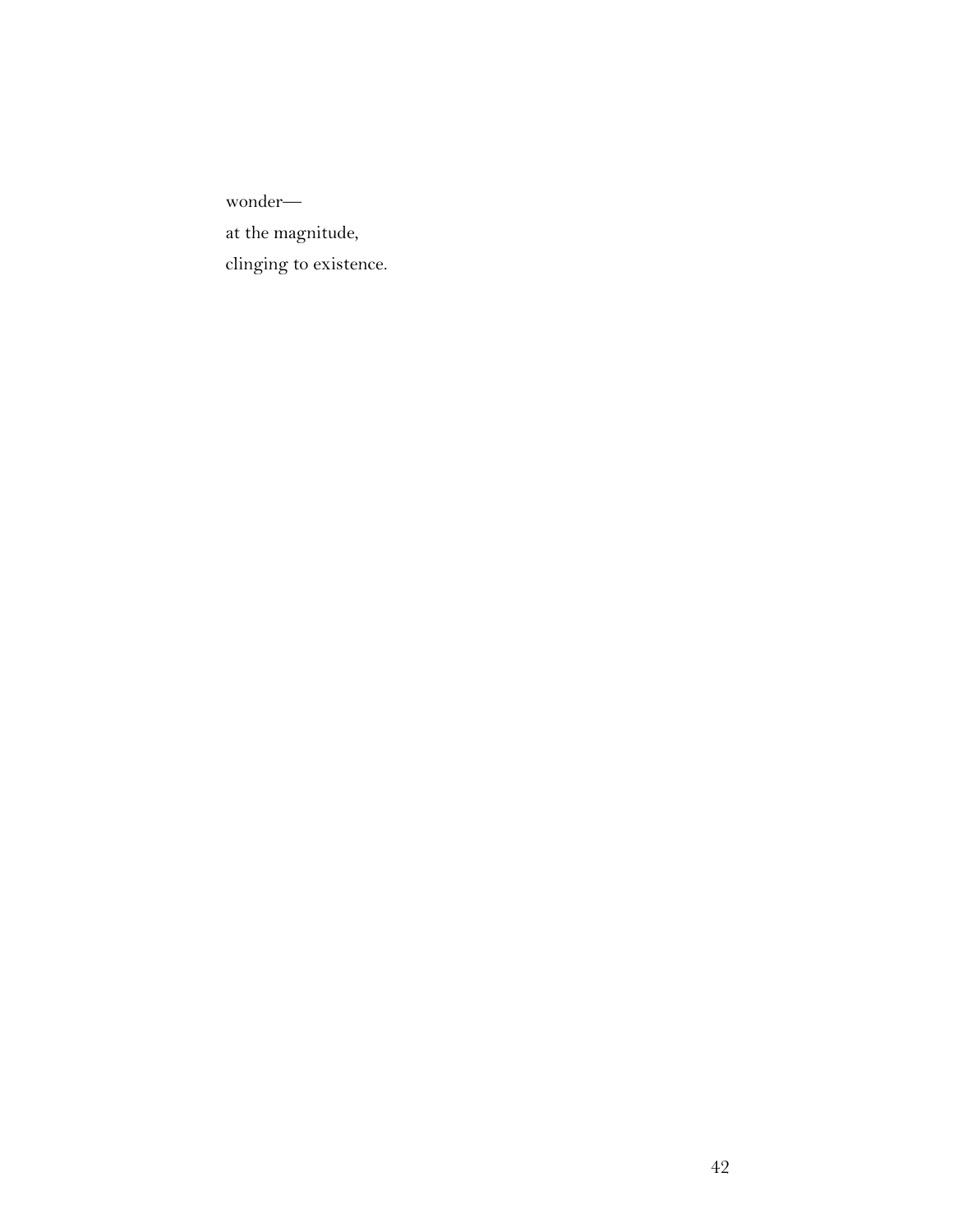## Մեռելածին | Stillborn (p. 82–88)

I.

I am the inability. I carry it in me, a basket of unspoken words, ideas, floating vaguely in the blue chaos of my I am. Pregnant, a life of words is forming not as it should be. Limbs, unaccounted spring crooked, sharp teeth twenty purple toes. To abort the growth is not to unthink.

But to see who I am, this I see, this I am sun through green leaves speckle a sleeping cheek like glistening fish scales, while lilacs and jasmine blush scents to the wind ; she carries them, singing, gently leaving their I am on the hair of weeping willows and on the white arms of birch trees;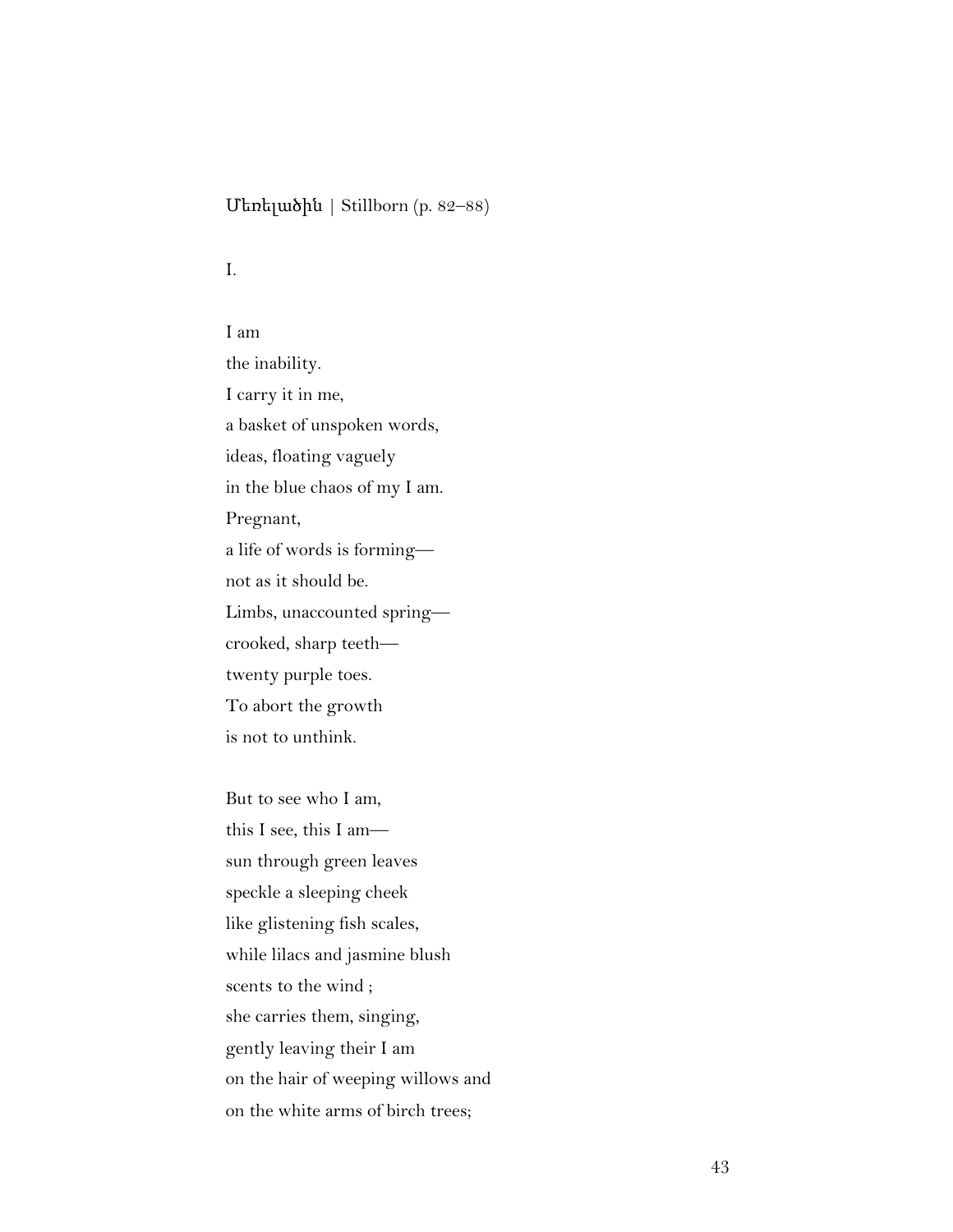the moss on the rocks turn half a face away, the blue sky bows aside for a purple magnitude. Here I breathe, here I drink, here I am. Then,

conceived and formed, shaped and molded, trained, conditioned, the birth of your own growth. Laying neatly, ordered, arranged, your I am is this ; not my chaos.

### II.

#### Yet

I too can call— I can summon Orpheus, singing and composing fire, hand of divinity to bring the rest. I speak Rilke, Dickinson, cummings they carry the moon,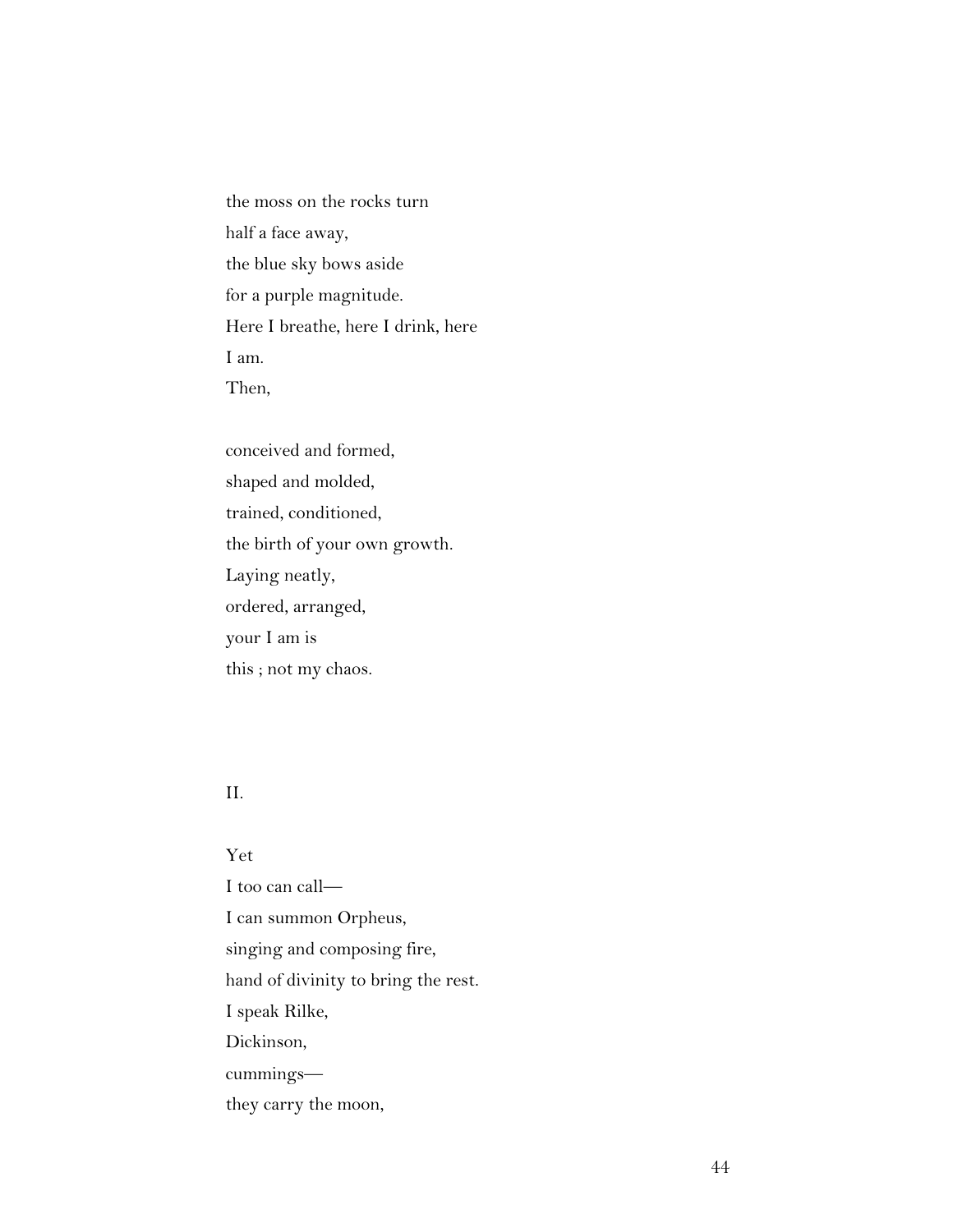angels and petals and time and space that sing the I am of me. Through Eliot and Weil, they gather the past, dancing trance-like to the now, giving life to the dead, the would be forgotten, evocation of humanity. Do you understand *this?*

## III.

But my I am's I am facing your birthed swaddled growth, groomed and healthy eyes wide shut, and mouth open expectantly ; this would be scream screams no sound. Souls unhearing ; black impotence, devouring.

And though I know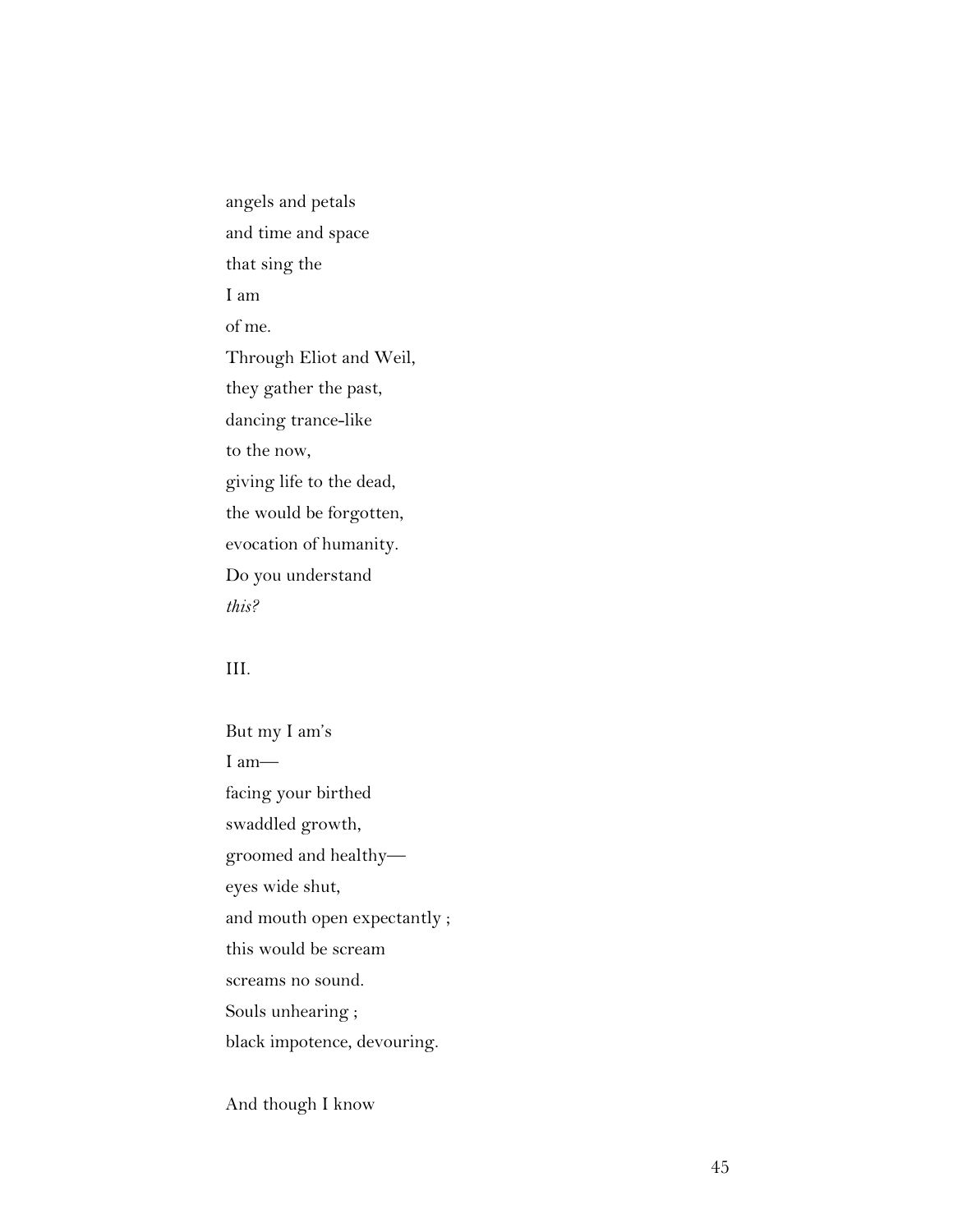the stars will always hang each night; the whisper speaks in grey heather on green hills; an ocean's shouting will always wane to murmuring—

My I am, my growth is stillborn. And—I am—rendered voiceless.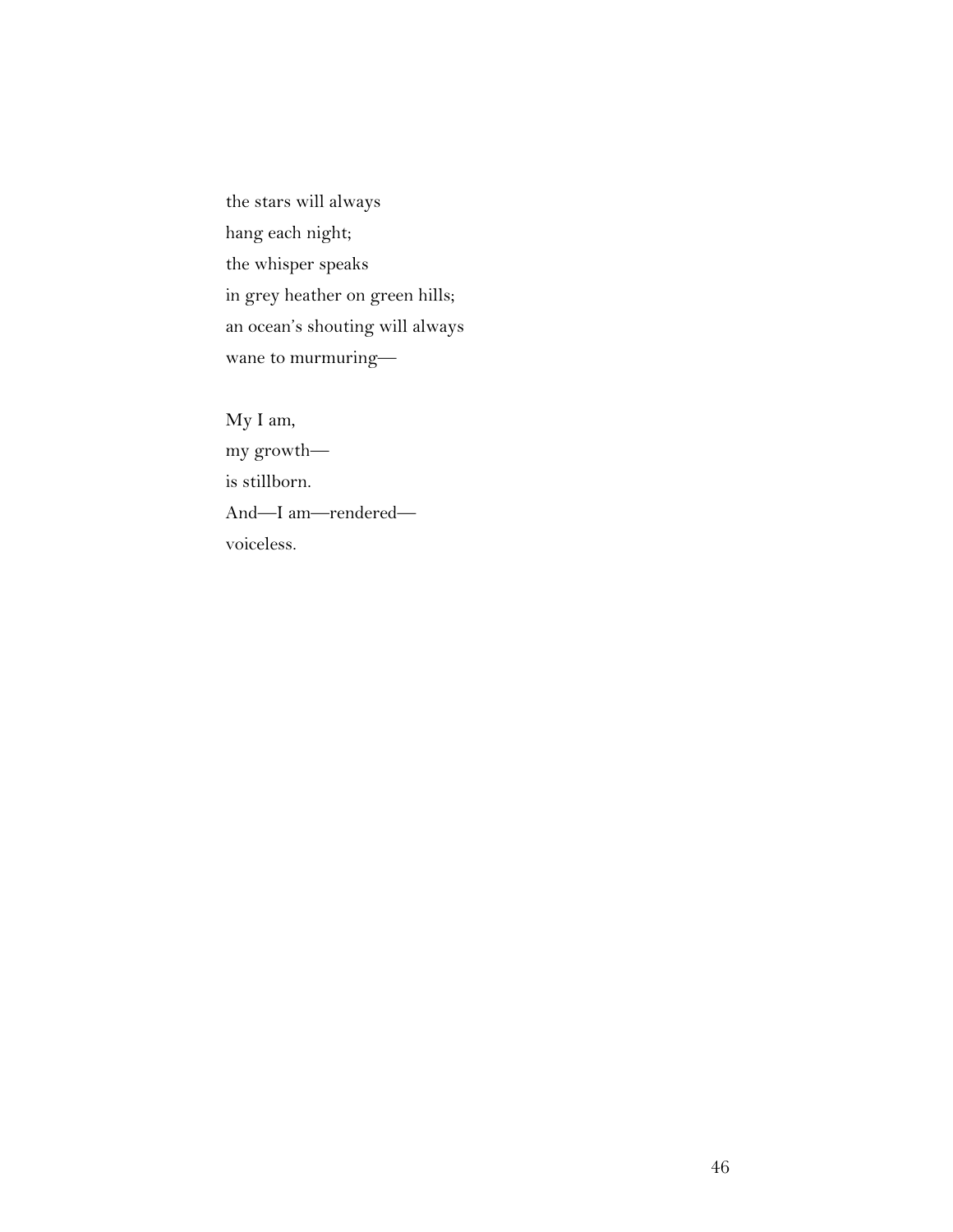#### Appendix

Կեդրոն | Center (p. 91)

The world was created and man was one small part. But one question was asked by man: "where is the center? If it's neither animals nor nature, where then?" We are it.

We created beautiful cities and elegant worlds and words. From our high buildings with proud smiles, we look at the animals and at nature. We see the earth's green lands, forests, and blue seas, and we burn, we saw, we empty.

Our domination never stops. That day when man landed on the moon was a very painful day. The sacred died and the holy was killed.

#### Բանաստեղծ | Poet (p. 92–93)

God created the world not for any hidden motive or "reason," but only for creation. The true poet is similar. He/she writes not because of a need to promote anything or anyone, but the poet writes for the sake of creation. Because in this world with hate, fear, murder, and destruction, creation is good; creation is healing; creation is indispensible.

God did not create for a "rational" reason, and similarly, the poet wants to escape life's "rational" constructed perceptions that the world gives to him/her. To write poetry only for its creation is to look through the soul. To want to write a poem because the soul has a need for it, is to be like God.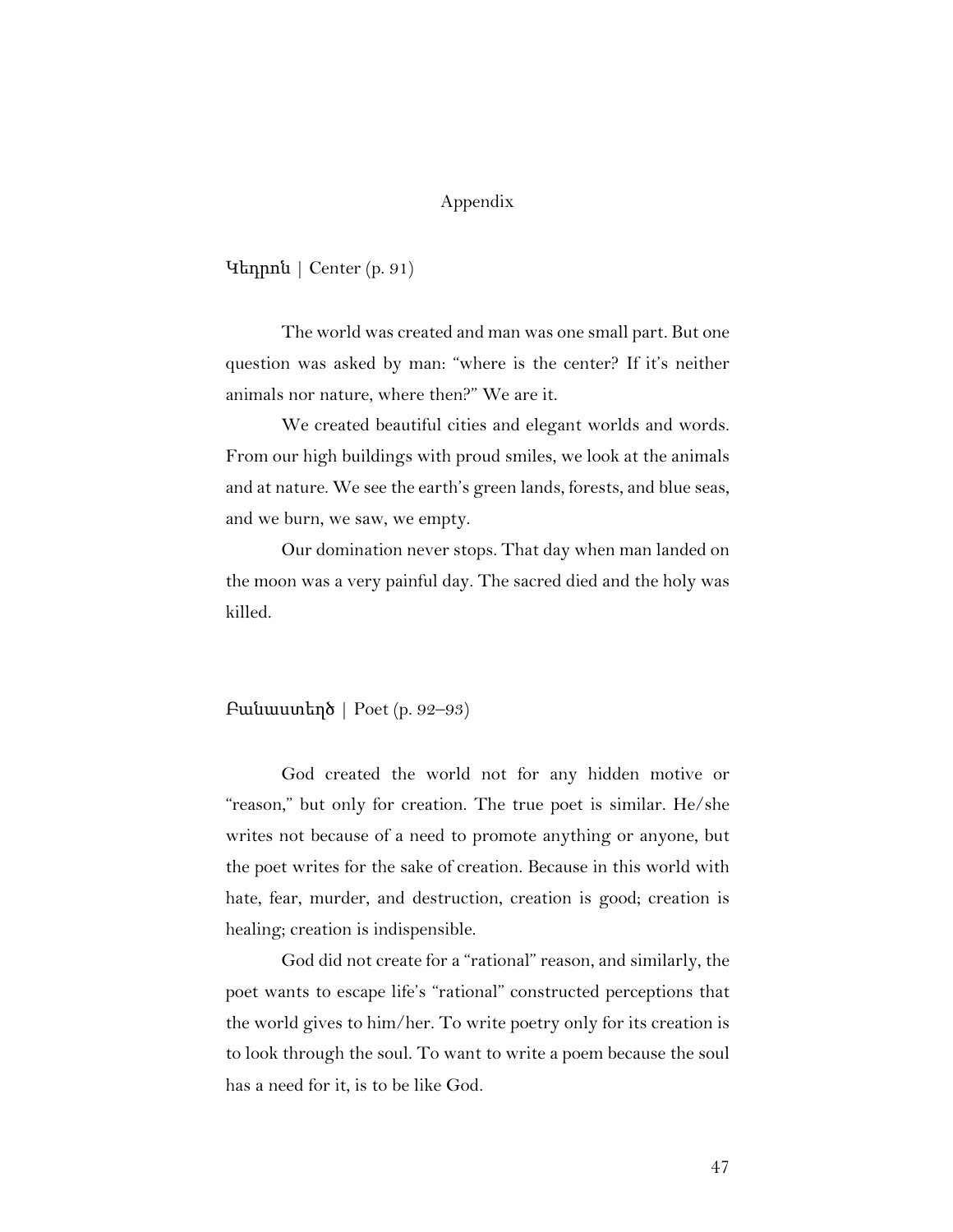Գեղեցկութիւն | Beauty (p. 94–95)

For years, man has had difficulty agreeing about beauty. First, is beauty objective? No one can deny the beauty of a rose or of the Taj Mahal. But, for example, what about a carrion? Many people would think that its rotting scent and mangled limbs were ugly and disgusting. It is not beautiful, they would say. But not Baudelaire. Baudelaire would write a poem about it and about his lover. Therefore, he made that carrion beautiful through poetry. Then is beauty subjective?

And what is the reason for beauty? Is it pleasure for the body, or pleasure for the soul? Beauty exists for the human soul. The soul yearns to reach a higher world, and beauty helps us. When we are surrounded by beauty we forget about ourselves on this earth. Then our souls are free to live in a higher world.

Whatever one thinks about beauty, everyone searches for beauty in life.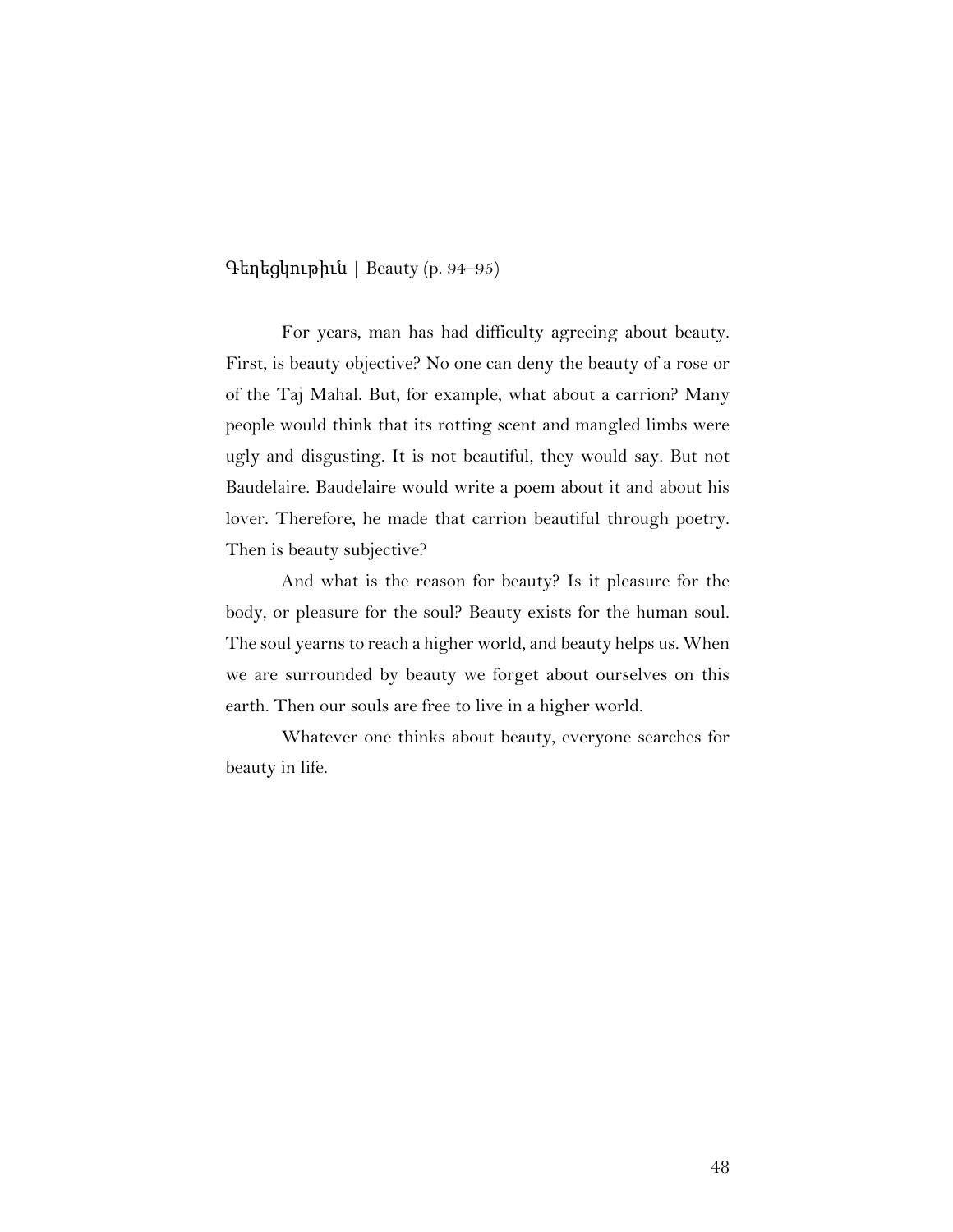Ոգի | Soul (p. 96–97)

Not "what is the soul," but "where is the soul," humans often believe that this is a very difficult and complex question. First, does the soul exist? If someone can say "yes" to this, then the following question is "where is the soul"?

The soul is everywhere. Each beautiful thing lasts and each beautiful thing wants to reach another world. There is a child with a book beside an old man. They are in a hospital, and the little child reads to him; the soul is there. The girl who finds an injured butterfly, and cries ad cries; the soul is there. The tired wanderer who falls to the ground and kisses the mud because this mud is his only home; the soul is there. Our actions search for meaning in a higher and absolute realm.

The interconnected nature of life reaches to a higher world. There's a tremble in everything from the world's magnitude. The trees, the flowers, the grasses, the mountains grow upward. The soul is here also, when they try to reach the heavens. From every word of poetry, from each genuine action, from each leaf, the soul exists.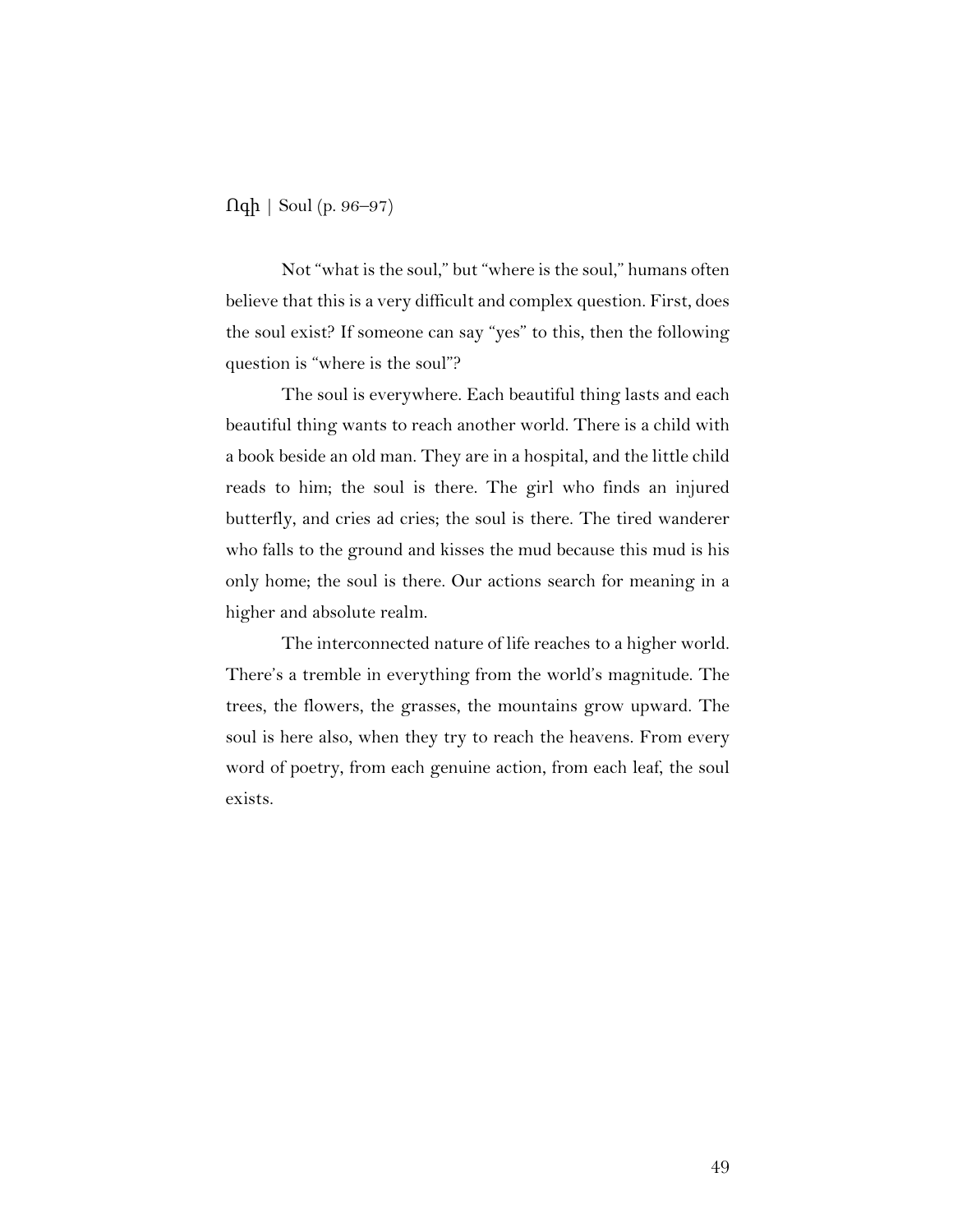Բառերով | With words (p. 98)

How can I say with words those things that I feel? My dog feels hungry and barks. My cat feels angry and hisses. Yet they do not speak; it is man who speaks with words.

Man speaks with words always to tell a story. With words man speaks about his sadness. He speaks about loneliness with words. And with words he speaks about love.

> What does he feel when he sees the perfect landscape? He puts it into words— beautiful, pretty, magnificent.

Of course, animals do not speak with words.

We have many words because we feel many things. If I think, therefore I am, then I feel, and therefore I speak with words.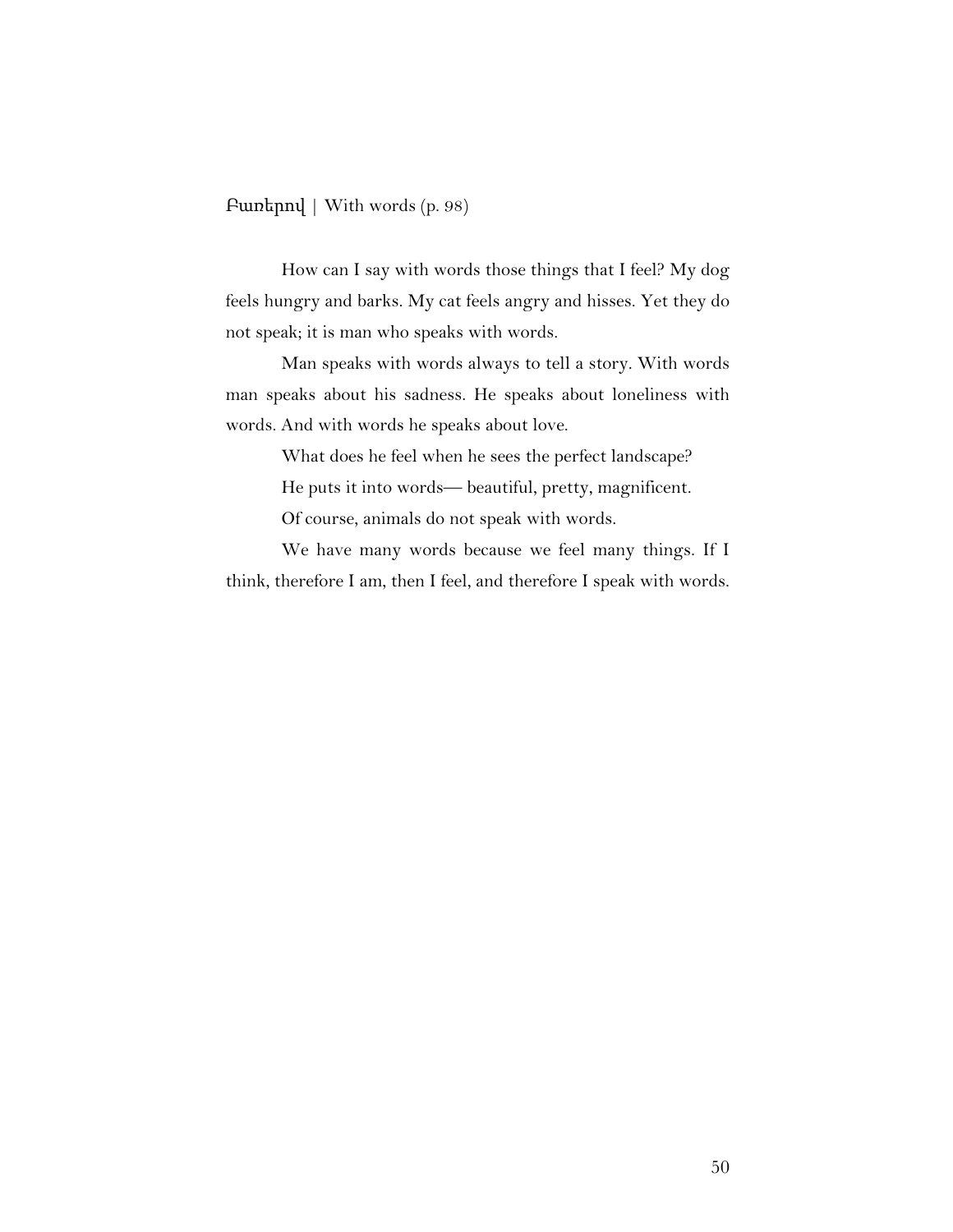Այնթապ | Antap (p. 99–101)

- When my Dad was little, his Armenian grandfather would tell him stories about their family.
- Years later, when I was little, my father would tell me these same stories about our family.
- I don't know a lot about my family and from where we came, but I know a little.

Mostly, I know about my family like a dream, very elusive and ambiguous.

My father's father was born in Aleppo before the genocide.

My father's grandmother was born in Harput, and her husband,

Vartan by name, was born in Antap. I know that Antap had a large citadel.

And in truth that is all that I know about my family.

But I can imagine many things about Antap.

The air always smelled like coriander and sumac.

There, the water was the best; it always resembled roses.

But like a dream, these abstract ideas are neither real nor true and

in truth I don't know a thing.

Why didn't you tell us more stories, Vartan?

Maybe because you knew that if we are too busy with the delicate past, we won't look to the future. Maybe he wanted it like this.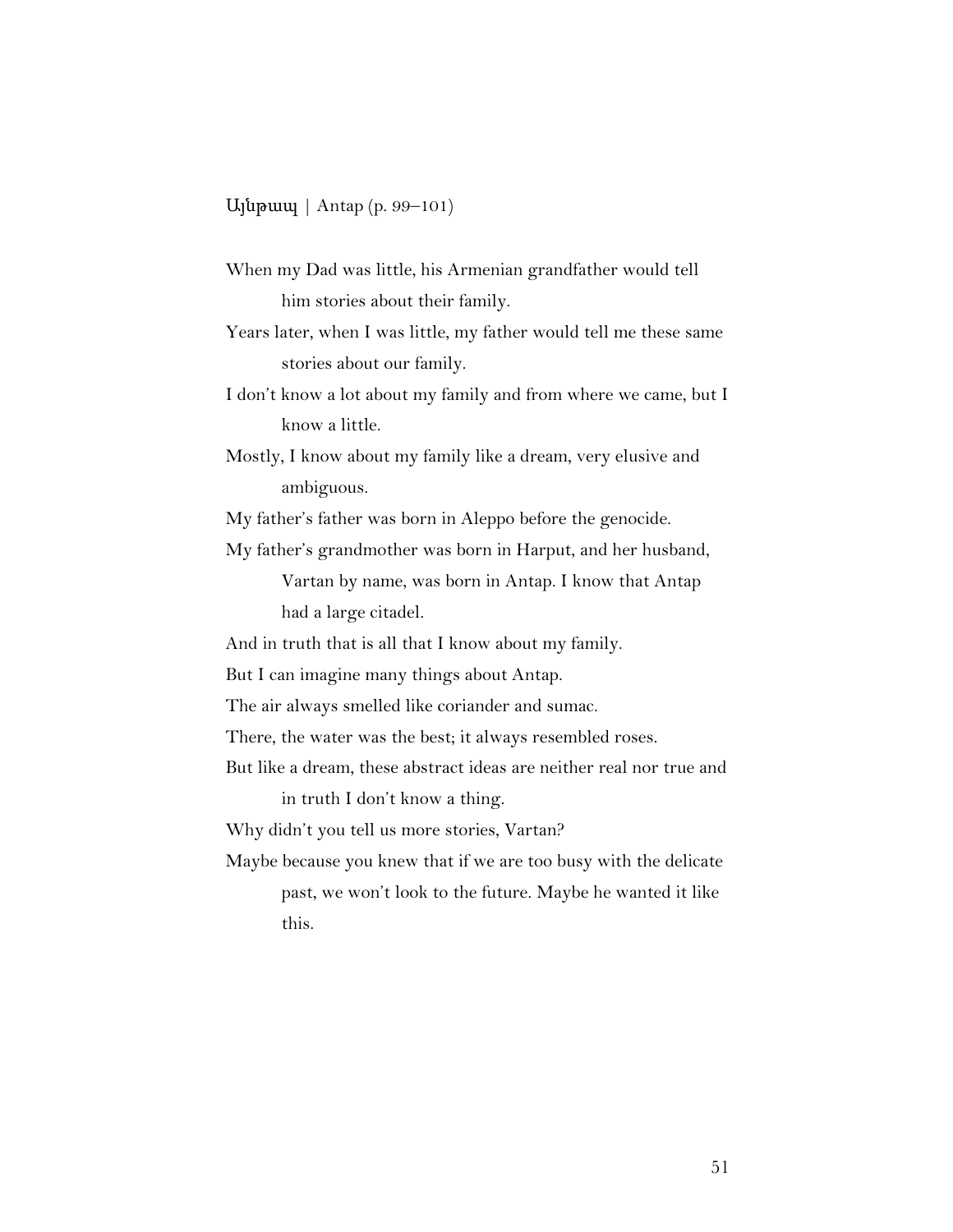#### Լոյսը | The Light (p. 102–103)

The Great God didn't like darkness because he was the Great Light. Therefore, the sun. Under the sun flowers grow, we become warm, we see many things. There are also stars and the moon. They give light to the sky. But little man, little man wanted little suns in his room. He loved *this* light. Therefore he wanted little suns on the roads and in schools and in churches. And now little man watches the light of his computer and speaks to his phone. Now man no longer watches the moon, or talks to the stars.

And Great God is darkness again.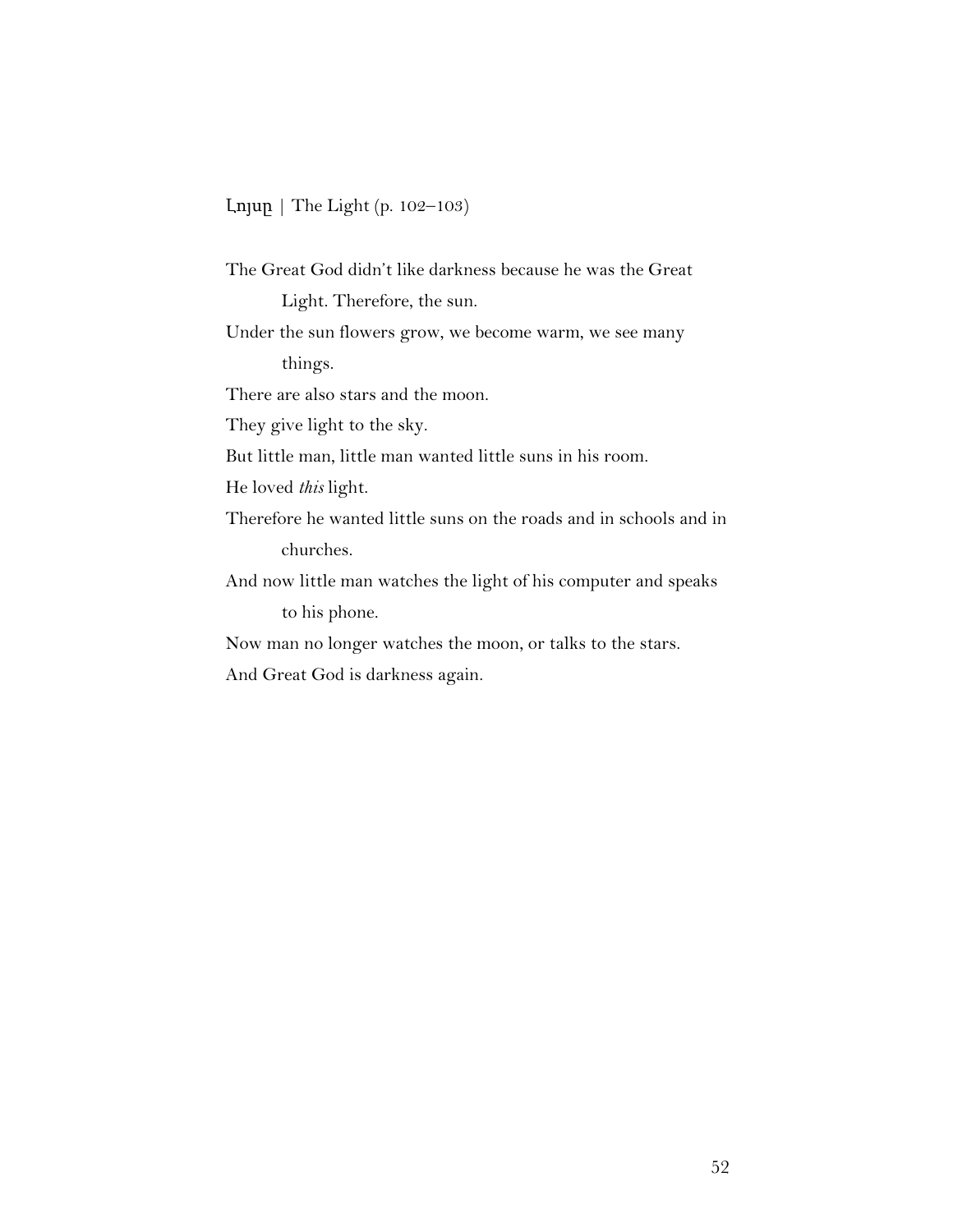# Ինչո՞ւ | Why? (p. 104)

When one is little, the whole world is like a question. The child's imagination is always growing, becoming. The internal-thinking spirit, the mind is very beautiful, because it is filled with *why*s. At lunch and dinner, they ask *why?* in the classroom they ask *why?* before bed they ask *why*? They are always wondering. But when one becomes an adult, *why?* becomes *I know*. They never wonder, because they think they know all things. If they asked more questions, maybe we would not have war and peace would reign more.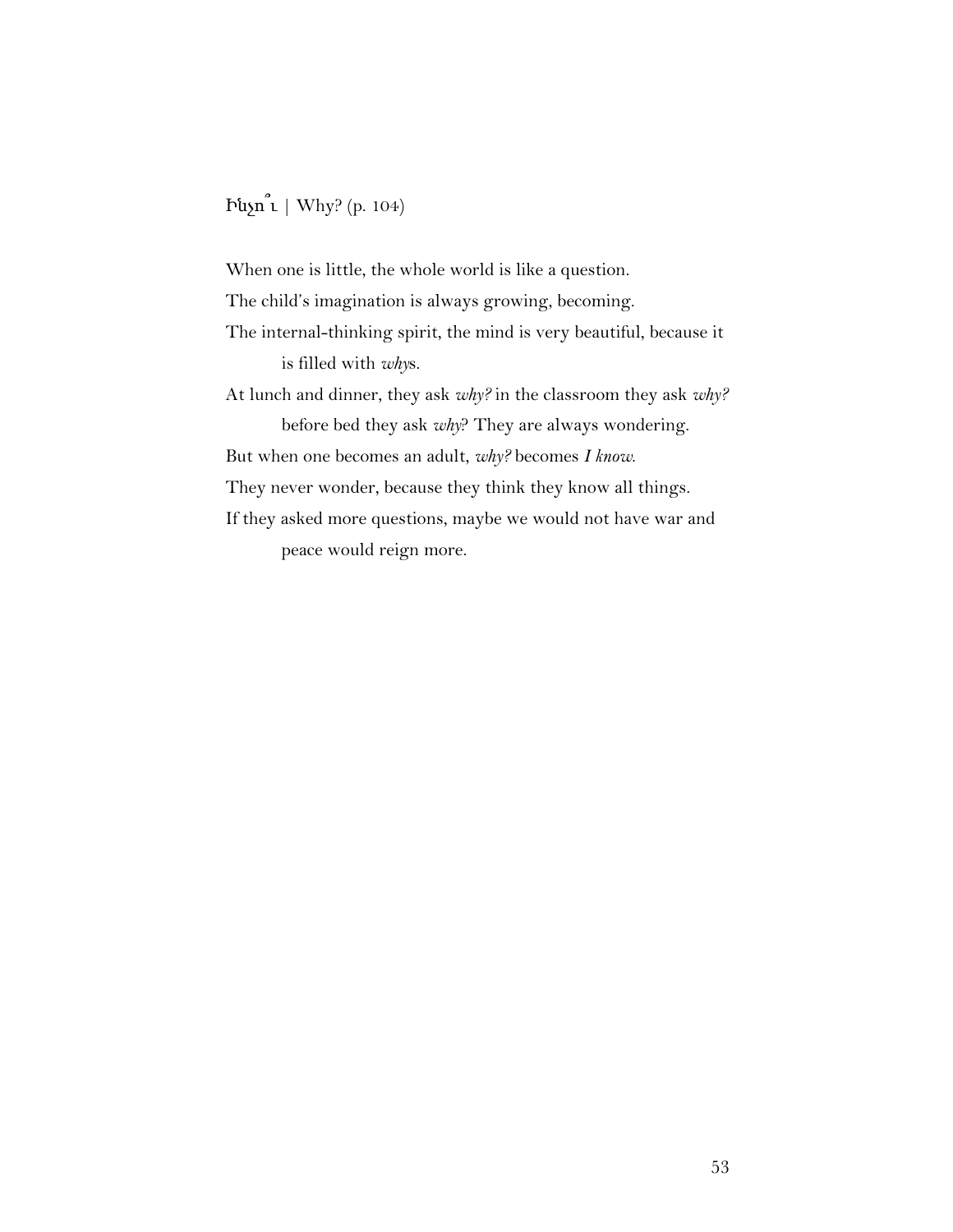# Յետ գրութիւն այս գիրքին մասին | Afterword about this book (p. 107–118)

"Tenny and Soghovme"

Outside of Armenia, the largest mass of Armenian speakers is found in the United States, as well as the largest concentration of individuals in the world who know literary Western Armenian. Not only that, the American-Armenian community is perhaps the oldest of the foundational communities of the modern diaspora, which was already sizable even before the genocide. Yet despite the above assertions, over the course of approximately 120 years this book is the first volume of creative literature written and published in Armenian that has been produced by an American-born individual.

#### *Between Arlen and Arakelian*

The author, Tenny Arlen, is the daughter of Tim Arlen and Tammy Showalter and the younger sister of Jesse Arlen, already known for his Armenian writings. It was her grandfather who changed the last name Arakelian to Arlen. She was born and raised in California, far removed from Armenian circles, from Riverside to San Luis Obispo, a city on the Central Coast of California. Having absolutely no prior Armenian knowledge, it was only at age twenty that she moved to Los Angeles and began to take Western Armenian language and literature courses at UCLA, following in the footsteps of her two older brothers, although with a fundamentally individual drive. Already being the master of an exceptional poetic talent, she soon also began to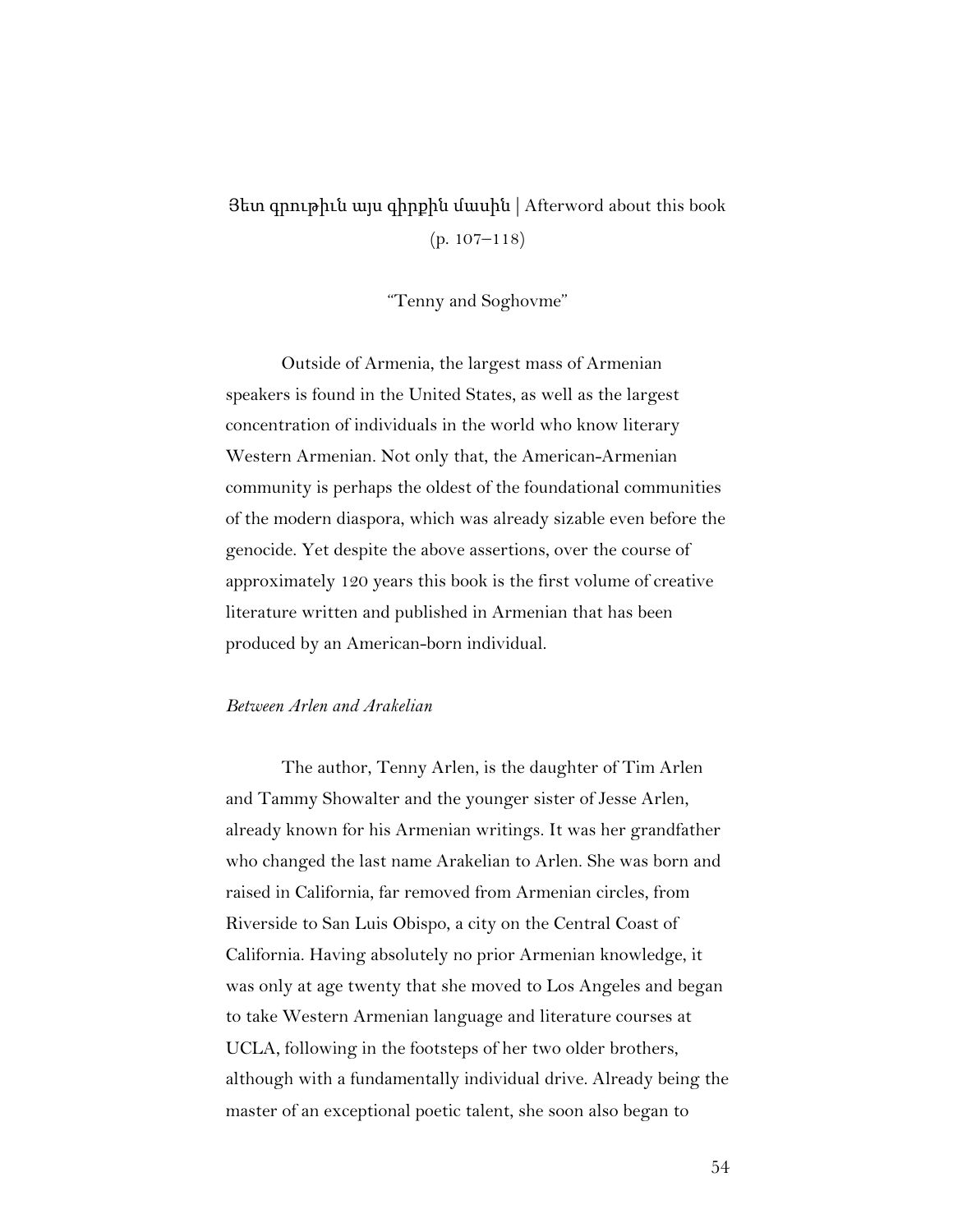write in Armenian and conceived the "return" to the language as a creative process, a means and a way to achieve self-actualization through creation. (The author of these lines had the good fortune to lead that journey from the beginning and to accompany it until the end—until Tenny's death. That is why, perhaps, that the culmination of this publication as an event spurs dual feelings, of duty and gratification, without being certain where one ends and the other begins. There is also another facet: that unique, singular, perhaps even altering, bewildering significance of inheriting what you yourself have passed down.)

Nearly all of the poems published here were written about 15 to 20 months after Tenny began learning Armenian, which of course suggests a significant investment of time and a serious concentration on the acquisition of the language and the subtleties of vocabulary. The leading ideologies of diaspora would explain that effort with the word "commitment," subjecting it to a political, but, deep down a moral, drive, which essentially may be translated as duty or obligation. But it was not that. The chief impetus of that exceptional effort was a falling in love with the language and literature, just as has happened and happens to nearly all writers. Not yet having mastered the language, "bonds of love" toward it begin to form, the roots of which one should look for in Tenny Arlen's early and laborious readings— in her amazement inspired by the works chiefly of Narekatsi, Medzarents, Varuzhan, Beledian, Sarafian, and Vahe Oshagan.

The writings included in this volume are not translations from English. Quite the opposite. They were created in Armenian and later translated to English by the author in order to check the accuracy of what she intended to say (the final three poems are an exception: they were translated to Armenian by the present

55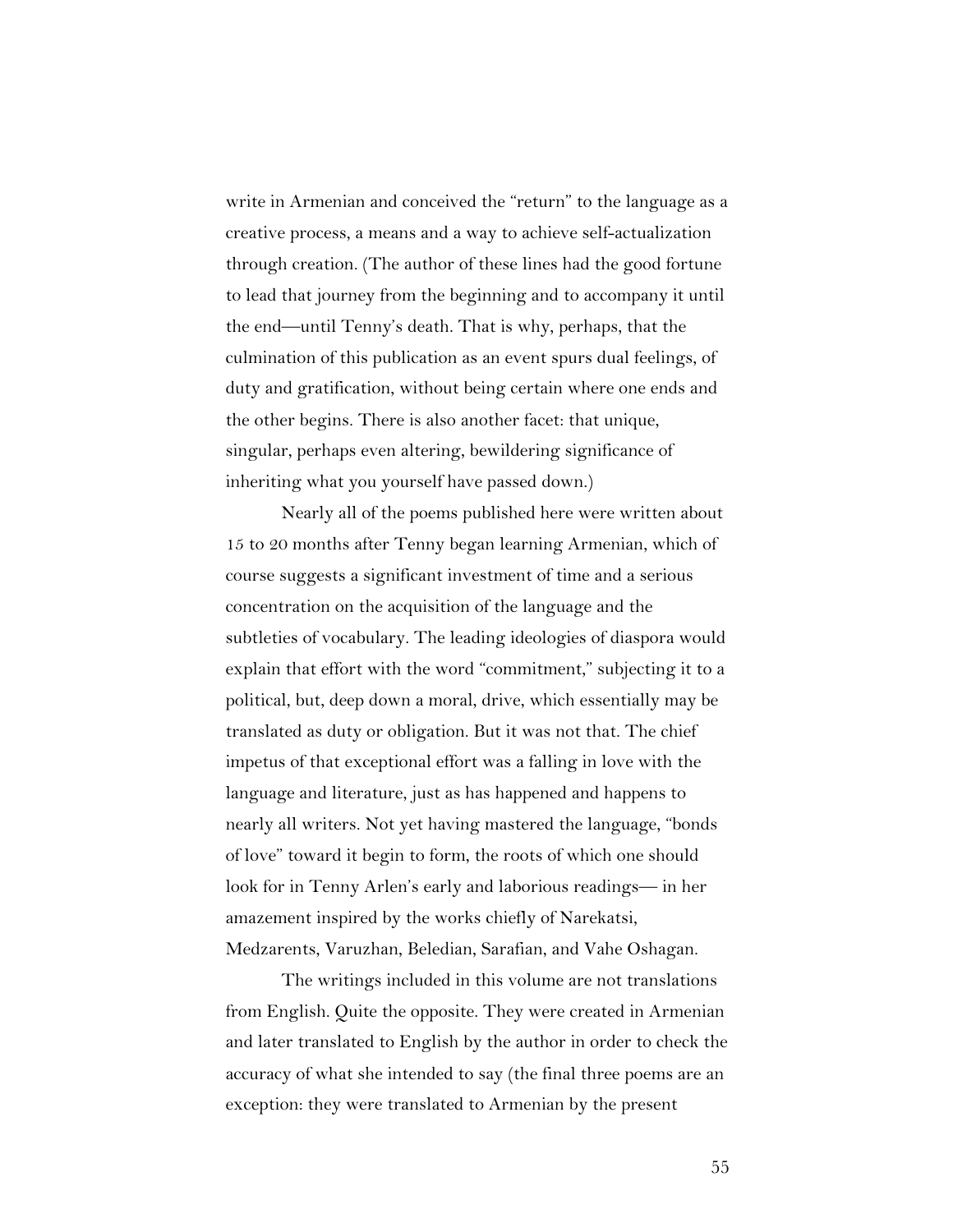writer later on). Her writings were subject to only minor editing at the time. They were written day by day, from 2012 to 2013, mainly inspired by university course readings and discussions ("The Narration" after Krikor Beledian's "Deviation;" "Night" after the Armenian translation of Salvator Quasimodo's homonymous poem "Night" and a series of poems by Nigoghos Sarafian; "The Problem of the Armenian Language" as a contemporary answer to Daniel Varuzhan's 1911 article with that same title in *Azatamart*; "Ebb and Flow" after reading Sarafian's book of the same name.) In the poems, there is mature thinking and a subtle play of ideas. An example is the poem that opens the volume, "Night," where we observe a depiction of the writer's relentless effort to become herself and, at the same time, to become the master of that self and her language, to truly create, which happens only after reaching the creative 'night,' i.e. after shedding all the external 'lights' and givens, which blur and confound the shaky boundaries between imitation and creation.

It is by beginning from the language that Tenny Arlen performed her journey towards Armenian identity, in the way that she would understand and define it. First, leaving her Near Eastern and North African Studies major, she switched to Comparative Literature, in which she earned her B.A., graduating from UCLA in 2013. Yet she did not stop searching for her own unique place. After participating in different programs in the south of France and the American state of Indiana, in 2015 she was accepted into the doctoral program at the University of Michigan (Ann Arbor), in the Comparative Literature department, with the goal of focusing on French Symbolist literature and its connections with the Armenian expression of that movement.

56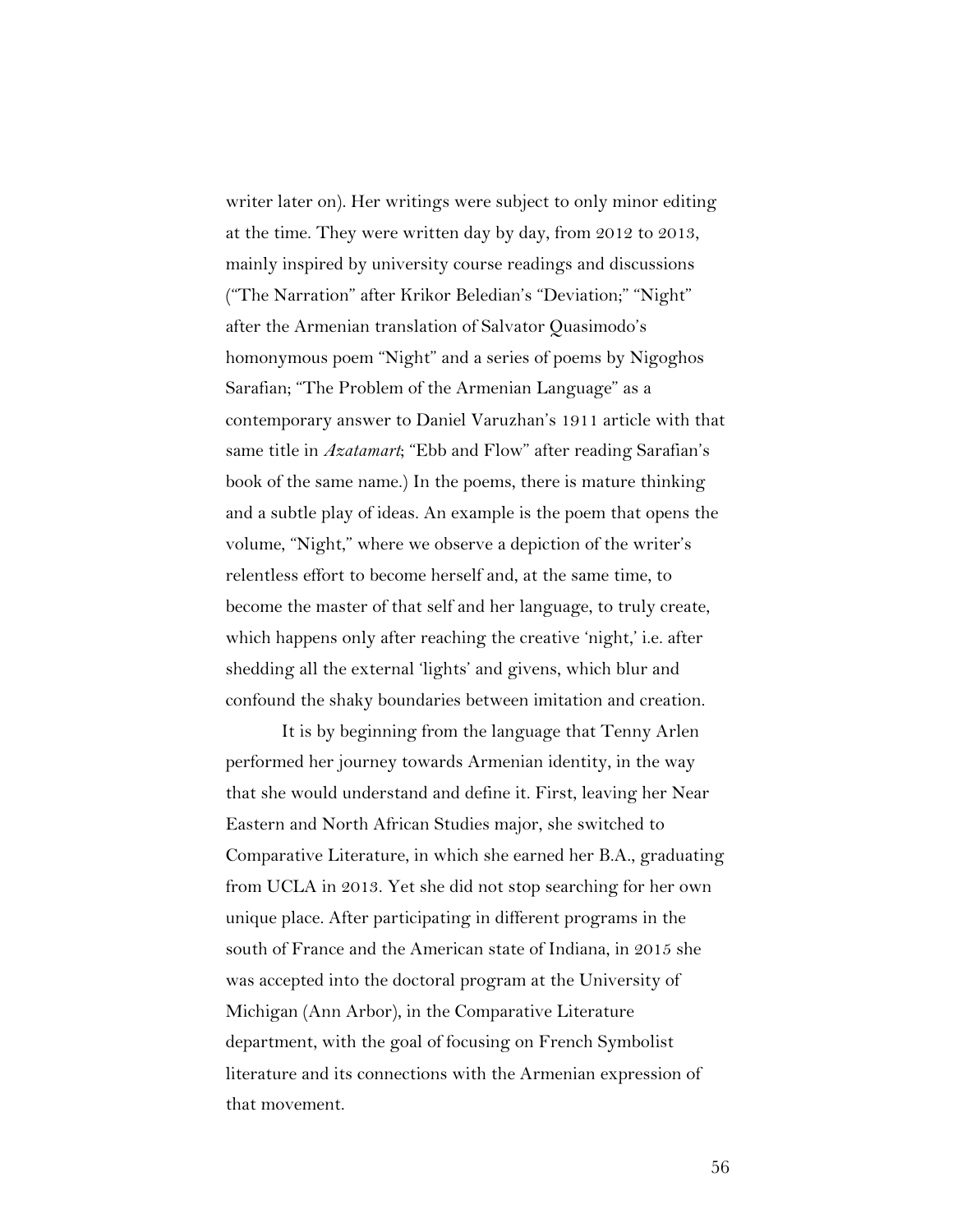Immediately before that, after following as an auditor theological courses at the University of Notre Dame and after long consideration, she decided also to bend her religious belonging toward the Armenian Church, where, being baptized in June 2015, she chose another name for herself and so sealed her Armenian identity: Soghovme.

Soghovme, Salomé, Sulamitha, or Shulamith. In the poetic era that Tenny loved, this figure had become renowned in the works of different artists, chiefly through the efforts of the Symbolists in the second half of the nineteenth century, where that biblical character was transformed into a symbol of beauty for its own sake, or more precisely, into a figure incarnating art.

The adoption of Soghovme by she who was born Tenny in 1991 is illustrative, especially in the context of the general process of her adoption of belonging to Armenianness and the Armenian language. Neither the biblical nor 19th-century characters of Soghovme have anything to do with oughts or obligation, with social pressure, necessity, or duty. They desire to attract, to entice only through beauty. They are an invitation to surrender oneself to the reign of beauty. A question of pleasure and enjoyment, i.e., of a choice coming from the subject, which it was for Tenny Arlen, in the linguistic, creative, and other realms.

Tenny Arlen, 1991–2015, ceased from creating a month after adopting Soghovme, on the way moving between one city and the next, as she was heading toward the University of Michigan to begin her doctorate.

\*\*\*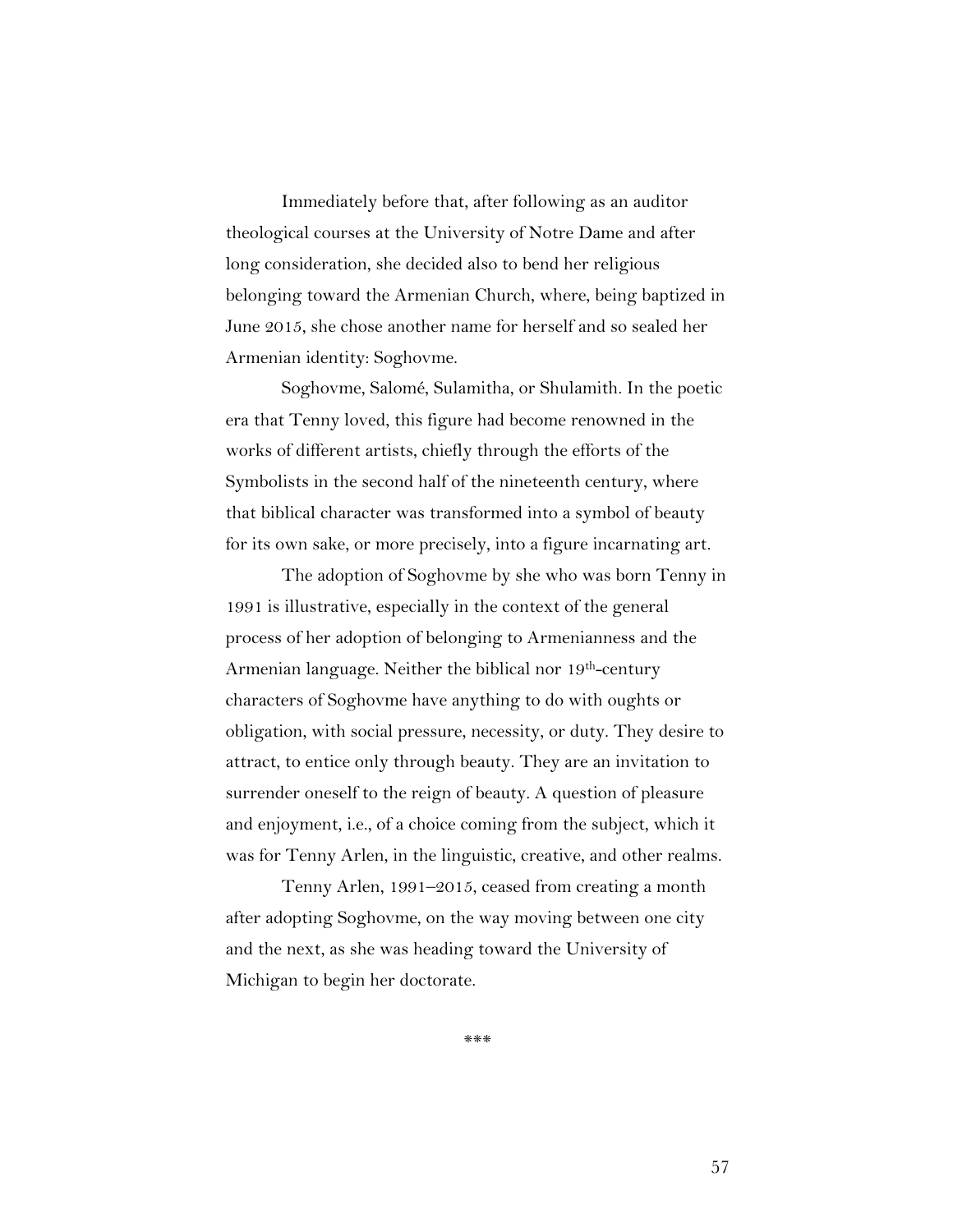It is difficult to mention the unprecedented nature of a volume of literature by an American-born author, which was noted above, without commenting on its significance, especially when it has taken more than a century for it to happen. Beyond assertions, amazement, or an approving smile, it compels us to question why. However, the question "Why so late?" would direct our attention toward the past, and surely one must look for the answer elsewhere. It seems more essential to think about the likelihood of such a thing happening. In other words, is poetry or creative literature more generally *possible* in diaspora?

It is first necessary to offer a few clarifications in connection with the terms employed in that question. Diaspora is not capitalized, because the the question wants to think about diasporas in general, and not about the proper noun, that potential land, where many of us live. It indicates a place where a writer would be born, and for now we must temporarily leave aside the middle-eastern, Armenian ghettos, i.e. those communities which ignored their surrounding society and succeeded in closing themselves off behind a fence linguistically, culturally, and in the realm of creativity.

"To create in diaspora" is confined, at least for present purposes, to those who are born or at least raised in liminal, inbetween places, in the threshold between one place and another, where the fluctuation between their mother tongue and other languages in their surroundings—whether in the street, school, university, workplace, or, of course, in their readings—is not just hypothetical, but an everyday and inevitable experience. They are truly liminal diasporans. On the other hand, one of the premises would also be that that diaspora had come about as the result of a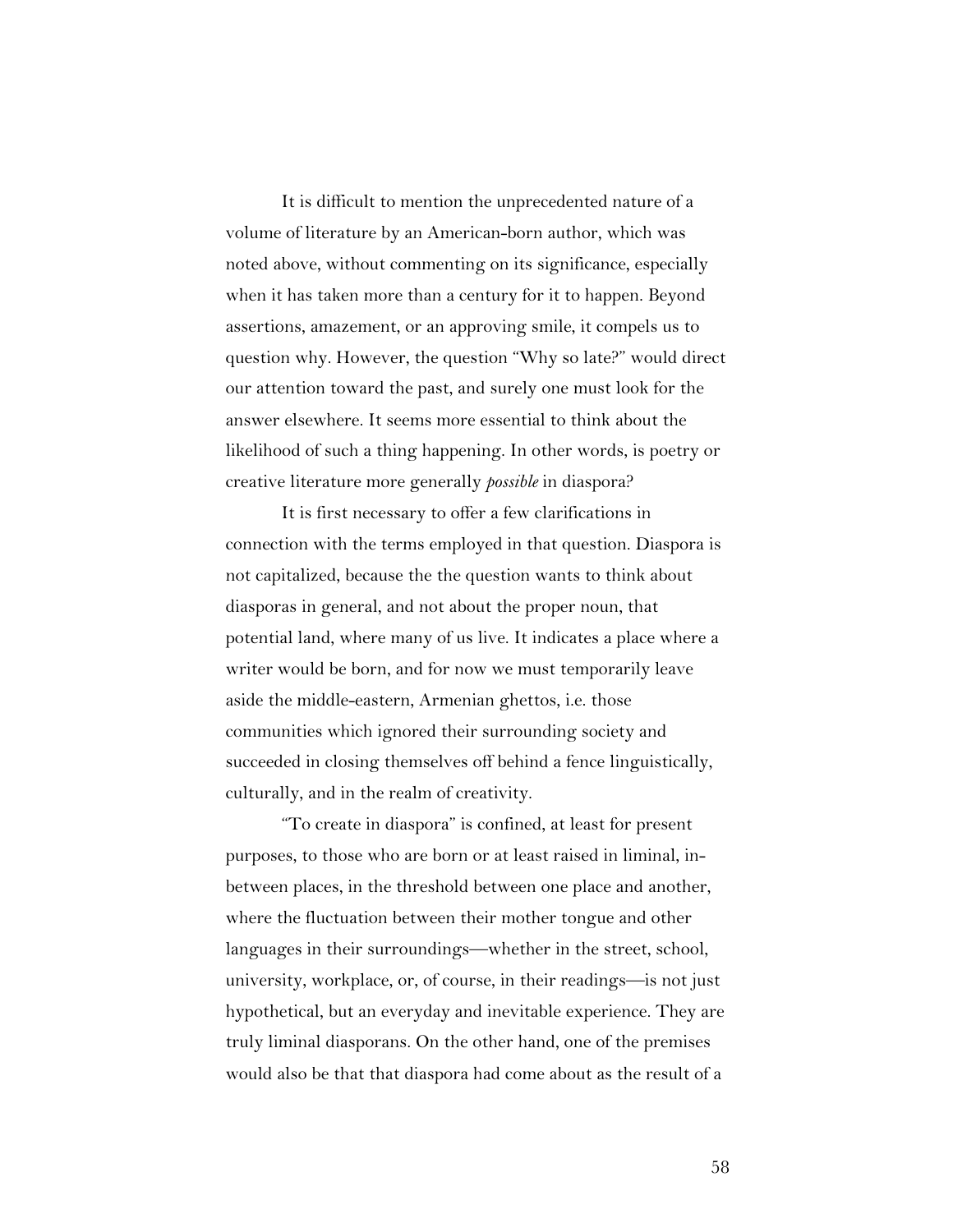catastrophe, an explosion, a dispersion of loss (and thus perhaps it would be necessary to bring back the capitalized Diaspora).

#### *Adoption (of a child) and Adoption (of a parent)*

Those for whom Armenian has not been chronologically first—i.e., their mother tongue during their first few years of life—have generally remained outside of the general understanding of a liminal diasporan Armenian writer, i.e., that which the academic literature likes to call a "heritage language," and which includes all levels of familiarity with the language that it is possible to imagine, beginning with the most elementary acquaintance. But left outside of this definition are those who adopted Armenian at a mature age, who, according to their own definition, "returned" to Armenian, although objectively speaking Armenian never had a beginning in their biography to where it would be possible to "return."

Their adoption occurs generally during university, after age twenty, and with the exception of those who in recent times have acquired the language for utilitarian—whether academic or other—reasons (who comprise one sub-grouping of the so-called "new speakers"), those who do this, according to their own understanding, are performing a return to their parents, ancestors, or even just to that one single branch of their manypeopled family tree that belongs to the Armenian culture. In this cycle, the adoption in question, rather than being the adoption of offspring (a child), is really the adoption of progenitors (a mother or a father).

59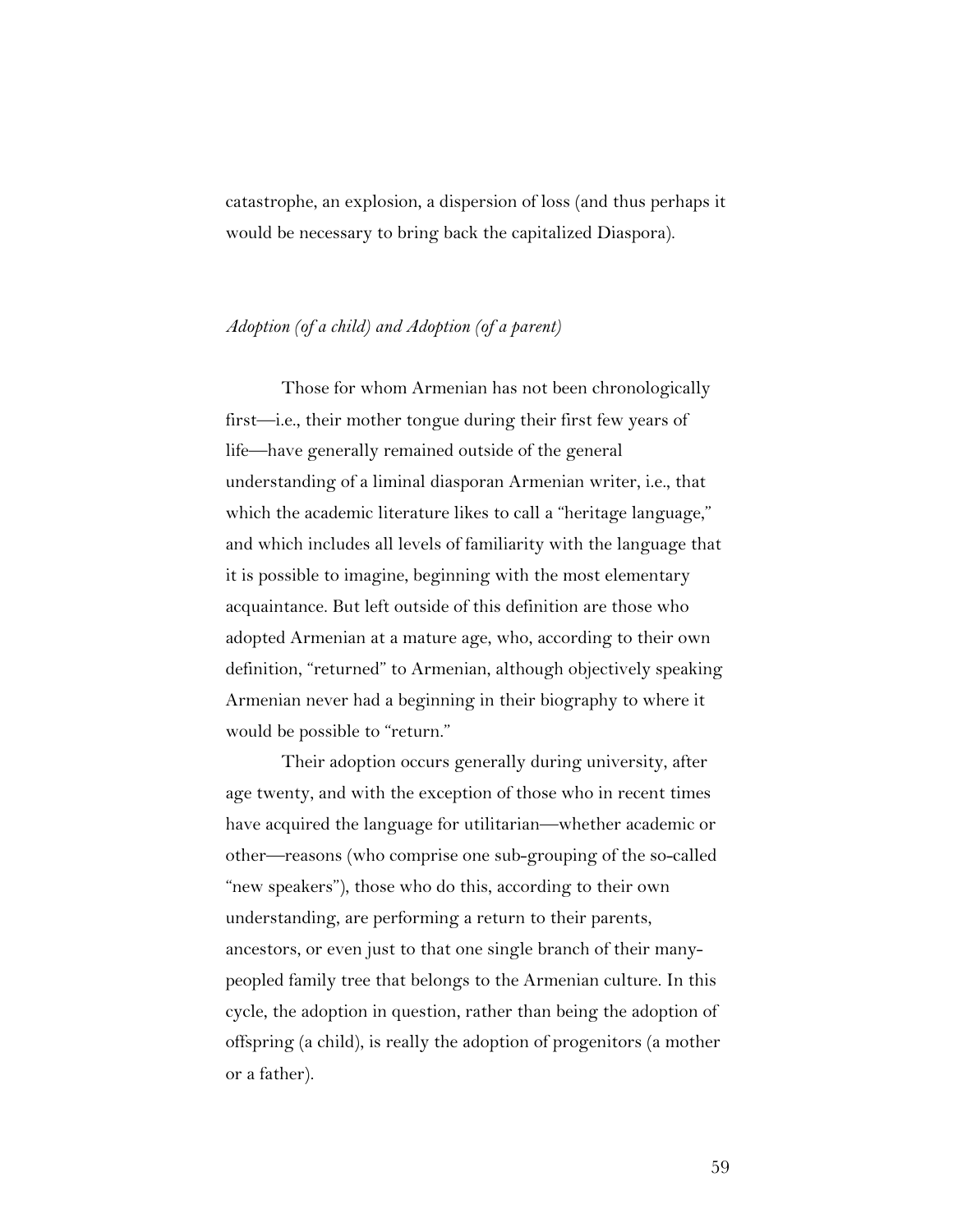There is yet another level, where the adoption of a parent in essence involves a projection, an aiming at the future expressed in creative intent. Such a person acquires the language with the purpose—whether hidden or explicit—of writing and creating in that language, which veers toward the concept not so much of adoption (of a child), but rather of *birth* of a child, the production of offspring, procreation. The subject not only pursues the past, but by appropriating the past, she desires to nurture her present and delineate a path, an outline toward the future.

In other words, this adoption of the mother or father masks an intention to *become* a mother or father. Progenitors are adopted with the aim of projecting, transmitting, continuing them, and thus it involves on the part of the subject both the purpose of discovering herself and of extending, prolonging herself.

The above situation must surely seem illusory, or perhaps even delusional, except in the case of "miracle children," an appellation which in and of itself fundamentally betrays a lack of faith in regard to the possibility of creative activity. There is a lot of talk in recent years about the "foreign" born Armenian, about "half," "quarter," or even "one-eighth" Armenians (the scare quotes are necessary in order to problematize the very idea of fragmentary identity). Could such a person then not just become familiar with Armenian, but go on to create in Armenian?

Illusory? Delusional? Perhaps so. But if that possibility be rejected as a mere illusion, then the logical conclusion would be that it is fundamentally illusory to think about a Diaspora two or three generations from now, in that place where nearly all diasporas tend to pass (if not pass away): the West. All the homilies, schools, lectures, and articles, the masses and